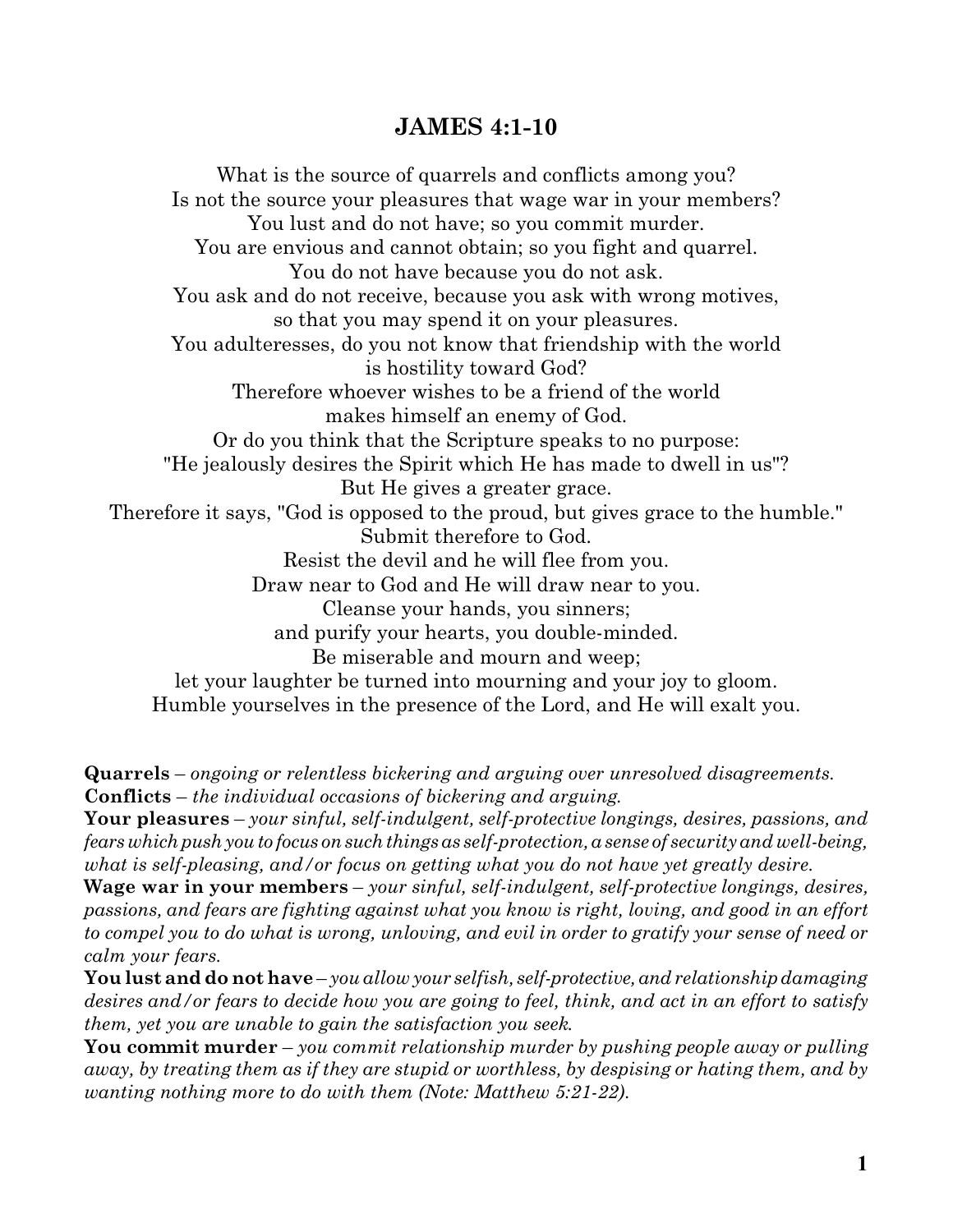**You are envious and cannot obtain** – *in other words, you want what someone else has or what others have, even to the point of being jealous of them, or feeling sorry for yourself, and/or being angry (*including being angry at God*) that you are unable get what they have. And so, in your frustration, disappointment, jealousy, self-pity, and anger, you become unhappy, discontent, ornery, combative, contentious, and argumentative. Once these kind of thoughts, feelings, and attitudes are in place, you are ready to fight and quarrel with almost anyone who gets in the way of what you want – as if they are preventing you from having the happiness you believe you deserve.* 

**You fight and quarrel** – *in your frustration over not having or getting what others have, you become unhappy, discontent, ornery, combative, contentious, and argumentative*.

**You do not have because you do not ask** – *you don't turn to God and ask Him to provide what you need*.

**You ask and do not receive, because you ask with wrong motives, so that you may spend it on your pleasures** – *in other words, you don't turn to God and ask Him to provide what you need. The reality is, ingratitude with what you have often produces discontentment which in turn leads you away from God rather than toward God. In moving away from God, you open yourself up to wanting things that work against faith in God, contentment with God, the peace of God, the joy of knowing and engaging in fellowship with God, and godly living*. *In such cases, God will not give you what you ask for because it will only feed your selfishness and sinful behavior.*

**You adulteresses** – *to be unfaithful to one to whom you have pledged fidelity, and in this case, it is unfaithfulness to God as proven by your desiring, fighting others for, and asking God for things that you can only have or participate in by being unfaithful*.

**Friendshipwiththeworldishostilitytoward God**– *Inthis context,theworldis the opposite of God and the ways of the world are the opposite of God's ways. Therefore, to be a friend of the world is to openly show the disposition and behavior of an enemy of God, which is manifested by participating in the attitudes, thinking, and ways of the world that are in opposition to God and therefore work against the fulfillment ofGod'swill,ways, andkingdom. In situations where there are two opposing sides (i.e., God's way vs your way), hostility is an act of warfare*.

**Whoever wishes to be a friend of the world makes himself an enemy of God**– *we make ourselves God's enemy by willfully and knowingly thinking, speaking, and behaving like the world (unbelievers). This is a self-willed, self-ruled action, and the outcome is to put God in the position of having to defend Himself, His will, His ways, and His kingdom from the one making himself God's enemy*.

**He jealously desires theSpirit/spirit which He has made to dwell in us** – *as Christians, God has given us a new nature (Colossians 3:10, 2 Peter 1:4) and the indwelling Holy Spirit (John 14:16-17, 1 Corinthians 6:19-20). Our new nature, empowered and led by the indwelling Holy Spirit, makes us capable of loving God as we ought, and living according to God's word and ways, and entering into intimate fellowship with God. Therefore, it is our new nature that God wants for Himself, so much so that He is jealous (Exodus 20:3-6, Deuteronomy 4:23-24) when we involve our new nature in the attitudes, thinking, behaviors, and ways of the world*. **But He gives a greater grace** – *the grace He extends to us is greater than our adultery and His jealousy over our adultery*.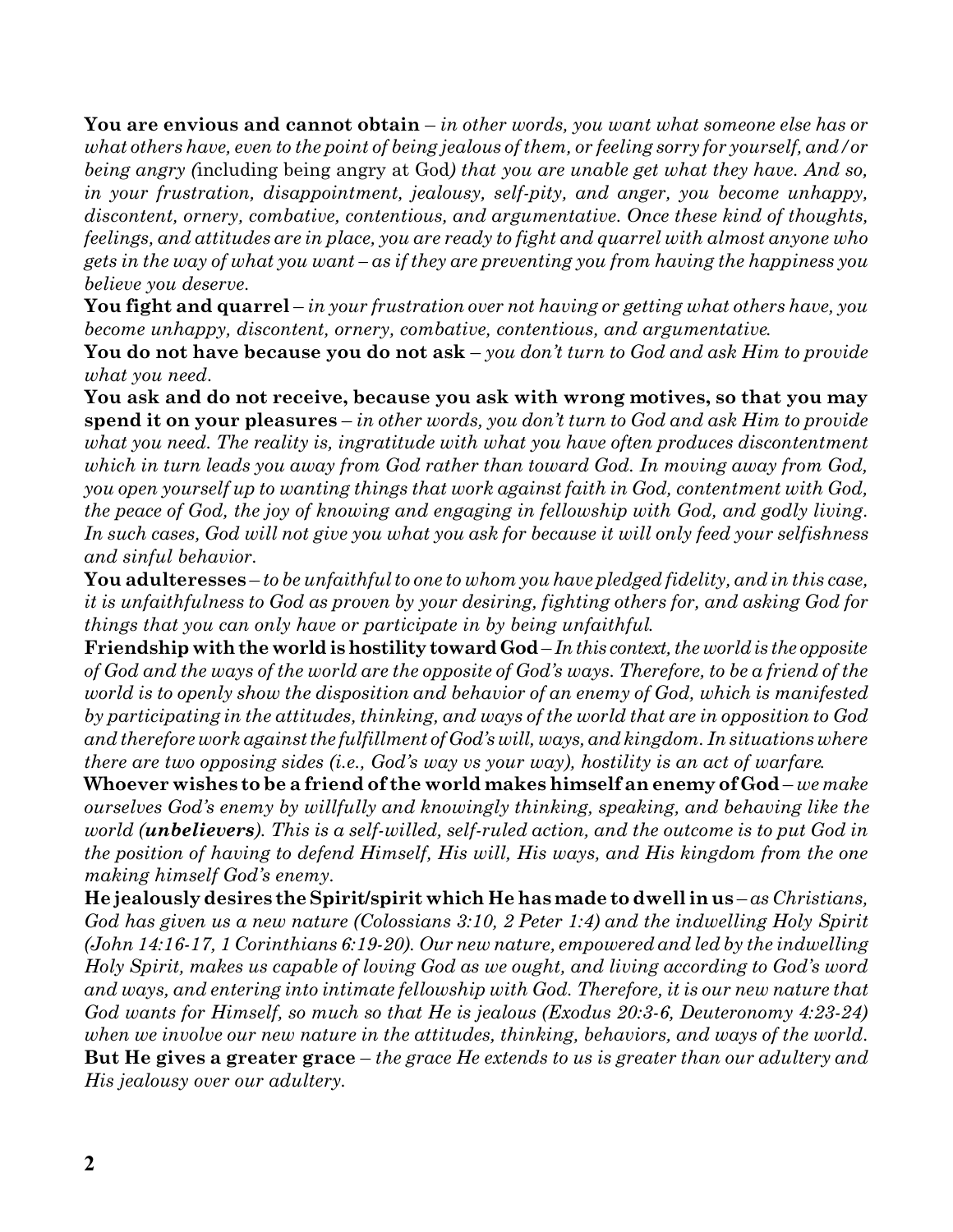**God is opposed to the proud, but gives grace to the humble** – *when God opposes the proud, He sets himself against the proud so as to work against them and their prideful pursuits. His grace is exhibited in such things as His forgiveness, patience, help, and empowerment*. **Submit therefore to God** – *submission is an act of humility resulting in humble obedience to the will, the word, and the ways of God*.

**Resist the devil and he will flee from you** – *we resist the devil by refusing to comply with his suggestions, or by countering hisdeceptive lieswithtruth, or by fleeing opportunities to gratify ungodlydesires, or by guarding against any thinking that opens thedoor to sinor seeks occasions to sin while at the same time intentionally choosing to remain anchored to God and obedient to His Word. (Note: 1 Cor. 10:13; Luke 4:1-13; Rom. 13:14; Eph. 6:10-17; 2 Tim. 2:22)*.

**Draw near to God** – *remove those things from your life that move you away from God and focus on doing those things that bring you closer to God*.

**Cleanse yourhands** – *to cleanup so that you become godly intheways youinteractwithothers*. **Purify your hearts, you double-minded** – *get rid of mixed motives, put a stop to thoughts and desires that are ungodly so that you think about, desire, and do what is loving and godly (Note: Philippians 4:8; Mark 12:31; Romans 12;17-19, 13:10)*.

**Be miserable and mourn and weep** – *rather than feeling sad that you are unable to gratify your selfish and sinful desires, feel sad that you have wanted to be and have followed through with choosing selfishness and sin over love and godliness*.

**Let your laughter be turned to mourning and your joy to gloom** – *rather than reveling in and enjoying your selfishness and sin, mourn and feel sad over having done so (Luke 18:13)*. **Humble yourselves in the presence of the Lord, and He will exalt you** – *rather than seeking a better life by exalting yourself, live God's way and He will raise you to a better life*.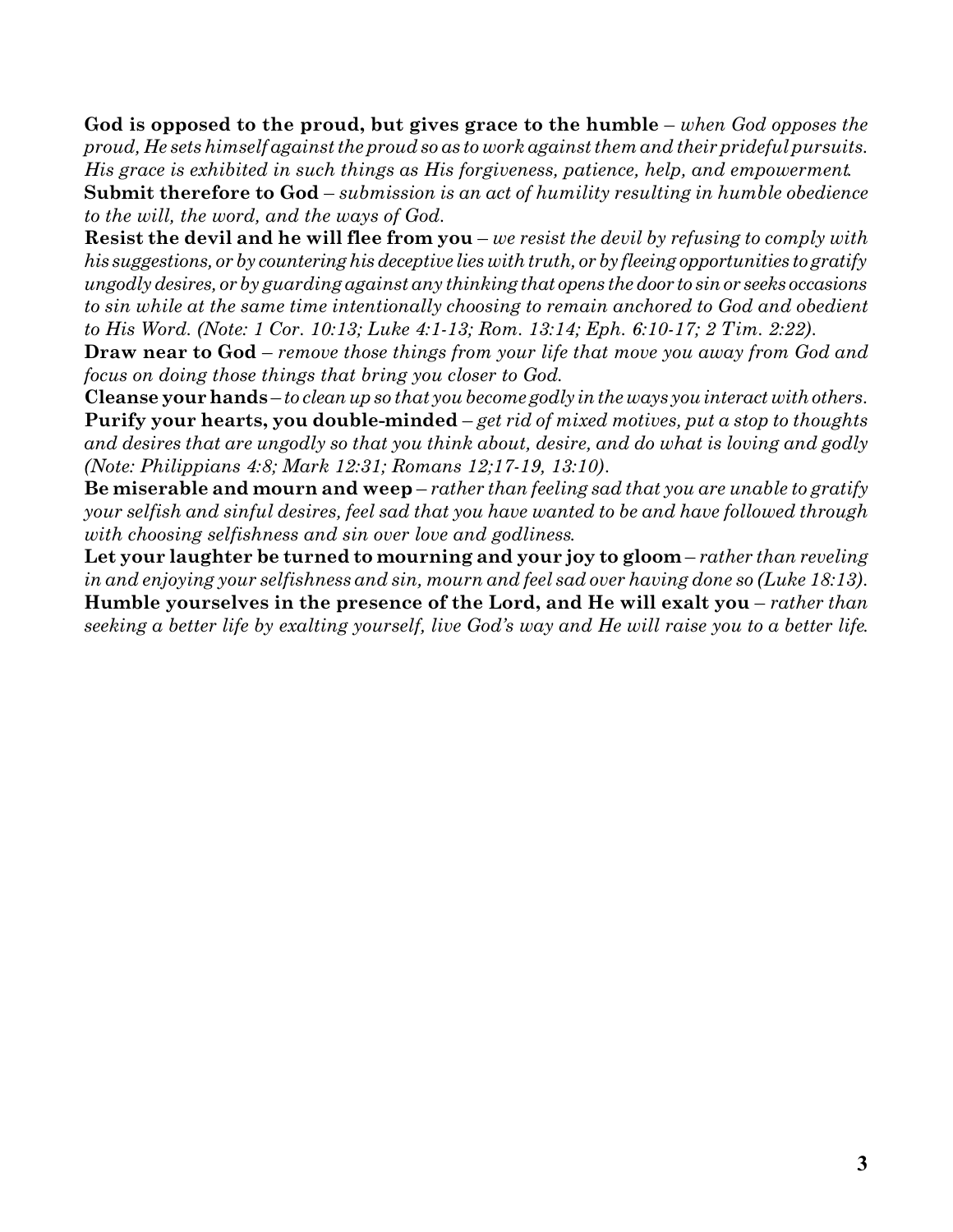## **ROMANS 12:17-18**

Never pay back evil for evil to anyone. Respect what is right in the sight of all men. If possible, so far as it depends on you, be at peace with everyone.

## **COLOSSIANS 3:12-14**

(edited from the NASB by DSB) Therefore, as one who has been chosen by God to be His child, and as one who understands what it means to be holy, and as one who experiences anew each day God's incomparable love put on a heart of compassion, kindness, humility, gentleness, and patience; forbearing with others, and forgiving any one who in some way wrongs you, just as God has forgiven you. And beyond all these things, put on love which is the repairing agent of damaged relationships and the preserving agent of healthy relationships.

## **MATTHEW 5:9**

Blessed are the peacemakers, for they shall be called sons of God.

*NOTE:Most scripture containedinthis booklet is taken from the New American Standard Bible (c) Copyright The Lockman Foundation 1960, 1962, 1963, 1968, 1971, 1972, 1973, 1975, 1977, 1995. Used by permission.*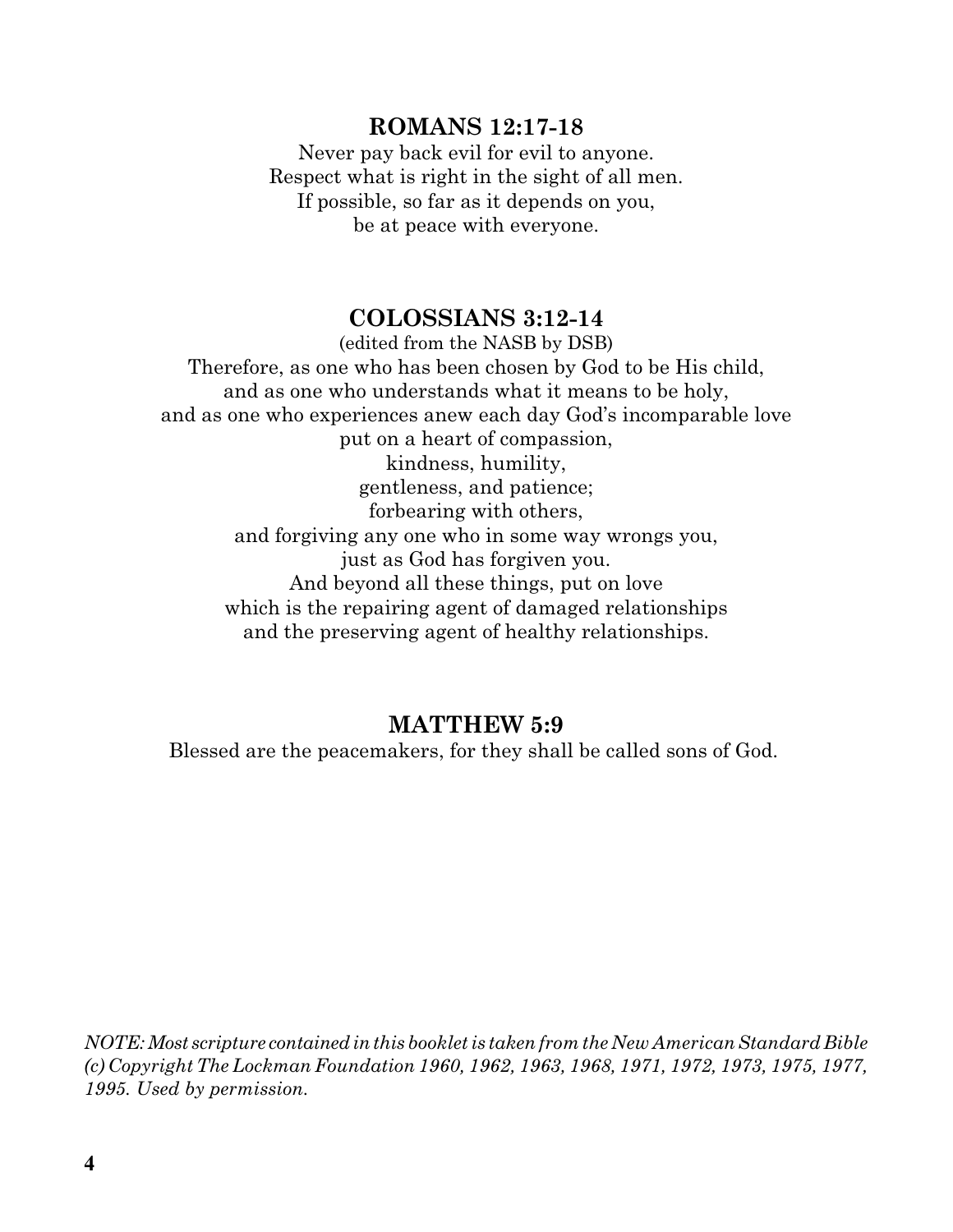## **ONE FOUNDATIONAL TRUTH REQUIRED FOR SANE AND SENSIBLE CONFLICT RESOLUTION**

The degree to which you are mentally, emotionally, socially, and spiritually healthy is directly proportional to the degree to which you trust that God is good, that what He says about how to live is true, and that if you live according to what God says you will be safe in His hands. In other words, in whatever area or way you don't trust God, in that area or way you become mentally, emotionally, socially, and spiritually unhealthy – which you verify by making choices and behaving in ways that are selfish, unreasonably self-protective, irrational, self-destructive, and relationship damaging. Therefore, you will only engage in sensible and sane conflict resolution to the degree that you believe God's ways work best and that you are safe when working His ways because He is the one who keeps you safe.

# **FIVE BASIC DEFINITIONS**

- 1. **Love**, in its most basic form, is seeking the good of others. Therefore, to love is to promote and protect the good of everyone who in any way is affected by your choices and behavior. And though love is intended to result in relationships of mutual love and trust, it isn't always reciprocated. Sometimes, love remains one sided, and in such situations no meaningful relationship can be formed. Yet even in those situations, love never fails to be love.
- 2. **Conflict** is any difference between people or groups of people which actually or seemingly offends the sensibilities of eitherparty (*feelings, beliefs,dignity, convictions, values, opinions, methods, goals, self-worth*), or threatens the well-being of either party (*personal freedom, economic security, social ranking, happiness,orderliness, peacefulness, emotional/mental/ physical health, possessions, family, community, nation*).
- 3. **Relationships which are meaningful and fulfilling** for both parties are based on a mutual commitment to the other's well-being and a mutual trust that the other will live up to his commitment.
- 4. **Peacemaker**: One who draws parties together by helping them (**1**) face the truth about their conflict causing words and deeds, (**2**) confess their part in the conflict, (**3**) seek and give forgiveness,(**4**)worktowardamutually beneficial resolution,(**5**) restoremutual respect, (**6**) renew mutual love, and (**7**) rebuild mutual trust.
- 5. **Peacekeeper**: (*A definition for t his study*) One who creates an environment that enables twowarring, opposing, or disgruntled parties to co-exist as iftherewas peace betweenthem even though the relationship remains damaged, the conflict remains unresolved, mutual love remains unrestored, and mutual trust is non-existent. Though such an environment may appear to be peaceful, it is not true peace but rather a fragile form of false peace.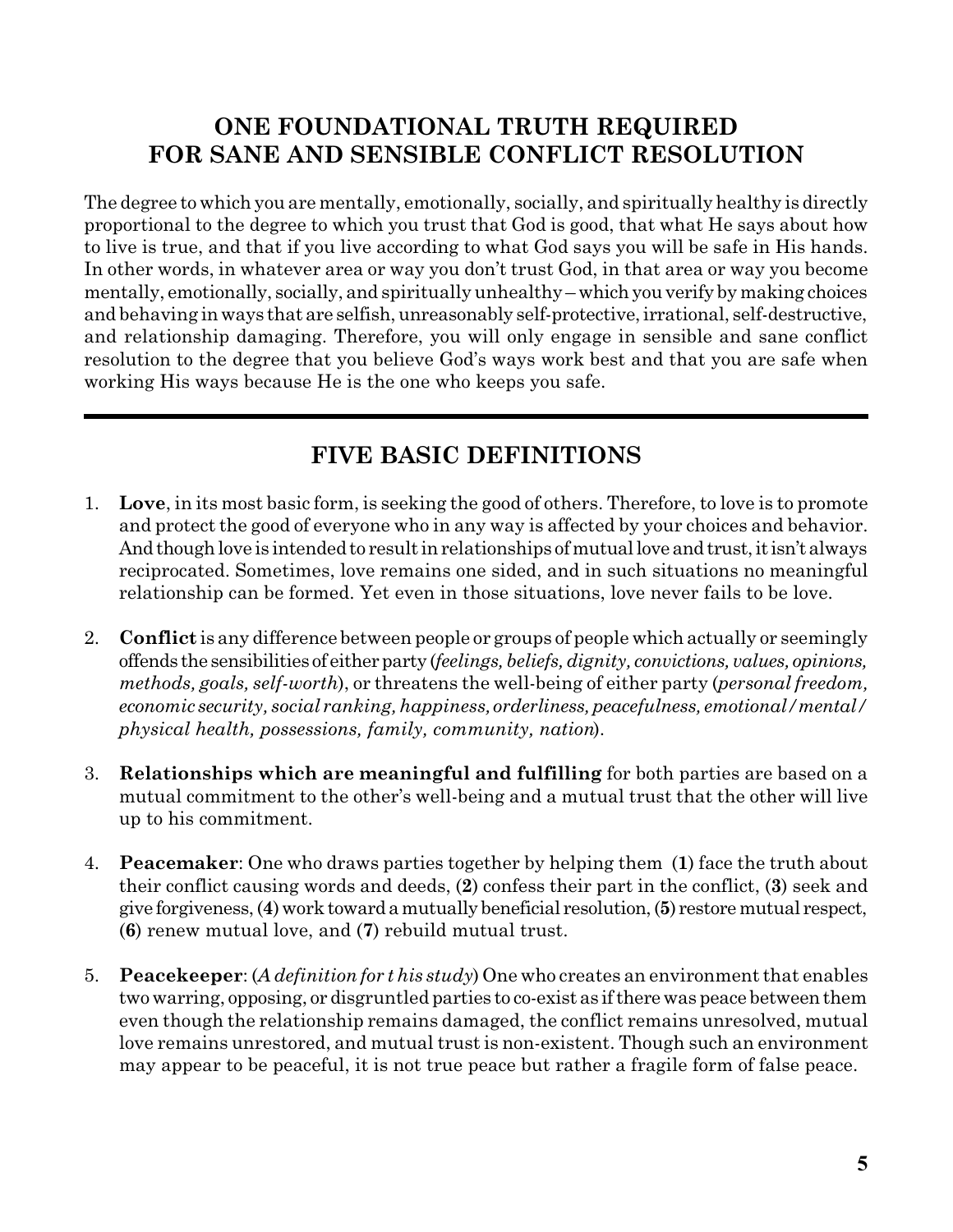# **INTRODUCTORY TRUTHS TO CONFLICT RESOLUTION**

- 1. Too often, our patterns of either-or thinking, or of competitive andwin-lose forms of dealing with conflict create more conflict or cause conflict to continue unresolved.
- 2. Too often, the parties most directly/personally invested in a dispute (*i.e., emotionally or financially*) are the least able or the least cooperative when it comes to settling the dispute fairly. This is one reason why third-party involvement in conflict resolution is helpful.
- 3. Conflict exists in the tension between *my way* and *your way*. Conflict erupts as we seek to either control (*fight*) or distance ourselves (*flight*) from those who are different from us or who disagree with us. The most common response to conflict is avoidance.
- 4. **Passive people** tend to see the aggressive/assertive method of dealing with conflict as impolite, unkind, unloving, or outright angry and are therefore reluctant to engage in conflict resolution with such people. **Aggressive people** tend to view the indirect/passive method of dealing with conflict as weak, dishonest, evasive, uncooperative, and therefore ineffective.
- 5. The more **aggressive** a person, the more he prefers directness, frankness, clarity, confrontation, and self-disclosure. The more**passive** or **easy-going** a person is, the more he prefers to be indirect, ambiguous, cautious, non-self-disclosing, non-confrontational, and nonargumentative when dealing with conflict.
	- A. **Passive persons** tend to expect the other party to know (*without being told*) what is bothering them, and are inclined to talk in general, nebulous terms that do not clearly state the problem or need.They are focused on maintaining acceptance, approval, and a semblance of peace so they can feel safe and accepted even though the conflict remains unresolved. In fact, passive persons are content to allow a conflict to go unresolved as long as both parties will act as if there is peace between them.
	- B. **Aggressive persons** tend to use a confrontational, direct, clearly stated, logic based, and sometimes angry negotiating style. They are focused on righting the wrongs and fighting for justice – which is why they believe they are right, why their solution is the only equitable one, and why the conflict must be resolved immediately.
- 6. When two individuals in conflict use differing styles of dealing with conflict, it significantly increases the probability of misunderstanding, hurt feelings, anger, resentment, withdrawal from the process by one party, and therefore the failure to come to a mutually agreeable, relationship restoring resolution.
- 7. Anatmosphere of competitioninevitably increasesanxiety, self-protection, self-justification, and the urgency for victory. Competition turns conflict resolution into an **EITHER-OR**, **WIN-LOSE**,andtherefore an**ADVERSARIAL** process. It degenerates thinking, attitudes, communication, and solutions to me over you, my way over your way, and what's best for me over what is best for both of us. The conflict is then diverted from the immediate issue of seeking a mutually agreeable and beneficial resolution that restores the relationship to who is going to win – which further damages the relationship by promoting suspicion and hostility between the parties.
- 8. When seeking a resolution that will both last and restore the relationship to a healthy, mutually satisfying condition, dealing with interests/needs is far more effective than proving who is right.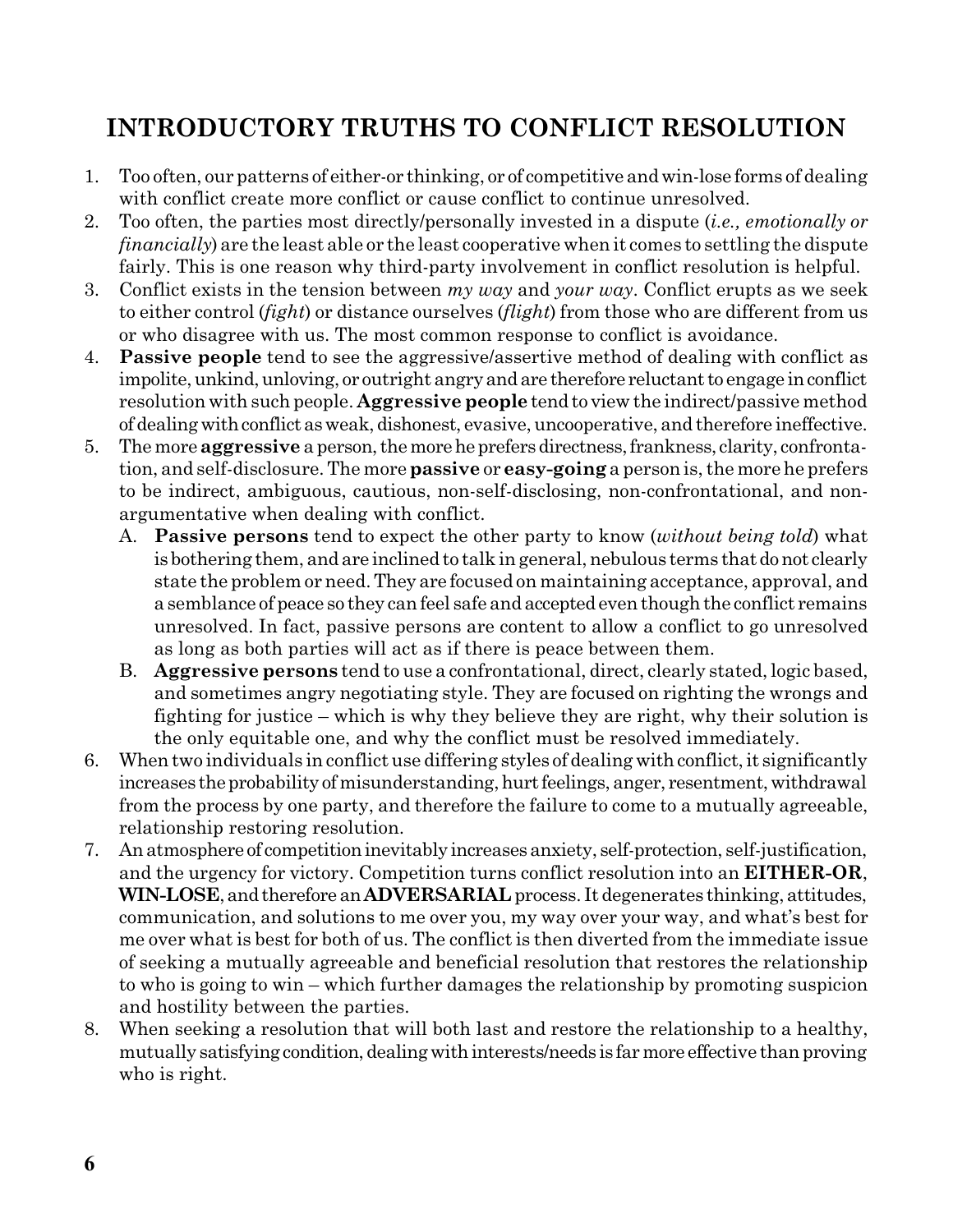# **A PERSONAL PROFILE OF DEALING WITH CONFLICT**

The proverbs listed below can be thought of as descriptions of different strategies for resolving conflicts. These proverbs reflect traditional/folk wisdom for dealing with conflict. Read each proverb carefully. Using the scale shown below,indicate how typical each proverb is of **YOUR ACTIONS** in a conflict.

- 5 = VERY TYPICAL *of the way I act when in conflict*.
- 4 = FREQUENTLY TYPICAL...
- 3 = SOMETIMES TYPICAL...
- $2 =$  SELDOM TYPICAL...
- $1 = NEVER TYPICAL...$
- 1. It is easier to refrain *(avoid altogether)* than to retreat from a quarrel.
- 2.\_\_\_\_\_\_ If you cannot make a person think as you do, make him do as you think.
- 3.\_\_\_\_\_\_ Soft words win hard hearts.
- 4. You scratch my back, I'll scratch yours.
- 5.\_\_\_\_\_\_\_\_ Come now and let us reason together.
- 6. When two quarrel, the person who keeps silent first is the most praiseworthy.
- 7.\_\_\_\_\_\_ Might makes things right.
- 8. Smooth words make smooth ways.
- 9. Better half a loaf than no bread at all.
- 10.\_\_\_\_\_\_ Truth lies in knowledge, not in majority opinion.
- 11.\_\_\_\_\_\_ He who fights and runs away lives to fight another day.
- 12. He hath conquered well that hath made his enemies flee.
- 13.\_\_\_\_\_\_\_\_ Kill your enemies with kindness.
- 14.\_\_\_\_\_\_ A fair exchange brings no quarrel.
- 15.\_\_\_\_\_\_ No person has the final answer, but every person has a piece to contribute.
- 16.\_\_\_\_\_\_ Stay away from people who disagree with you.
- 17.\_\_\_\_\_\_ Fields are won by those who believe in winning.
- 18.\_\_\_\_\_\_ Kind words are worth much and cost little.
- 19.\_\_\_\_\_\_\_ Tit for tat is fair play.
- 20.\_\_\_\_\_\_ Only the person who is willing to give up his monopoly on truth can ever profit from the truths that others hold.
- 21.\_\_\_\_\_\_ Avoid quarrelsome people as they will only make your life miserable.
- 22.\_\_\_\_\_\_ A person who will not flee will make others flee.
- 23.\_\_\_\_\_\_ Soft words ensure harmony.
- 24.\_\_\_\_\_\_ One gift for another makes good friends.
- 25.\_\_\_\_\_\_ Bring your conflicts into the open and face them directly; only then will the best solution be discovered.
- 26.\_\_\_\_\_\_ The best way of handling conflicts is to avoid them.
- 27. Put your foot down where you mean to stand.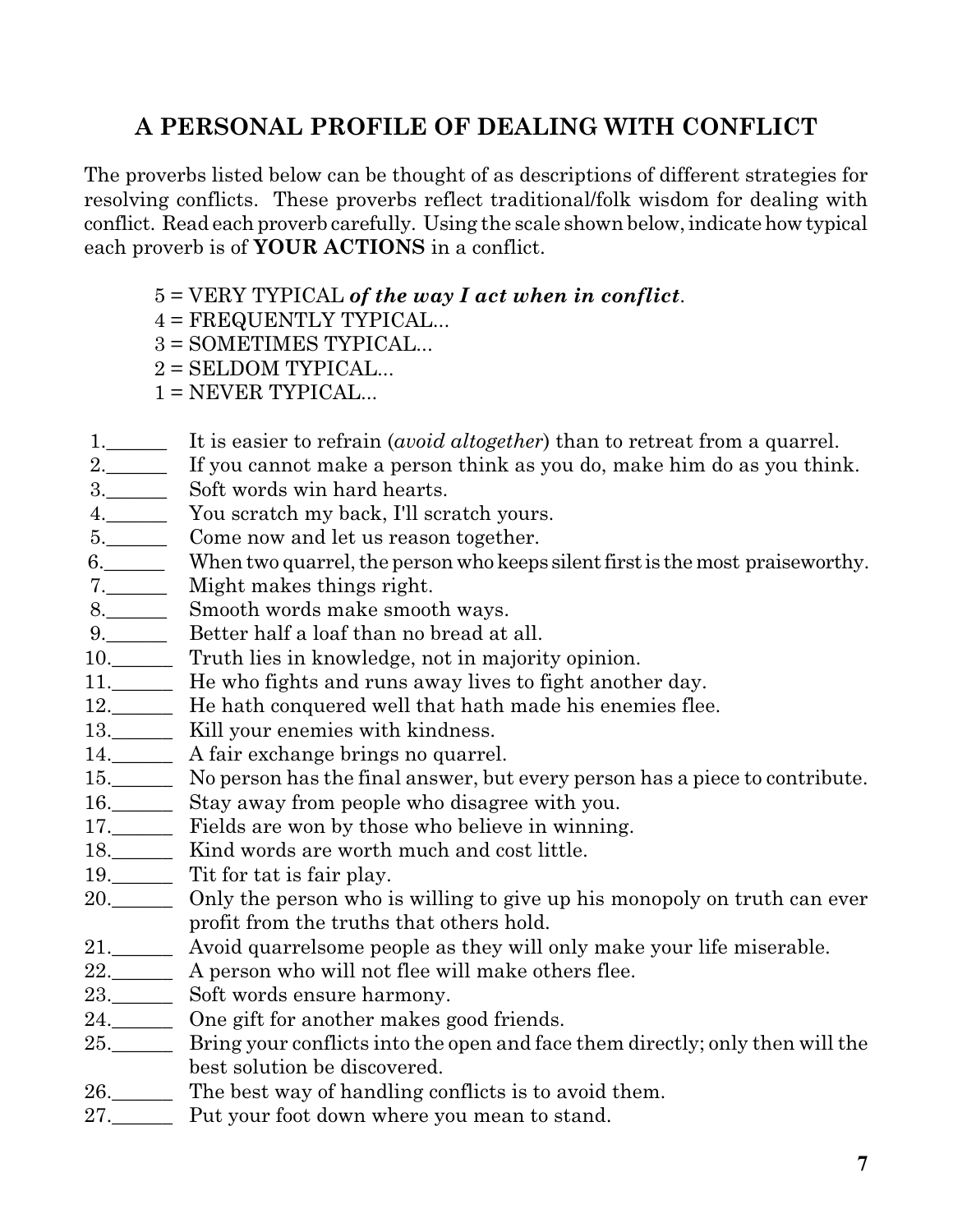- 28. Gentleness will triumph over anger.
- 29.\_\_\_\_\_\_ Getting part of what you want is better than not getting anything at all.
- 30.\_\_\_\_\_\_ Frankness, honesty, and trust will move mountains.
- 31.\_\_\_\_\_\_ There is nothing so important you have to fight for it.
- 32.\_\_\_\_\_\_ There are two kinds of people in the world: winners & losers.
- 33.\_\_\_\_\_\_ When one hits you with a stone, hit him with a piece of cotton.
- 34.\_\_\_\_\_\_ When both people give in half way, a fair settlement is achieved.
- 35. By digging and digging, the truth is discovered.

# **SCORING: HOW I DEAL WITH CONFLICT**

| Avoidance    | Competing<br>or Forcing | Accommodat-<br>ing | Compromis-<br>ing | Confronting<br>or<br>Collaborating |
|--------------|-------------------------|--------------------|-------------------|------------------------------------|
| $\mathbf{1}$ | $\overline{2}$          | 3                  | $\overline{4}$    | $\overline{5}$                     |
| 6            | 7                       | 8                  | 9                 | 10                                 |
| 11           | 12                      | 13                 | 14                | 15                                 |
| 16           | 17                      | 18                 | 19                | 20                                 |
| 21           | 22                      | 23                 | 24                | 25                                 |
| 26           | 27                      | 28                 | 29                | 30                                 |
| 31           | 32                      | 33                 | 34                | 35                                 |
| <b>TOTAL</b> | <b>TOTAL</b>            | <b>TOTAL</b>       | <b>TOTAL</b>      | <b>TOTAL</b>                       |
|              |                         |                    |                   |                                    |

The higher the score for a particular conflict strategy, the more frequently you tend to use that strategy. The lower the score for a particular conflict strategy, the less frequently you tend to use that strategy.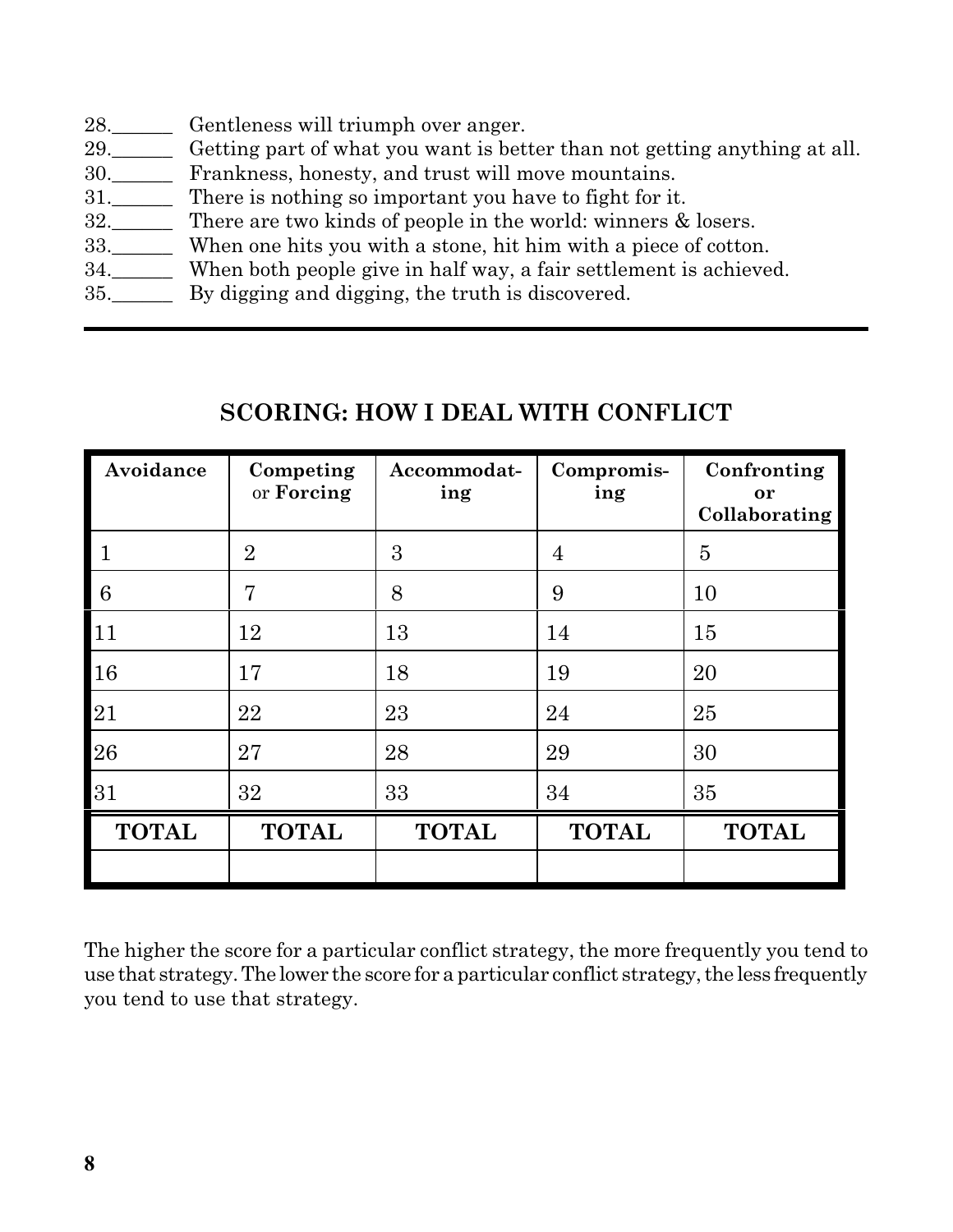# **IN YOUR OWN WORDS**

Are you currently involved, or were you recently involved in a conflict? Without naming the other party, describe (*in fifty words or less*) the main cause of the conflict, first from your point of view and then from the other party's point of view.

Do you think you accurately understand the other party's point of view?\_\_\_\_\_\_\_\_\_\_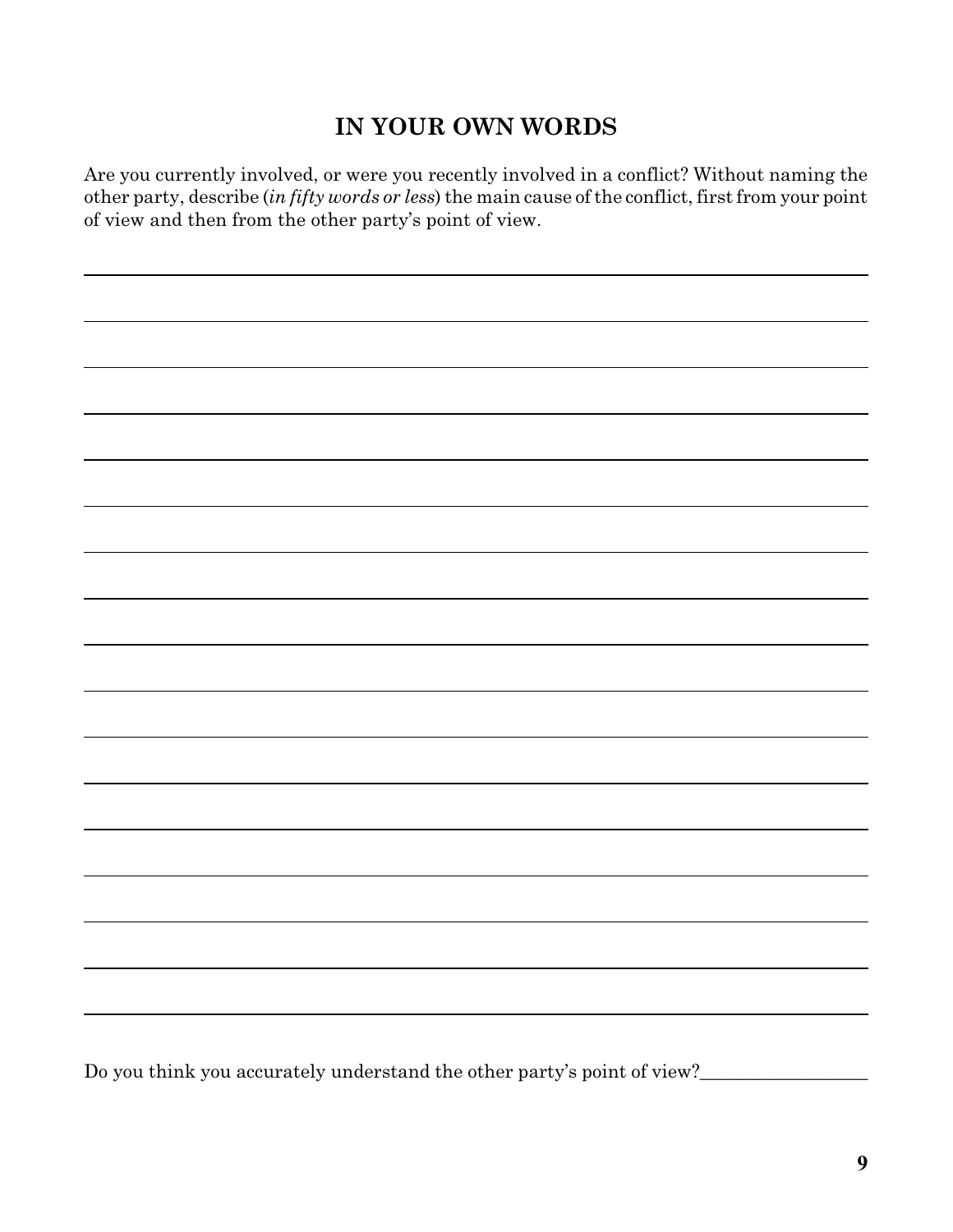Based on the conflict just described, which response (*win, yield, compromise, withdraw, confront*) has beenyour predominant response to this conflict?Explainwhy youhave chosenthis response as your primary response?

Do you believe your response is bringing the two of you together to resolve the conflict and restore the relationship or working against it? If so, how so. If not, why not.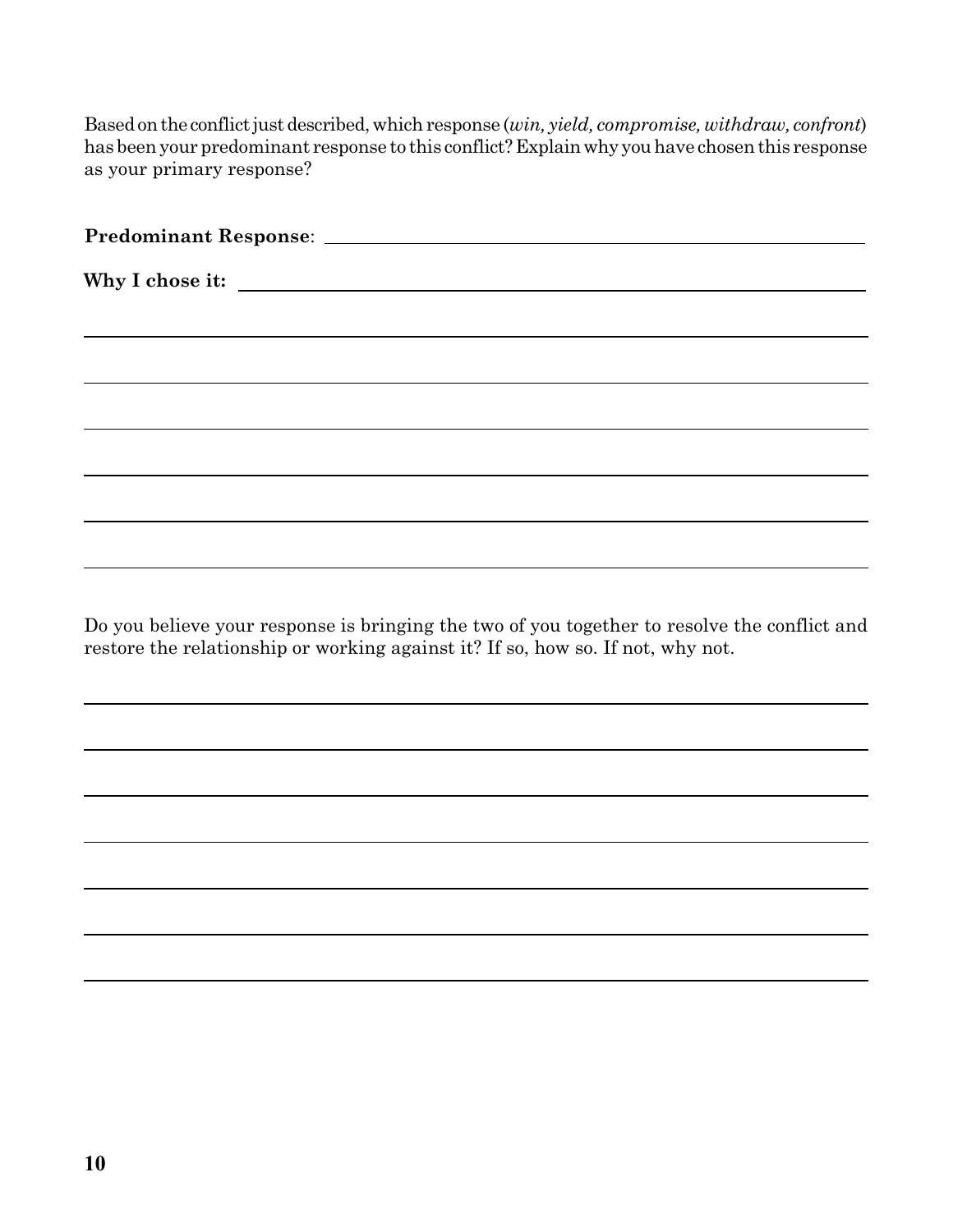# **CONFLICT'S PERCEIVED THREAT TO OUR SENSE OF WELL-BEING**

Because conflict takes place between two or more people, how we deal with conflict either positively or negatively affects the quality of the relationship that exists between the disputants. When conflict threatens our sense of well-being by threatening core issues we hold dear *(which it often does)*, it makes conflict resolution and the restoration of relationship that much more difficult. Examples of core issues are as follows:

- 1. Beliefs be they rational, irrational, religious, political, scientific, or cultural.
- 2. Values.
- 3. Personal pleasure, happiness, convenience, and ease.
- 4. Need be the need real or imagined, reasonable or unreasonable.
- 5. Security, peaceful environment, protection fromloss –whether the threat is real or imagined.
- 6. Self-worth as measured by receiving approval and acceptance, being seen as right, being respected, being held in high esteem, being praised as opposed to criticized, being the focus of attention.
- 7. Justice, fairness, and equality.
- 8. Selfishness, self-centeredness, being in control.
- 9. Fears be they real or unreal, rational or irrational.

Because core issues are so important to us, we tend to protect or preserve them at the first sign of attack. Therefore, common unproductive and ungodly responses to conflict include:

- 1. Minimizing or removing disapproval by claiming innocence, orhaving only good intentions, or blaming the other party, or defending our words and actions.
- 2. Promoting or affirming self-worth by trying to convince the other party that we are the good person in this situation, or that we meant well in spite of how our words and/or actions turned out.
- 3. Asserting or maintaining control in order to assure our desired outcome.
- 4. Appease or comply in order to regain a peaceful environment,
- 5. Using ungodly, relationship damaging means to correct injustice, demand what is fair, fight for equality.
- 6. Cutting our losses by diminishing or ending the relationship.

As ought to be obvious, overlooking these core issues or failing to deal with them accordingly leads to an unsatisfying agreement for at least one of the disputants, which in turn results inatleast one party failing to live up to the agreement long-term. When this happens, you are back to having an unresolved conflict that is doing damage to the relationship.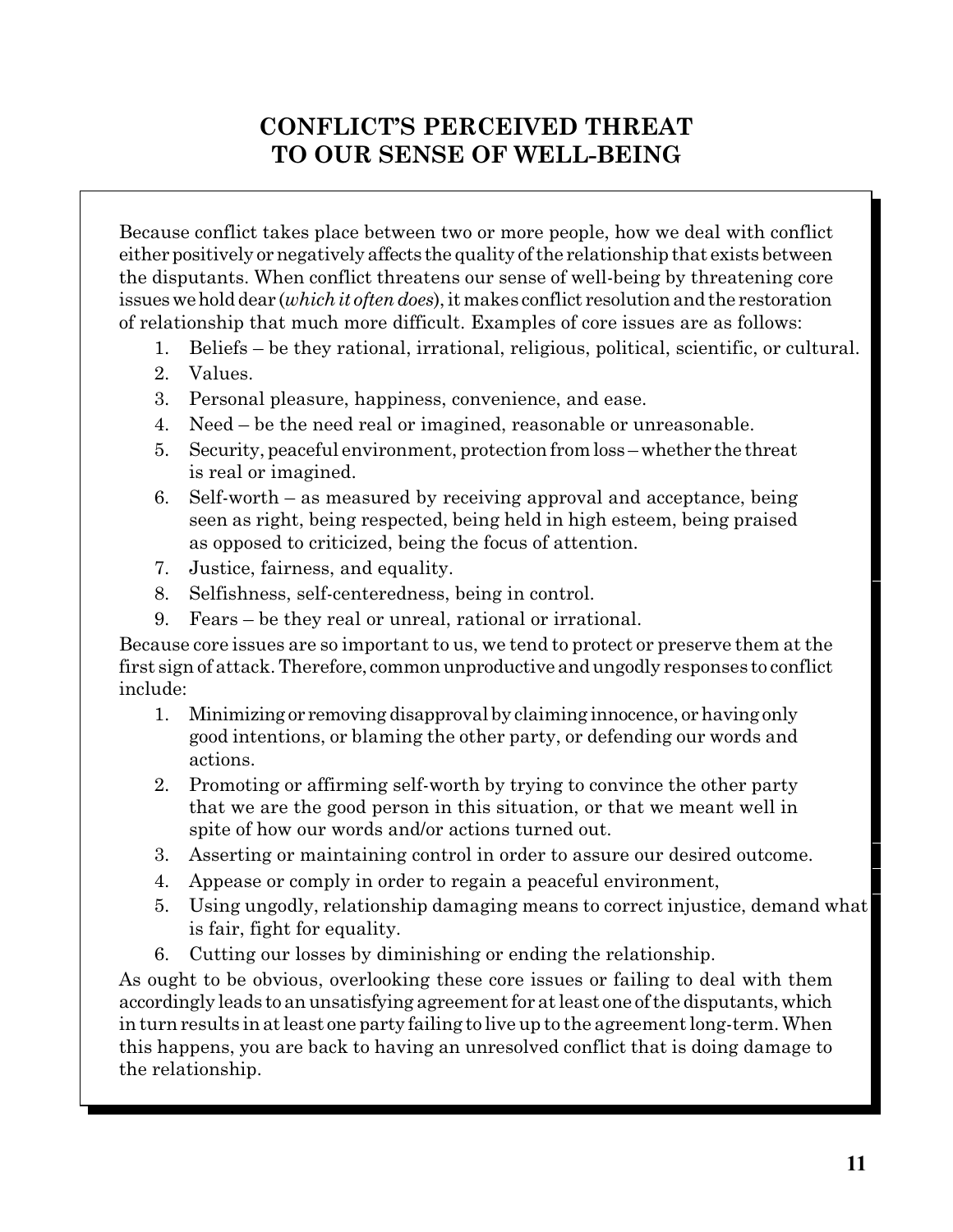When our **primary concern** is our own happiness, security, self-worth, or other core issues like those stated above, we see **victory over** or **distance from**the offender (*including ending the relationship*) as the most reasonable response to conflict.



When we believe **victory over** the other party is the best response, we feel justified in unleashing strong feelings, harsh words, cruel criticisms, put-downs, exaggerated accusations, threats, and even physical abuse. Each of these responses may bring the victory desired, but they always diminish, damage, and sometimes end the relationship.

When we believe **distance from** the other party is the most reasonable response to conflict, we feel justified in using silence, coolness, indifference, unfriendliness, withdrawal, and avoidance. Though these responses are self-protective, they are also relationship destructive.





Generally speaking, we choose **victory over** or **distance from** the other party out of a selfish concern for our own well-being or interests. In other words, we are looking out for our owngood at the expense of the other person and the relationship. We are saying that "my" personal happiness or sense of well-being is more important than "you" and "our" relationship. We are behaving as if "my" well-being (*sense of control, feelings of peace, gaining pleasure, avoidance of the unpleasant*) is so important that it makes disposing the relationship a reasonable option. When relationships are seen as disposable, these kinds of self-protective, relationship damaging responses to conflict seem rational.

# **OTHER VITAL ISSUES AFFECTING CONFLICT**

- 1. **What we know, we know**. **What we believe, value, or hold as guiding principles, we do**. Knowledge is not the direct motivator of behavior. Our personal beliefs, values, and principles are the most significant factors motivating our behavior. We can know something and agree that it is true, and even agree it is the right thing to do. But that does not mean we believe in it or value it to the extent of being willing to live accordingly. The surest way to discover what you believe, what you value, and the principles by which you live is to thoughtfully observe what you do.
- 2. **Our behavior is not the direct result of a given stimulus**. Circumstances or other people are not the direct motivator of behavior. Our behavior is the direct result of what we believe or value or tell ourselves about a givenstimulus (*situation, person*). For example, people, or people's behavior, do not make us mad. We get mad based on what we believe or value in relation to that person or that person's behavior.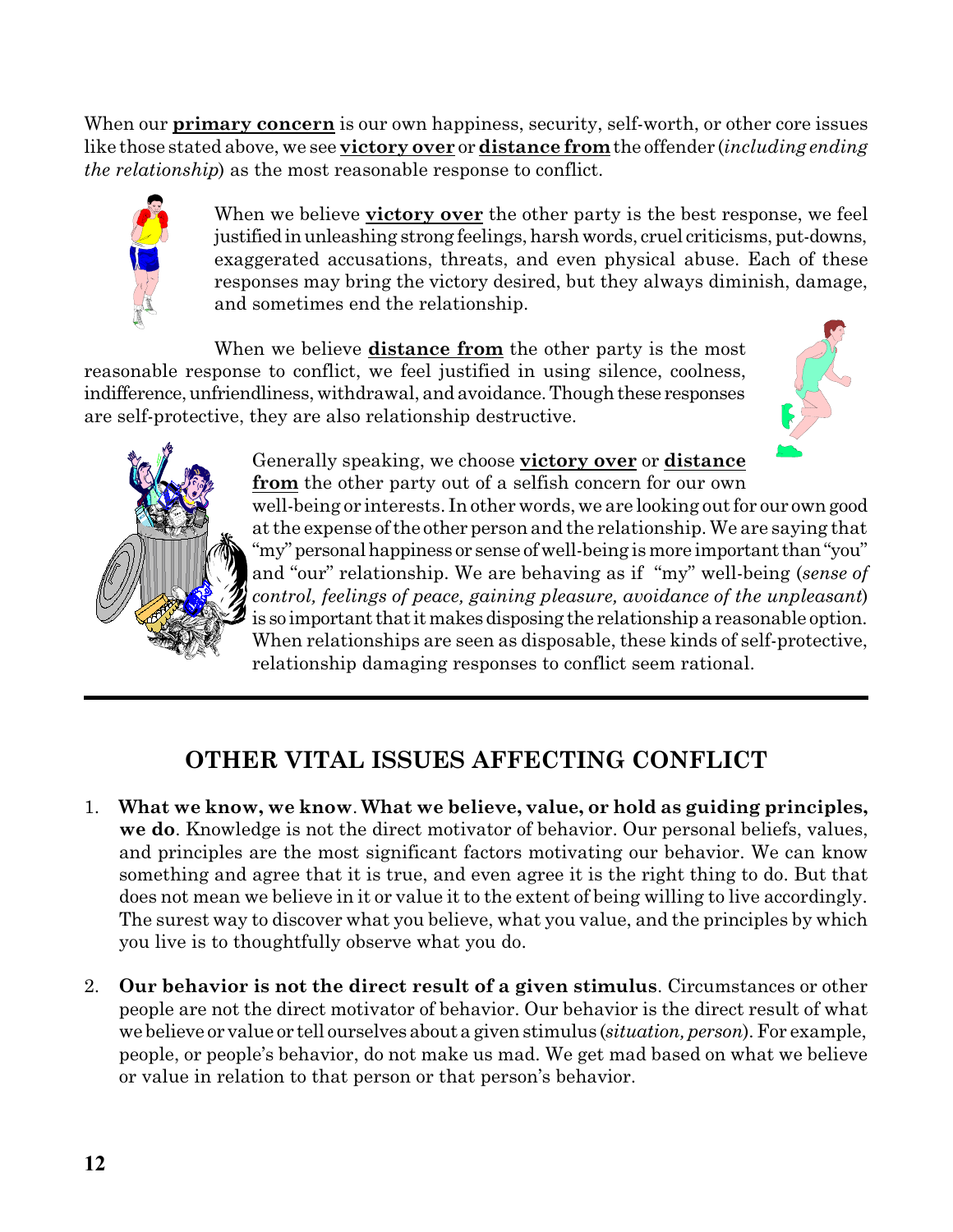| <b>STIMULUS</b>                       | BELIEFS, VALUES,<br><b>PRINCIPLES</b> | <b>RESPONSE</b>                                                                                                                                     |
|---------------------------------------|---------------------------------------|-----------------------------------------------------------------------------------------------------------------------------------------------------|
| Criticized<br>Treated with disrespect |                                       | Defend or<br>put yourself down<br>Hurt, angry,<br>withdraw from<br>or verbally attack the one<br>who showed disrespect<br>and pointed out my flaws. |

- 3. "**Your actions speak so loud I cannot hear what you say**." Certain words and deeds **done once** are enough to label us. But in most cases, it is our **repetitive words/deeds** that label us. Therefore, with rare exception you make your own reputation by how you behave. Be honest about your self-made reputation and the message it sends.
- 4. **There is adistinct difference betweenpremeditated murder and manslaughter**. However, manslaughter committed on a repetitive basis against the same person or group of people begins to feellikepremeditatedmurder to them.Once the offender is clearly shown how his behavior is hurting others and therefore should be stopped, it is no longer manslaughter when committed. It is irresponsible, uncaring, reckless murder which now may be treated as if it were premeditated.
- 5. **No one likes pain**. Yet if we choose a sinful / self-serving approach to conflict, we will inflict more suffering upon ourselves. If we choose a godly, relationship building approach to conflict, we are likely to still experience unwanted suffering – because the other party may not join us in resolving the conflict and reconciling the relationship. However, it is always better to suffer for righteous, noble, and good purposes than to suffer for foolish, selfish, or sinful purposes. Therefore, learn the difference between:
	- a. **QUICK FIXES**: methods and solutionswhichbring immediate relieffromcurrent pain or ensure protection from future pain without resolving the conflict and restoring the relationship (*i.e., living in denial, passively yielding to the aggressor, using aggression, threats, abuse*). Though such methods can forestall your misery (*delay until some time in the future*), they do not remove it, but rather add to it.
	- b. **REAL FIXES**: methods and solutions that deal with reality, resolve issues, solve problems, and protect or restore relationships.Suchmethodswillincludeuncomfortable, even unwanted feelings and conversations, but they solve differences, promote forgiveness, heal hurts, restore trust, and strengthen relationships so that the future is more satisfying for both parties.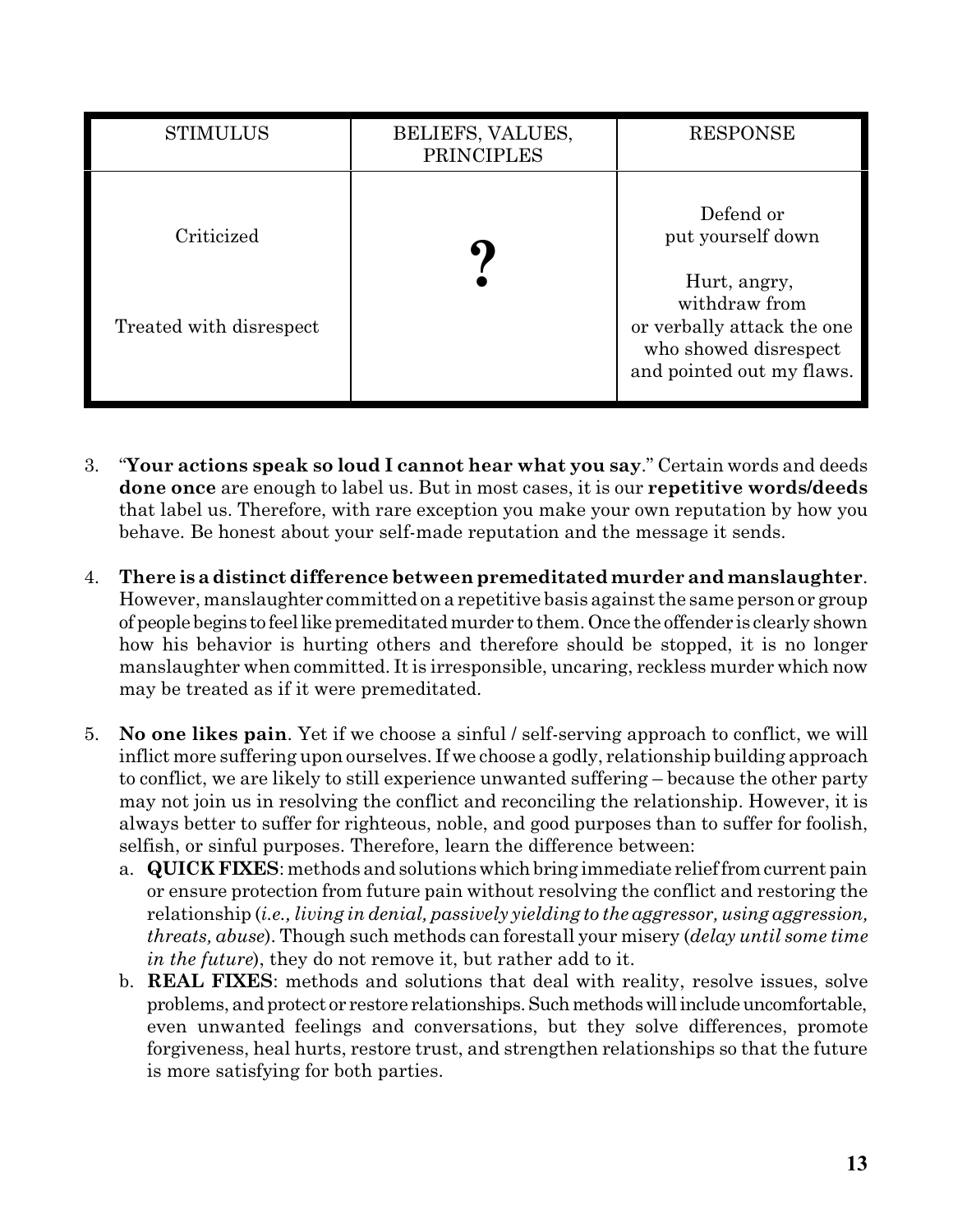- 6. **When trust is eroded, love is eroded**. When there is conflict, try to resolve it as soon as possible so trust is not eroded. It is irrational to trust without a good reason to trust. Therefore, eroded trust must be repaired and a tarnished reputation must be renewed through repetitive displays of trustworthy behavior. Yet no one can re-earn trust unless the offended party opens the "door of trust" enough for trust to be re-earned. It takes both parties working together to restore trust and revitalize love.
- 7. **Complete trust inthegoodnessof Godandthe reliabilityof God'sWordis essential for emotional, mental, and spiritual health, as well as healthy relationships**. At whatever point you think God will not protect your interests, or at whatever point you think obedience to His Word will cause you to miss out on longed for pleasures or leave you vulnerable to the schemes and injustice of others, you will depart from doing things God's way and resort to doing things your own way in order to promote or protect your interests. Since God's way ofthinking and behaving is based on love, to depart from God's way leaves only one other way – selfishness (*seeking the good of self as your first concern and then seeking the good of others only as it fits into your first concern*). Therefore, selfishness is a form of insanity which works against emotional, mental, and spiritual health as well as healthy relationships.
- 8. **Beware of self-deception**. It is motivated by self-centeredness. It is a self-imposed. And it is perpetuated by distrust of God, dishonest thinking, a self-serving interpretation of events, irrational conclusions, and an exaggerated need to feel good about yourself. It is the most difficult deception to overcome because it is self-constructed in the shape of your own tainted view of reality and truth. Therefore, it is a self-made curse.

## **IN YOUR OWN WORDS**

Who is helped the **most**, or whose interests are **primarily** served by your current method of responding to conflict?

| MYSELF__________            | OTHER PARTY | BOTH OF US |
|-----------------------------|-------------|------------|
| <b>EXPLAIN HOW AND WHY:</b> |             |            |
|                             |             |            |
|                             |             |            |
|                             |             |            |
|                             |             |            |
|                             |             |            |
|                             |             |            |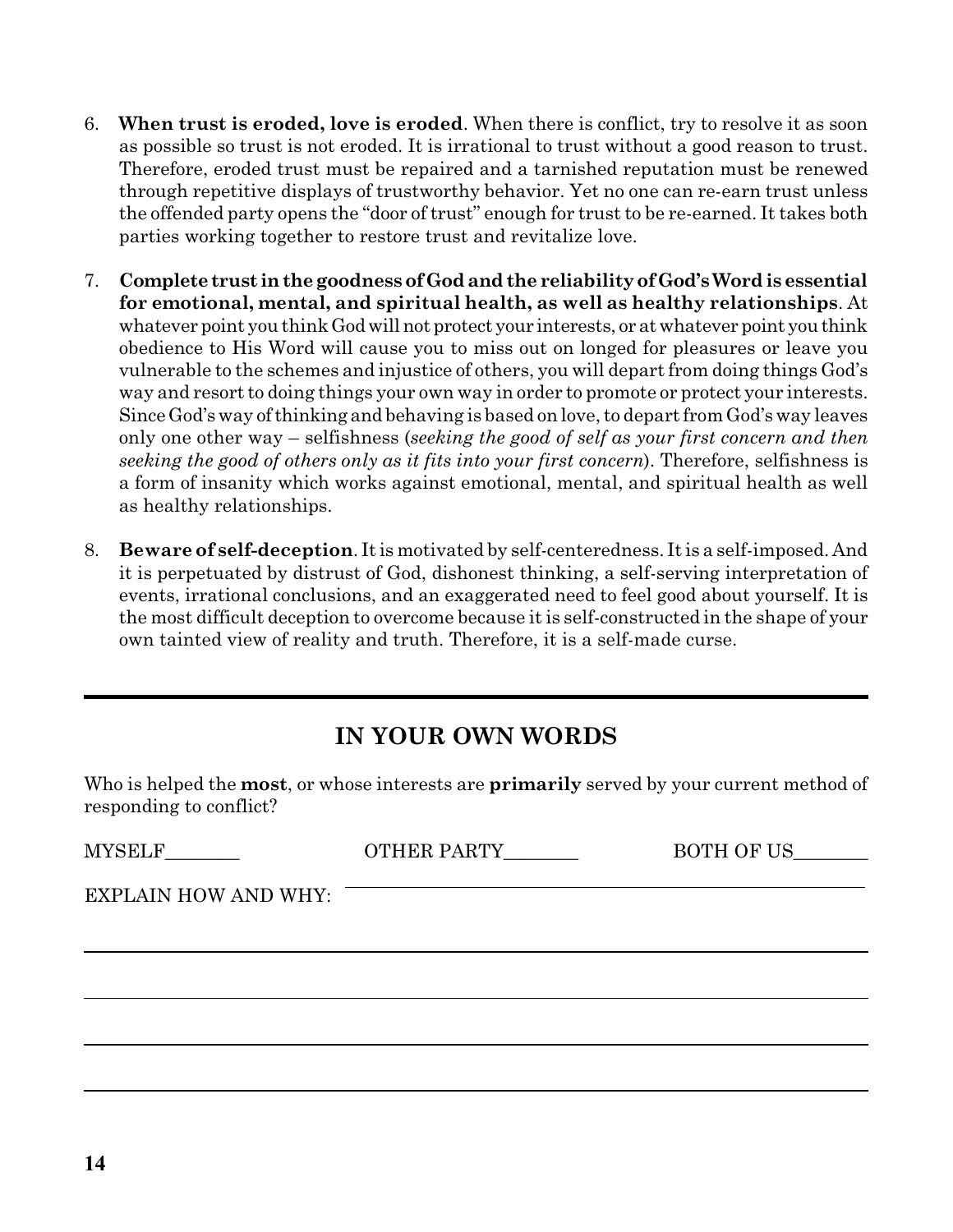# **THE BIBLICAL BASIS OF CONFLICT RESOLUTION IS RELATIONSHIP CENTERED**

1. The ultimate purpose of God's law is the establishment and preservation of relationships built on love (and as we've already established, love and trust are inseparable). (Mark 12:28-31; Romans 13:8-10; Galatians 5:14; I Timothy 1:5; James 2:8)

## A **MARK 12:28-31**

And one of the scribes came and heard them arguing, and recognizing that He had answered them well, asked Him, "What commandment is the foremost of all?" Jesus answered,"The foremostis, 'Hear, O Israel! The Lord our God is one Lord; and youshall love the Lord your God with all your heart, and with all your soul, and with all your mind, and with all your strength.' "The second is this, 'You shall love your neighbor as yourself.' There is no other commandment greater than these."

## B. **ROMANS 13:8-10**

Owe nothing to anyone except to love one another; for he who loves his neighbor has fulfilled the law. For this, "You shall not commit adultery, You shall not murder, You shall not steal, You shall not covet," and if there is any other commandment, it is summed up in this saying, "You shall love your neighbor as yourself." Love does no wrong to a neighbor; love therefore is the fulfillment of the law.

## C. **GALATIANS 5:14**

For the whole Law is fulfilled in one word, in the statement, "You shall love your neighbor as yourself."

## D. **I TIMOTHY 1:5**

But the goal of our instruction is love from a pure heart and a good conscience and a sincere faith.

### E. **JAMES 2:8**

If, however, you are fulfilling the royal law, according to the Scripture, "You shall love your neighbor as yourself," you are doing well.

2. The primary goal of Christ's death is to make it possible for us to be reconciled to God and share a relationship of mutual love and trust with Him forever.

## A. **2 CORINTHIANS 5:18-20**

Now all these things are from God, who reconciled us to Himself through Christ, and gave us the ministry of reconciliation, namely, that God was in Christ reconciling the world to Himself, not counting their trespasses against them, and He has committed to us the word of reconciliation. Therefore, we are ambassadors for Christ, as though God were entreating through us; we beg you on behalf of Christ, be reconciled to God.

3. God's instruction concerning the behavior of husbands and wives, parents and children, employers and employees, and Church members shows He intends for us to value, nurture, and protect relationships of the most basic kind and at the most basic level. (Ephesians 5:21-32; 6:1-9; 4:2-3)

## A. **EPHESIANS 5:21-32**

...and be subject to one another in the fear of Christ. Wives, be subject to your own husbands, as to the Lord. For the husband is the head of the wife, as Christ also is the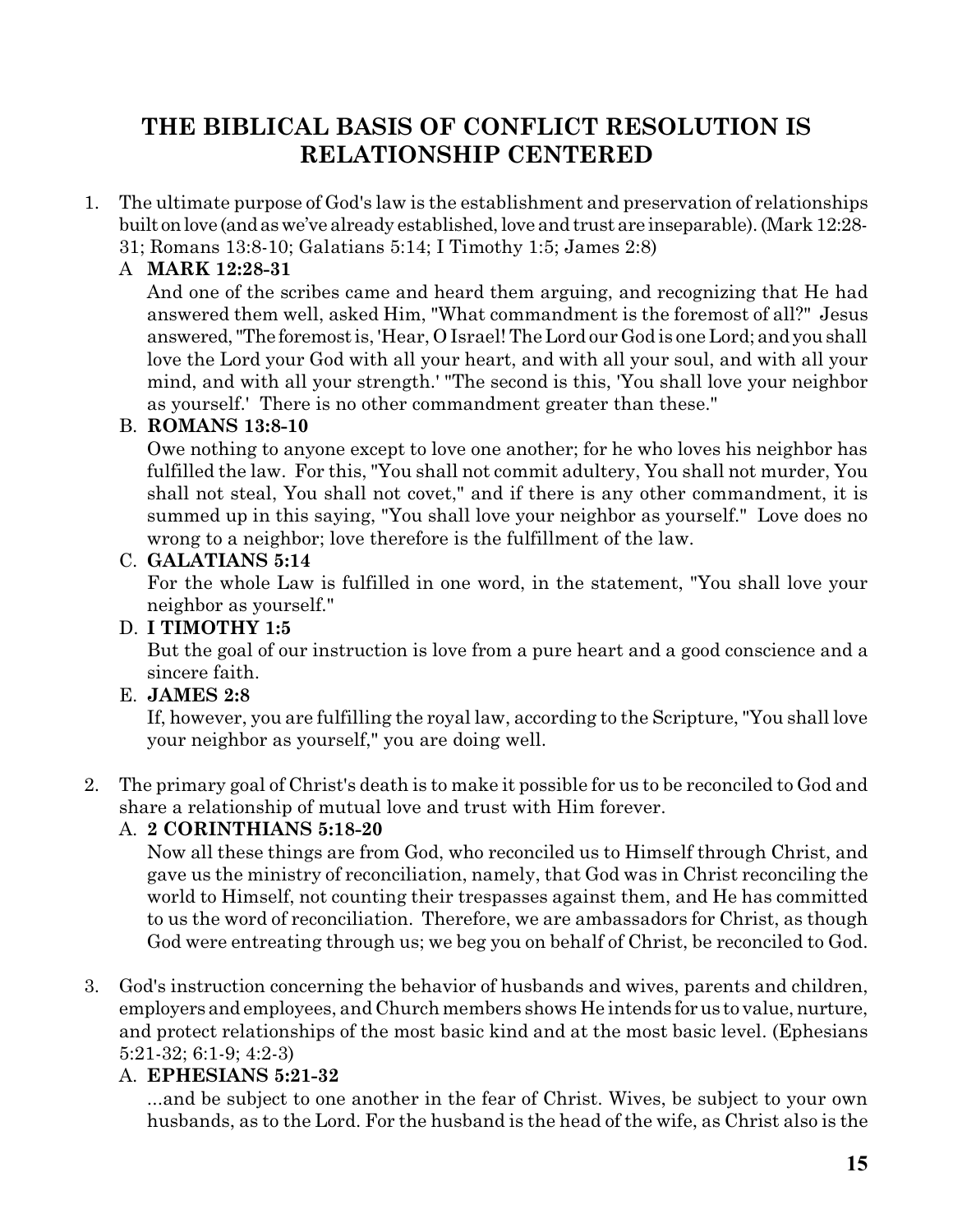headofthe church, He Himself being the Savior of the body. But as the churchis subject to Christ, so also the wives ought to be to their husbands in everything. Husbands, love your wives, just as Christ also loved the church and gave Himself up for her; that He might sanctify her, having cleansed her by the washing of water with the word, that He might present to Himself the church in all her glory, having no spot or wrinkle or any such thing; but that she should be holy and blameless. So husbands ought also to love their own wives as their own bodies. He who loves his own wife loves himself; for no one ever hated his own flesh, but nourishes and cherishes it, just as Christ also does the church, because we are members of His body. For this cause a man shall leave his father and mother, and shall cleave to his wife; and the two shall become one flesh. This mystery is great; but I am speaking with reference to Christ and the church.

### B. **EPHESIANS 6:1-4**

Children, obey your parents in the Lord, for this is right. Honor your father and mother which is the first commandment with a promise that it may be well with you, and that you may live long on the earth. And, fathers, do not provoke your children to anger; but bring them up in the discipline and instruction of the Lord.

### C. **EPHESIANS 6:5-9**

Slaves, be obedient to those who are your masters according to the flesh, with fear and trembling, in the sincerity of your heart, as to Christ; not by way of eye-service, as men-pleasers, but as slaves of Christ, doing the will of God from the heart. With good will render service, as to the Lord, and not to men, knowing that whatever good thing each one does, this he will receive back from the Lord, whether slave or free. And, masters, do the same things to them, and give up threatening, knowing that both their Master and yours is in heaven, and there is no partiality with Him.

### D. **EPHESIANS 4:1-3**

I, therefore, the prisoner of the Lord, entreat you to walk in a manner worthy of the calling with which you have been called, with all humility and gentleness, with patience, showing forbearance to one another in love, being diligent to preserve the unity of the Spirit in the bond of peace.

4. Jesus taught that we must forgive those who sin against us if we are to experience God's forgiveness after sinning against Him. Forgiveness is a vital ingredient in the restoration of any relationship, including our relationship with God. (Matthew 6:14-15; 18:21-35)

### A. **MATTHEW 6:14-15**

For if you forgive men for their transgressions, your heavenly Father will also forgive you. But if you do not forgive men, then your Father will not forgive your transgressions.

### B. **MATTHEW 18:21-35**

Then Peter came and said to Him, "Lord, how often shall my brother sin against me and I forgive him? Up to seven times?" Jesus said to him, "I do not say to you, up to seven times, but up to seventy times seven. For this reason the kingdom of heaven may be compared to a certain king who wished to settle accounts with his slaves. And when he had begun to settle them, there was brought to him one who owed him ten thousand talents. But since he did not have the means to repay, his lord commanded him to be sold, along with his wife and children and all that he had, and repayment to be made. The slave therefore falling down, prostrated himself before him, saying,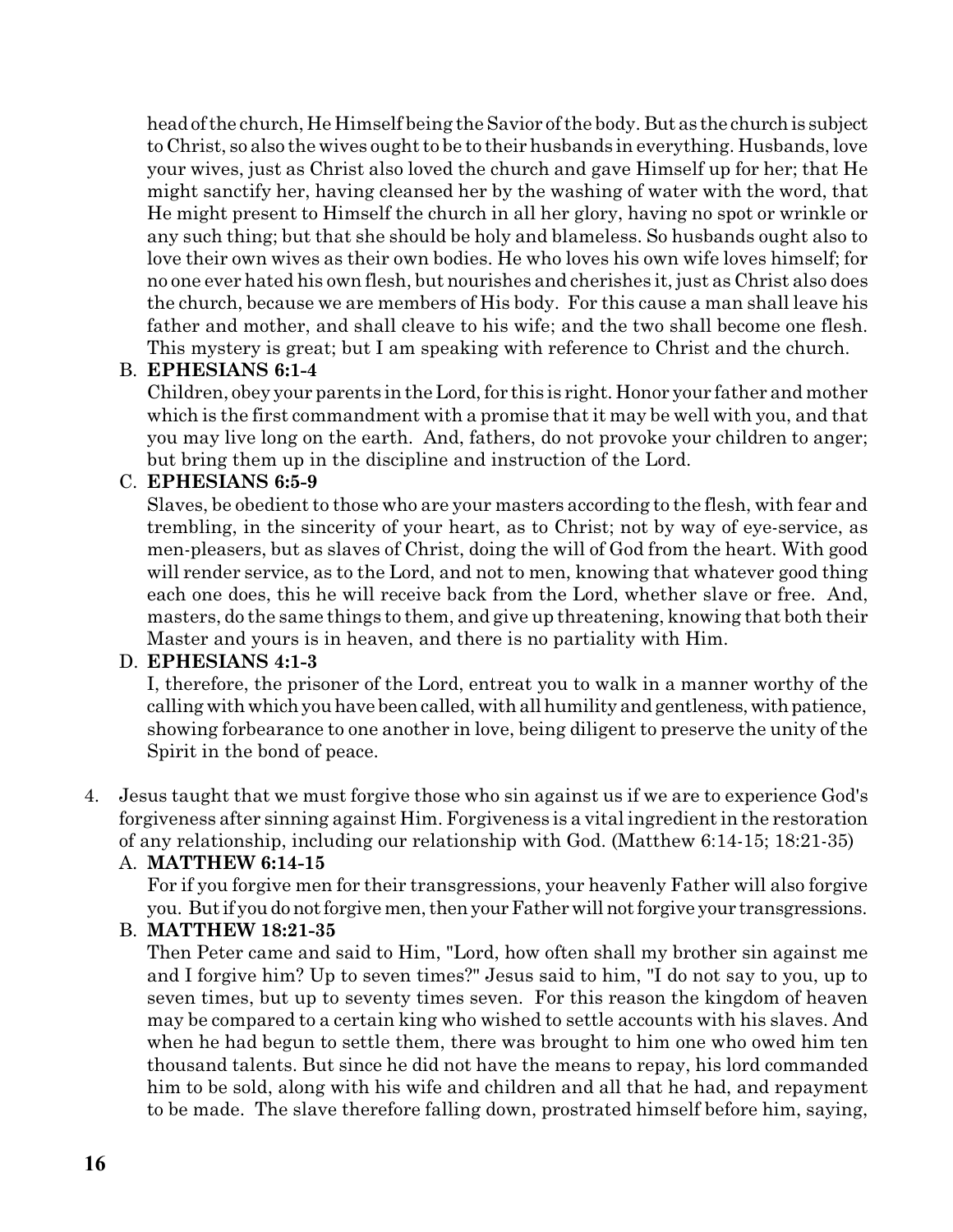'Have patience with me, and I will repay you everything.' And the lord of that slave felt compassion and released him and forgave him the debt. But that slave went out and found one of his fellow slaves who owed him a hundred denarii; and he seized him and began to choke him, saying, 'Pay back what you owe.' So his fellow slave fell down and began to entreat him, saying, 'Have patience with me and I will repay you.' He was unwilling however, but went and threw him in prison until he should pay back what was owed. So when his fellow slaves saw what had happened, they were deeply grieved and came and reported to their lord all that had happened. Then summoning him, his lord said to him, 'You wicked slave, I forgave you all that debt because you entreated me. 'Should you not also have had mercy on your fellow slave, even as I had mercy on you?' And his lord, moved with anger, handed him over to the torturers until he should repay all that was owed him. So shall My heavenly Father also do to you, if each of you does not forgive his brother from your heart."

5. Jesus taught that restoration of broken relationships are to be put before worship. To do otherwise is to be a hypocritical or false worshiper, because you cannot genuinely worship (*in spirit and in truth*) a god whose values are contrary to yours. Neither can you genuinely worship a god whose ways and commands you do not trust. God is a god of relationships – reconciled, loving, and meaningful relationships. You are only pretending to worship Him if you do not value relationships as He does. (Matthew 5:21-26)

### A. **MATTHEW 5:21-26**

"You have heard that the ancients were told, 'You shall not commit murder' and 'Whoever commits murder shall be liable to the court.'But I say to youthat everyone who is angry with his brother shall be guilty before the court; and whoever shall say to his brother, 'Raca,' shall be guilty before the supreme court; and whoever shall say, 'You fool,' shall be guilty enough to go into the fiery hell. If therefore you are presenting your offering at the altar, and there remember that your brother has something against you, leave your offering there before the altar, and go your way; first be reconciled to your brother, and then come and present your offering. Make friends quickly with your opponent at law while you are with him on the way, in order that your opponent may not deliver you to the judge, and the judge to the officer, and you be thrown into prison. Truly I say to you, you shall not come out of there, until you have paid up the last cent."

6. God teaches that we are not to take another Christian to court. Rather, we are to settle our disputes with other Christians within the community of believers. Therefore, if we cannot settle our disputes one-on-one,we are to get help from other Christians in resolving the difference and restoring the relationship. (1 Corinthians 6:1-8)

### A. **1 CORINTHIANS 6:1-8**

Does any one of you, when he has a case against his neighbor, dare to go to law before the unrighteous, and not before the saints? Or do you not know that the saints will judge the world? And if the world is judged by you, are you not competent to constitute the smallest law courts? Do you not know that we shall judge angels? How much more, matters of this life? If then you have law courts dealing with matters of this life, do you appoint them as judges who are of no account in the church? I say this to your shame. Is it so, that there is not among you one wise man who will be able to decide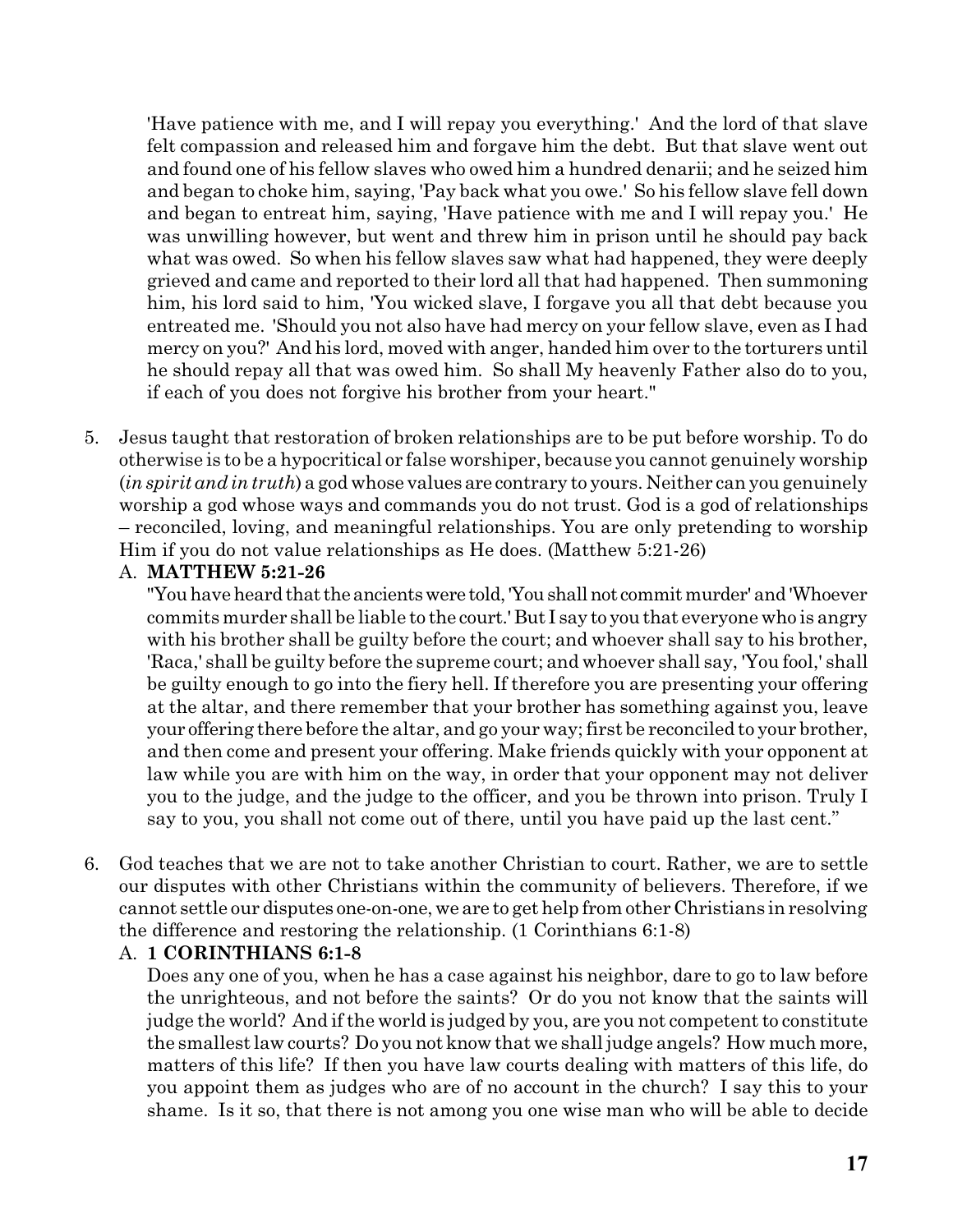between his brethren, but brother goes to law with brother, and that before unbelievers? Actually, then, it is already a defeat for you, that you have lawsuits with one another. Why not rather be wronged? Why not rather be defrauded? On the contrary, you yourselves wrong and defraud, and that your brethren.

## **GOD'S MODEL FOR RESOLVING CONFLICT AND RESTORING RELATIONSHIPS**

## *GO TO THE PERSON* YOU ARE IN CONFLICT WITH

**FIRST** PRIVATELY . . . . . . . . . . . . . . . . . . . . . . . . . . . . . . . . . . . . . . . . . **MATTHEW 18:15** "And if your brother sins, go and reprove him in private; if he listens to you, you have won your brother.

- **IF NEEDED**, WITH ANOTHER PERSON(S). . . . . . . . . . . . . . . . . . . . . **MATTHEW 18:16** "But if he does not listen to you, take one or two more with you, so that by the mouth of two or three witnesses every fact may be confirmed.
- **IF NEEDED**, ASK THE CHURCH FOR HELP . . . . . . . . . . . . . . . . . . . **MATTHEW 18:17** "And if he refuses to listen to them, tell it to the church; and if he refuses to listen even to the church, let him be to you as a Gentile and a taxgatherer.

## **FAILURE TO LOVE IN GOD'S WAY PUTS US OUT OF GOD'S WAY**

### **I JOHN 2:9-11**

The one who says he is in the light and yet hates his brother is in the darkness until now. The one who loves his brother abides in the light and there is no cause for stumbling in him. But the one who hates his brother is in the darkness and walks in the darkness, and does not know where he is going because the darkness has blinded his eyes.

## **I JOHN 4:7-8**

Beloved, let us love one another, for love is from God; and everyone who loves is born of God and knows God. The one who does not love does not know God, for God is love.

## **I JOHN 4:19-21**

We love, because He first loved us. If someone says, "I love God," and hates his brother, he is a liar; for the one who does not love his brother whom he has seen, cannot love God whom he has not seen. And this commandment we have from Him, that the one who loves God should love his brother also.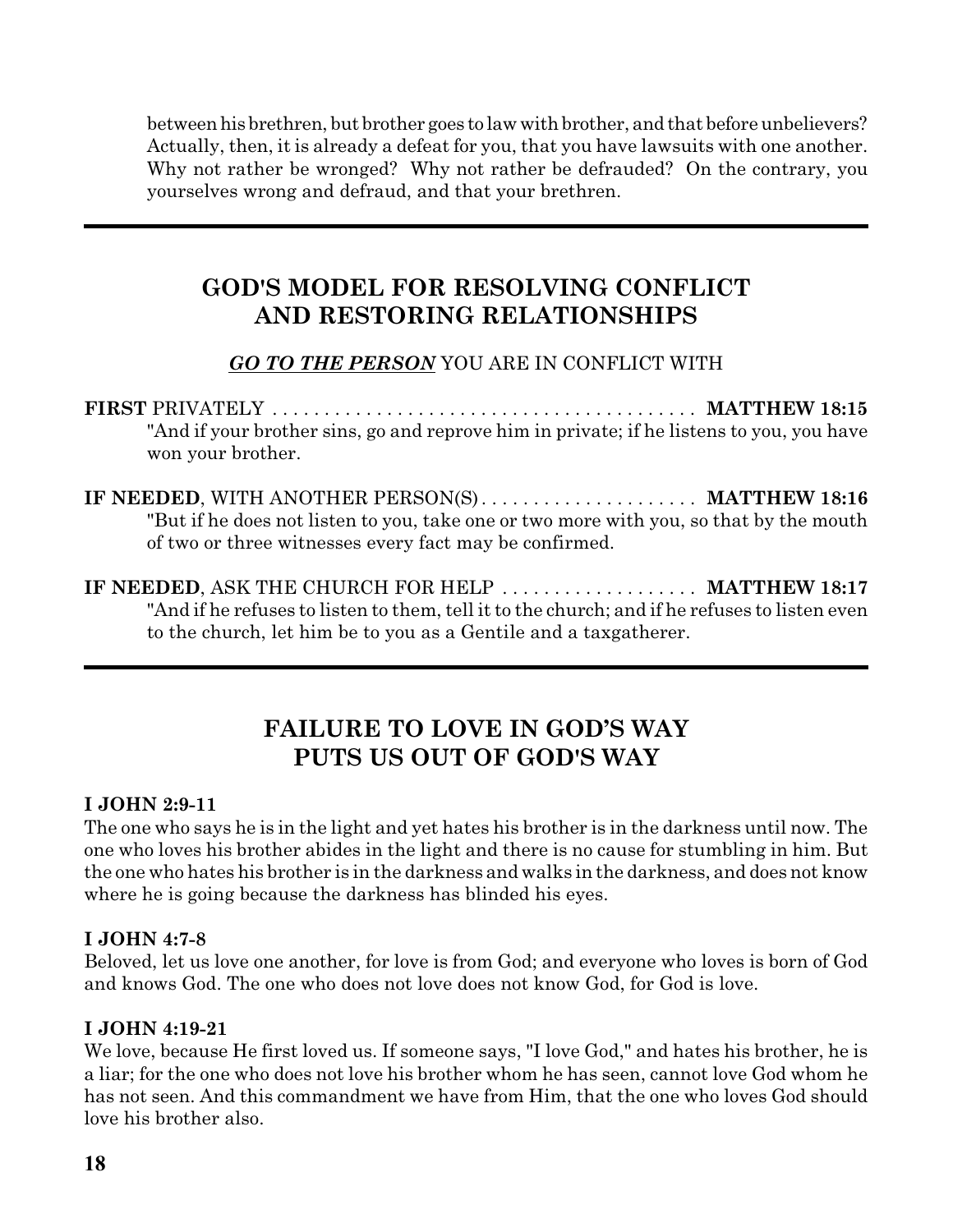## **REASONS TO GET HELP IN RESOLVING OUR DIFFERENCES**

When you have tried your best, yet cannot resolve a conflict in a mutually loving and beneficial way, it is time to ask for help. A third party can see things either you or your opponent may have missed. A third party can calmly and in an unbiased way appeal to both sides to see their part in creating and perpetuating the conflict. A third party can exhort and encourage both sides to do what is necessary to resolve the conflict and restore the relationship. And a third party canoffer fresh, better, or reworkedandtherefore improvedsolutions thanthose previously considered.

When you are so emotionally involved that you cannot think straight, or you are so gripped with fear that you will come out a loser that you quarrel and fight instead of resolve and restore, it is time to ask for help. An unbiased third party will protect the interests of both sides and help you seek a mutually agreeable solution to the conflict.

When you can only come up with one or two possible solutions and none of them seems right or fair, you need a third party with fresh eyes who can help both sides brainstorm ideas until there are a number of solutions to consider before settling on the one that is best for both of you.

When the other person is aggressive enough or persistent enough or smooth enough to talk you into a solution that favors them, you need a third party who will help each side tell their storyas clearandunderstandableaspossible,whowill assure eachside isheard andunderstood, who will protect both parties from being taken advantage of, and who will promote a fair yet reasonable resolution and path to restoring the relationship.

In addition, a third party can help you keep self-interest, pride, resentment, and anger in their proper place. A third party can help you remain faithful to God and His Word. A third party can help you remember the value of the relationship and how God wants you to treat relationships. When you want to give up, a third party can encourage perseverance, going the extra mile, trying another way, or finding new options for resolving the conflict.

Finally, because conflict tests our trust in God and the conviction that living according to God's word actually works, a third party can remind you that protecting your own interests and promoting your own happiness, first and foremost, is not only distrust of God and a willful disregard of God's word, it is also a significant impediment to mutually beneficial and therefore lasting conflict resolution.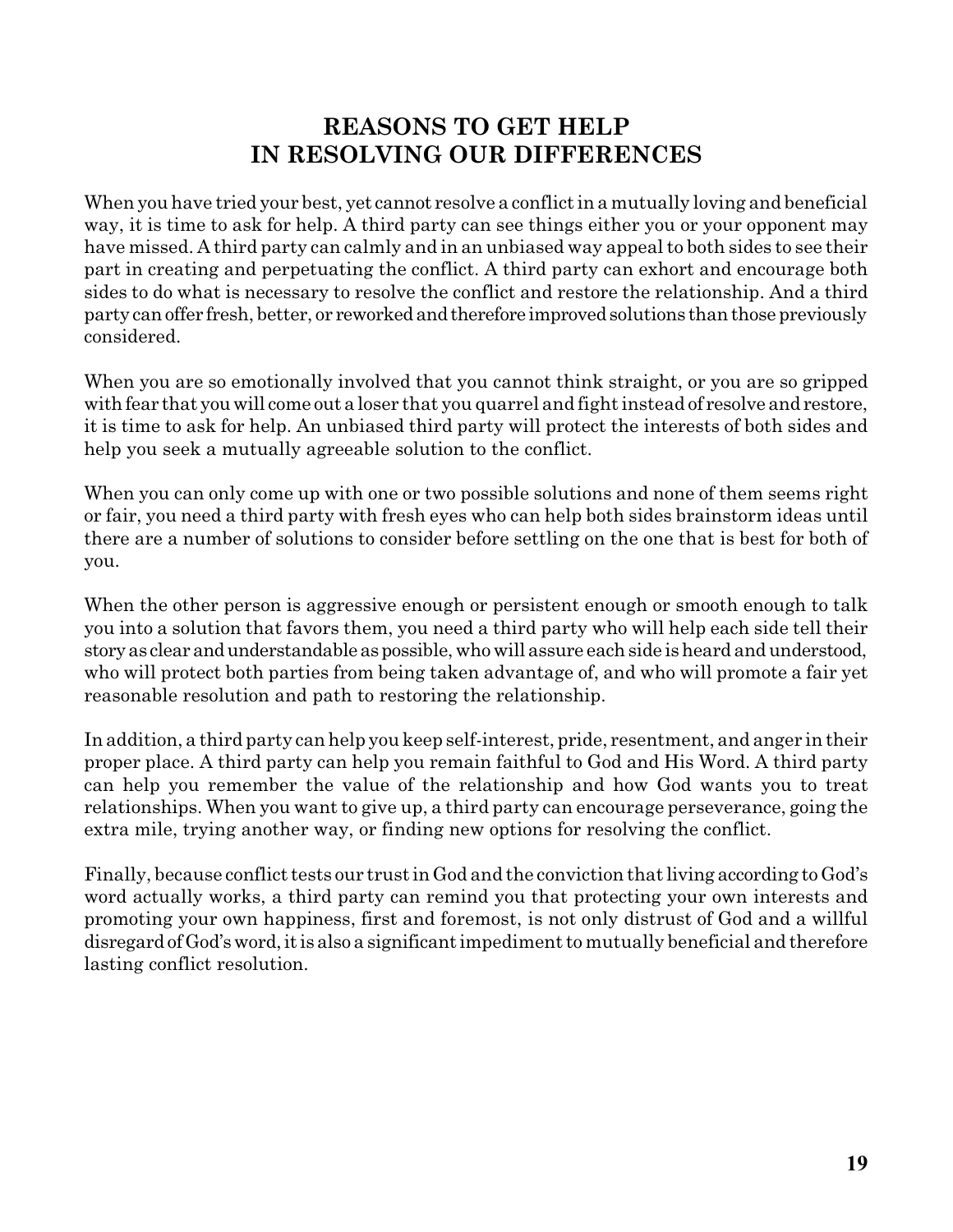## **GOOD COMMUNICATION A VITAL PART OF CONFLICT RESOLUTION**

Communication is one of the most important factors in human relationships. It has many parts: choice of words, tone of voice, how loud we speak, our emphasis on certain words, hushed expressions, facial expressions, hand gestures, body movements, and silence.

The goal of good communication is to speak **clearly** (*clearly stating what you want to say*), **honestly** (*tell the truth – don't exaggerate the truth to make your point or withhold some of the truth* to *keep* the other person happy with you), and **respectfully** (*use respectful language*), while at the same time speaking in a way that helps – by making it easier or safer – the other person hear what we are saying. It is in this way that we show love and respect for others, and in so doing, improve the probability ofthem joining the conversationina meaningful and productive way. And finally, honesty can include being honest about our own thoughts and feelings (*when appropriate*), and being honest about the behavior of others and its effect on us (*when necessary*).

When speaking to adults (*this doesn't apply to children*), we ought to give them the freedom to respond however they choose – at least in most cases. Therefore, speak as if inviting them rather than demanding or threatening them.

There are basically three types of communication: aggressive, passive, and good (*or godly and therefore responsible*) communication. The type of communication we choose in a given encounter indicates what we believe, value, fear, and/or hope in relation to the person(s) or situation and what we are trying to accomplish in that encounter.

Aggressive communication is the use of strength or power to overwhelm, intimidate, or manipulate others. The purpose of aggressive communication is to make other people think and/or act according to the way we want them to think and act. Aggressive communication is self-serving communication, and it is motivated by selfishness.

Passive communication is the use of gentle, pleasing, most often vague, and intentionally appeasing language that avoids confrontation, argument, anger, and hostility by giving the appearance of approval, cooperation, acceptance, and even sincere agreement. The purpose of passive communication is to maintain or gain the approval of othersandkeep anatmosphere of peace – allfor the sake ofthe one communicatingpassively.Therefore, passive communication is self-serving communication, and in spite of how sweet sounding and seemingly compliant it is, it is motivated by selfishness.

Good communication is the use of honesty (*dealing truthfully with descriptions of behavior, situations, feelings, beliefs, values, and the principles by which one lives)*, respect, gentleness, gracious firmness when necessary, empathy, and impartial listening for the purpose of understanding the other person and their side of the story or situation in order to seek the good of everyone involved.The purpose of good communication is to provide an atmosphere in which relationships can develop and be maintained, people can continue to grow in maturity and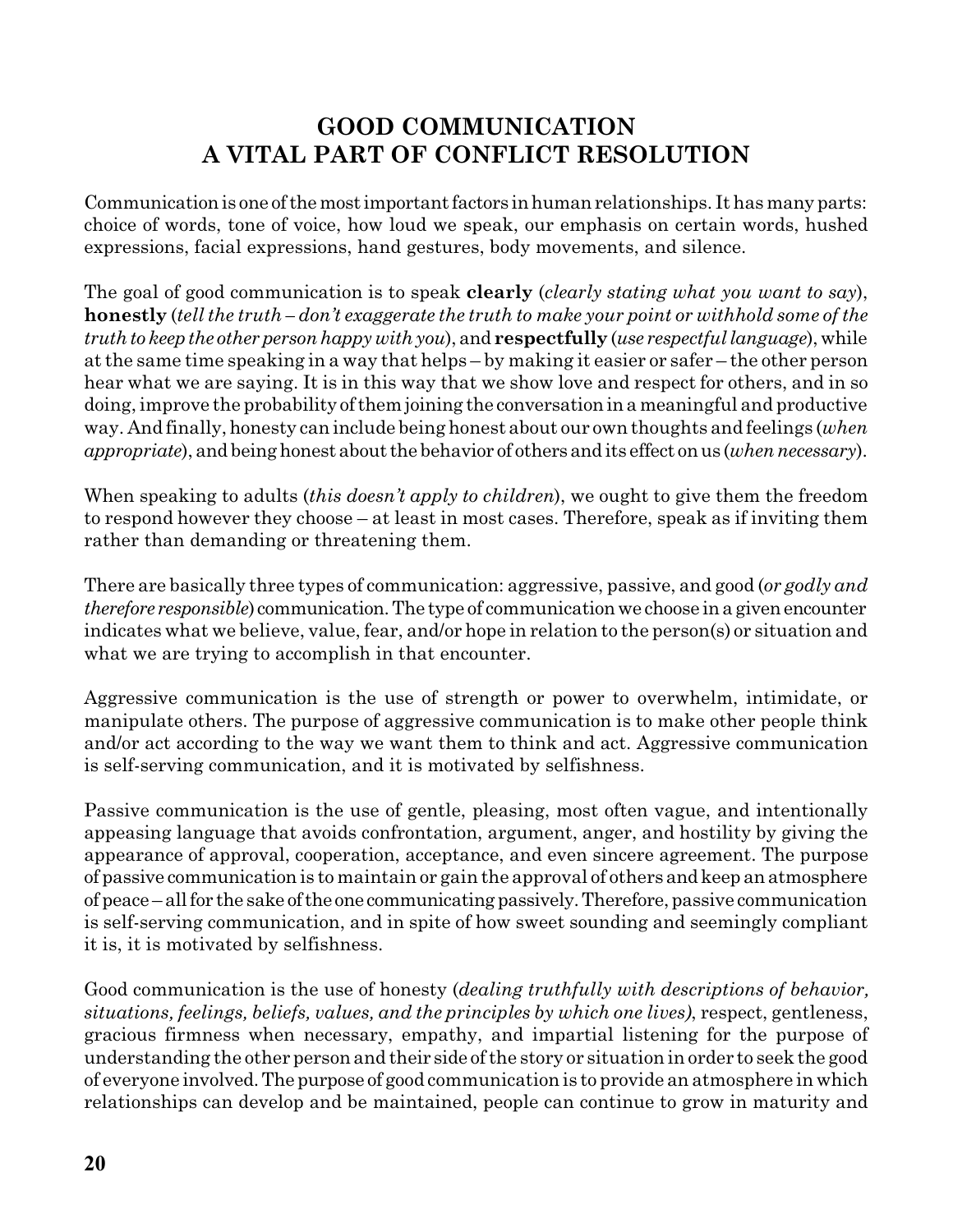godliness, and the good of the community is promoted or protected. Good communication provides the opportunity for two-way communication, identification of the real issues, discovery of what the other person thinks and feels, mutually agreeable solutions to conflict, and affirmation of mutual respect and trust. Good communication is motivated by love – love which seeks the good of everyone who is in any way affected by our choices and behavior.

It is difficult to express ourselves in kind, respectful, seek the good of everyone ways when we are feeling under pressure, frustrated, irritated, threatened, angry, hurt, rejected, put down, helpless, discouraged, or other such things. However, it is possible to resist and/or reject these kinds of feelings so that you do not act according to them. The first and foremost way to do that is to make God your first and foremost source of security, love, inner peace, and sense of well-being. A second helpful way to remain calm and godly in the face of such feelings is to use a method of communication that takes you out of the fight, helps the other person hear what you are saying, and invites them to join you in looking for reasonable and mutually beneficial solutions that resolve the conflict and restore the relationship. That method of communication is called I-Statements.

**I-statements** give us a format for expressing negative feelings, disappointments, observations, and complaints about a person or his behavior without attacking or belittling or condemning the person themselves. This makes it easier for the other person to hear what we have to say and helps them feel safer in looking for a resolution, rather than becoming defensive.

## **THE I-STATEMENT FORMULA HAS FOUR PARTS:**

| WHEN:            | We objectively, honestly, kindly describe the other person's<br>behavior.                   |
|------------------|---------------------------------------------------------------------------------------------|
| THE EFFECTS ARE: | We describe how the other person's behavior actually affected<br>or continues to affect us. |
| I FEEL:          | We describe how it made us feel.                                                            |
| I'D PREFER:      | We describe what we want.                                                                   |

**For example**: "When you drive too close to the car in front of you or weave in and out of traffic, I feel so unsafe that I cannot enjoy our time together. I'd prefer that our time in the car would be comfortable for both us so we can make the most of enjoying each other's company.

The **'I FEEL'** part is intended to help others understand how their behavior is affecting you. However, if expressing your feelings at this time will make it harder for the other person to hear what you are saying, or give them the impression you are trying to play on their sympathies to get what you want, do not express the 'I feel' part.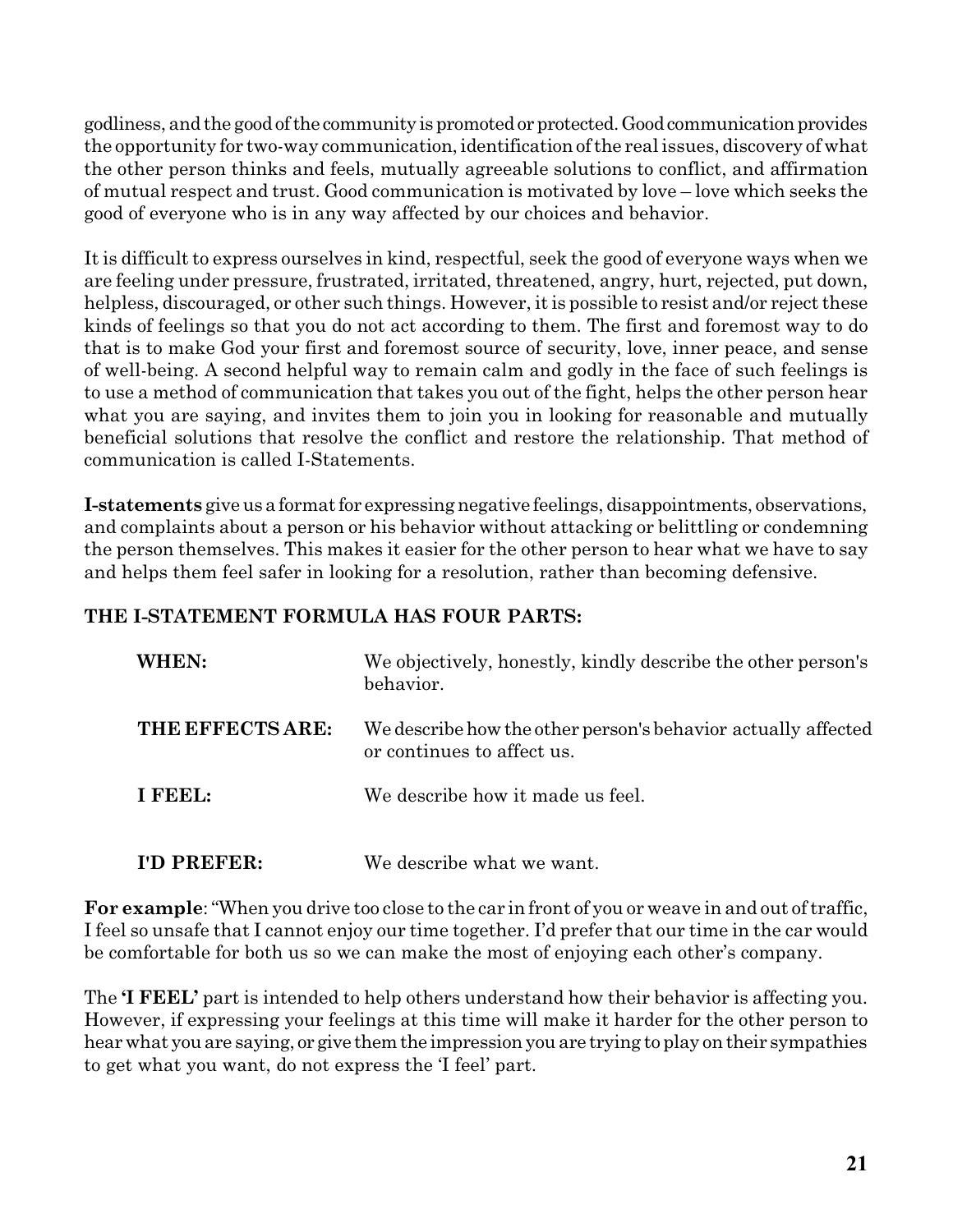The **'I'D PREFER'** part gives an opportunity to offer your ideas for dealing with the situation. However, if that means squashing the other person's input (*i.e., a passive person*), then you should give them the opportunity to express their ideas first.

One final word of caution. I-Statements arenotintended to beusedas a kinder, more mannerly method to get yourway. And I-Statements do not always produce the desired results.The other person may not care how well you say something, or they may not be listening due to being so focused on getting the outcome they want. The reason to use I-statements is to provide the best possible opportunity for the other party to hear what you are saying and join you in a process that works toward a mutually beneficial resolution to the conflict and the restoration of the relationship.

# **LISTENING A VITAL PART OF CONFLICT RESOLUTION**

Telling your side of the story, expressing your opinions, feelings, and wants is an important part of conflict resolution. However, it is only one part of the process. There is another part that is just as important – listening to the other person's side of the story.

Listening is more than hearing words and showing you are paying attention by looking the person in the eye and occasionally saying "huh, huh," as they talk. Listening is trying to understand **how** the other personsees a particular situation, **how** they feel about it, **why** they see it that way, **what** they would like, and **why** they want what they would like. This requires listening beyond the words themselves. To discover the "hows," the "whats" and the "whys," we must listen to the speaker's **choice of words**, the **feelings** expressed with their words, the **tone** and **volume** with which their words are spoken, and the **body language** that accompanies their words. When we listen this way, we are more likely to catch the true intent of the other person's words.

Once we think we understand what the other person is saying, the next step is to verify that what we think we've heard is what the other person actually meant to say. We do this by reflecting back what we think is the essence of the message we've just heard. This provides an opportunity for the speaker to either affirm we've heard correctly or to make corrections to what they said by trying again to say what they meant to say.

This step is vital to assuring both sides are accurately understood and to assuring neither side is operating under wrong or false assumptions. Therefore, it is important to listen with the goal of understanding the other person's story or reasoning or explanation. Listening to understand is best done when we treat the listening part as if it were a fact-finding exercise rather than a cross-examination or the means of figuring out how to prove them wrong or to show them our way of resolving the difference is the better way.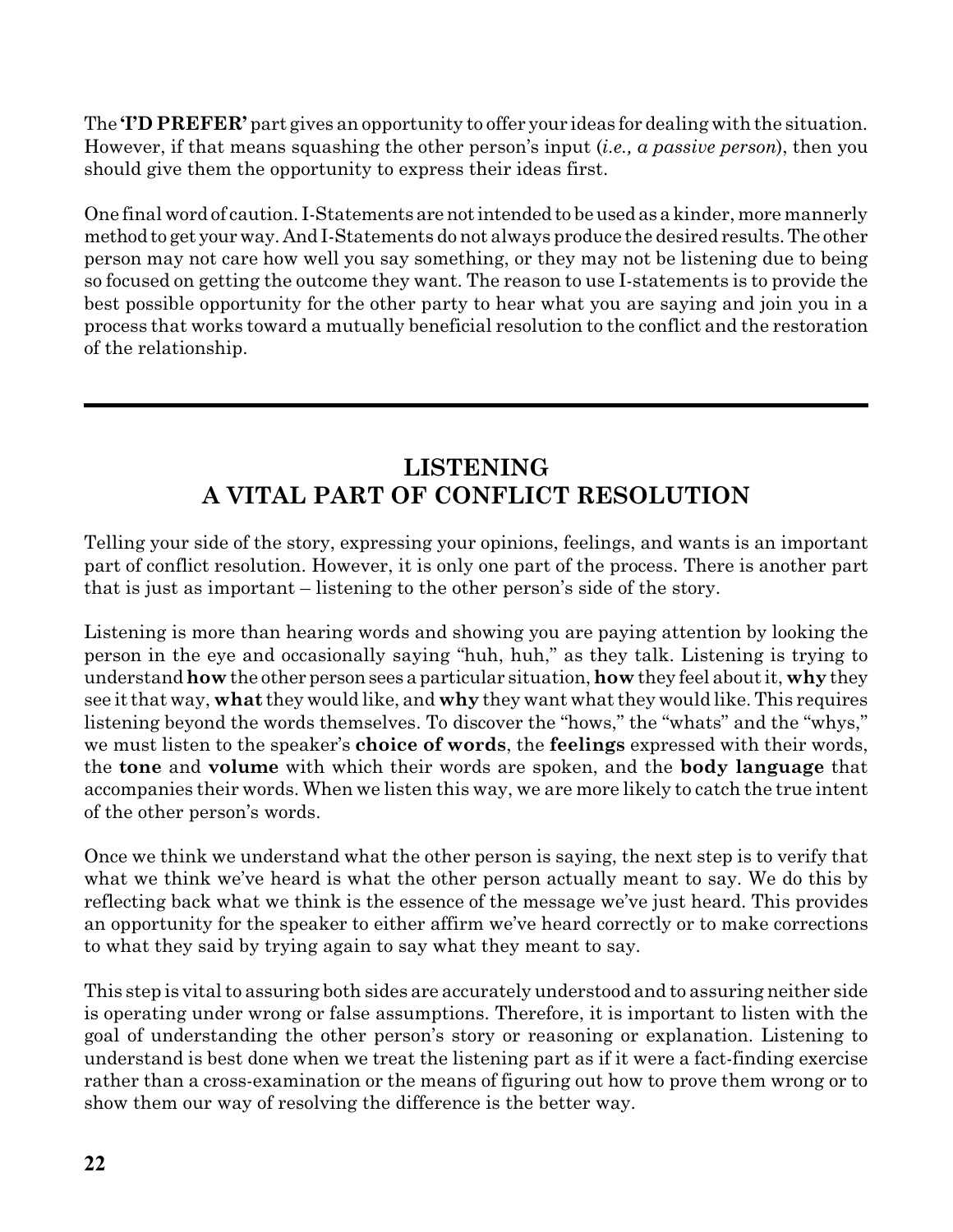Verifying is an easy process. It is done by reflecting back to the speaker the essence of what you heard him say. It can be done like this:

```
"What I just heard you say is . . .."
```
**"Are you saying . . .?"**

**"Tell me more about . . .."**

After reflecting what you heard, give the speaker an opportunity to agree with you or correct your perception of what was said. Through this verifying/clarifying process, both the speaker and the hearer can come to an accurate understanding of what the speaker wants to communicate.

If you are the listener, do not tell the speaker what he is trying to say. Stick to reflecting what you heard and let the speaker decide if what you heard is what he wanted to communicate. This shows respect for the speaker and a commitment to restoring the relationship. If in the clarification process the speaker says something inconsistent with what he previously said, show the inconsistency and give him the opportunity to clarify or correct himself.

If you find it difficult to understand what the other person is trying to tell you, try one of these two questions to bring clarification to the discussion. Ask:

## **"Could you give me an example?"**

## **"I'm confused about\_\_\_\_\_\_\_\_. Could you tell me again in a different way, or with different words?"**

If you are the speaker and what was heard is not what you meant to say, simply correct it. Do not criticize or blame the listener for not hearing you correctly. The goal is to resolve your differences and restore the relationship, not prove your superiority, or prove your innocence in the matter, or prove the inferiority of the listener. An aggressive or condemning attitude will frustrate or stop the resolution process. Kindness, gentleness, and humility are qualities that will promote cooperation in seeking a resolution.

Depending on the length of the other person's story or explanation, you may need to verify/clarify several times during the story telling. Stick to verifying so the verifying process does not derail the speaker's opportunity to tell his side of the story.

The verifying/clarifying process does not mean that the listener agrees with what the speaker is saying, it only means the listener accurately understands what the speaker is saying. Discussing areas of disagreement can take place after the speaker is accurately understood by the listener. Bear in mind that an accurate understanding of what is being said is vital to resolving differences. Differences cannot be resolved ifwhat we think we hear the other person saying is not really what he is saying or means to say.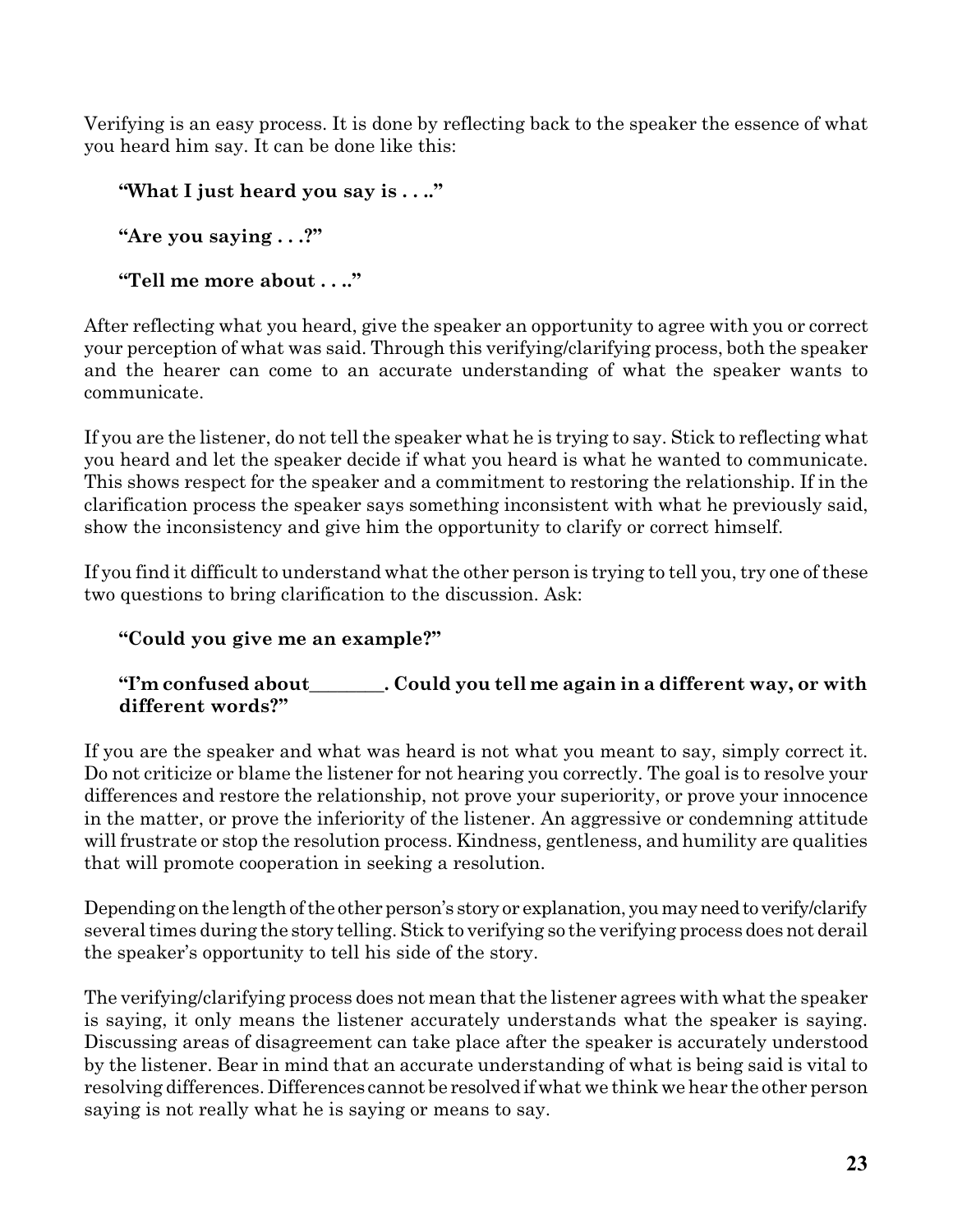Careful listening takes time and effort. But it is better to take the extra time and make the extra effort so that clear understanding can lead to real solutions in resolving differences.

Listening to yourself is just as important as listening to the other party in conflict with you. This offers you the opportunity to examine your own intentions, fears, concerns, beliefs, and expectations as revealed by the way you tell your side of the story. And listening to yourself gives you insight into how you are most probably being heard. It is wise to listen to your **words** (*conciliatory, red flag, clear, vague, sarcastic*), **tone of voice** (*demanding, harsh, fearful, respectful, disrespectful, too loud, too soft*), and your **story** (*attacking and blaming, defending and justifying, or explaining your point of view*).

*The foundational material source for the informationoncommunication andlistening comes from Arthur J.Lange andPatricia Jakubowski, Responsible Assertive Behavior - Cognitive / BehavioralProcedures for Trainers. Research Press Co., 2612 N. Mattis Ave., Champaign, IL 61820.*

# **HELPING THE OTHER PERSON COMMUNICATE**

Sometimes the other person chooses silence and/or distance as their primary response to something we have said or done. When this happens it is difficult to discover what is wrong, how to repair the damage done, and restore the relationship. However, instead of accepting their silence and/or distance as their final answer, or instead of assuming we know what their response means, we can go to them and ask if they are willing to express their feelings and thoughts about what we've said or done. How we approach them is important for helping them feel safe intalking aboutit.Therefore, askingnon-demanding,non-judgmental questions often helps the other person open up and tell his side of the story. Some examples are:

**"Would you be willing to respond to what I've said/done?"**

**"It would help me to know how you feel about what I've done/been saying."**

**"What are your thoughts (***or feelings***) about what I've said/done?"**

Demonstrating empathy *(through questions or statements)* with how you suspect the other person may be feeling or thinking makes it even easier for him to feel safe in expressing his feelings and thoughts. For example:

**"Are you wishing this would all go away so you wouldn't have to talk about it?"**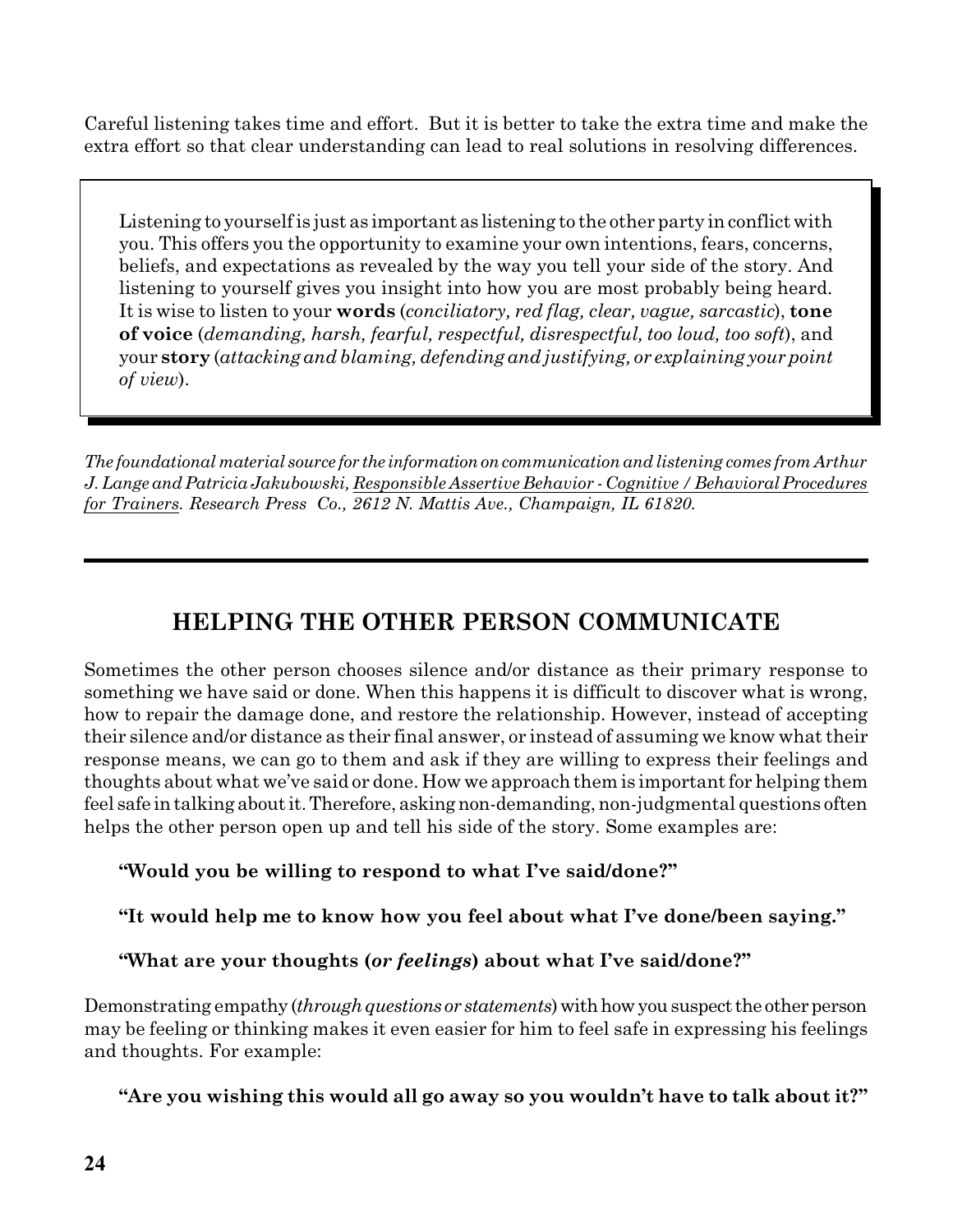## **"It's possible you're feeling like you'd rather be left alone right now."**

## **"Are you feeling upset or angry with me?"**

Asking for the other person's reactions to what we've said or done shows him we are open and interested in hearing what he has to say. Empathizing helps him believe we can identify at least somewhat with how he is feeling about us and/or the situation.

Sometimes, a negative, defensive, attacking or angry reaction on the other person's part means we have been misunderstood. There are usually identifiable reasons for this breakdown in communication.

- 1. Possibly we have not clearly said what we wanted to say and it was taken in a way we did not mean it to be taken.
- 2. Sometimes others hear us through their own filters filters based on past experiences, previous hurts, fears, assumptions about our intentions, long-standing beliefs about people who say or do what they think we've said or done – which distorts in their mind what we actually said.
- 3. Sometimes people hear our requests as demands, our suggestions as personal criticism, or our disagreement as disrespect or rejection.

For these reasons and others like them it helps to ask what the other person is hearing us say. For example:

### **"I've been trying to tell you something, what have you been hearing me say?"**

## **"I've been talking for awhile; what do you think I am trying to tell you?"**

When we've been misunderstood and discover it, we can clarify what we meant to say. An example is:

### **"I'm sorry it sounded like I was saying it is all your fault and that I think you are a jerk. Actually, I appreciate many things about you, and I value our relationship. It is just this one area where I wouldappreciate a cooperative effort in resolving our differences so we can have an even better relationship."**

Asking the other person to paraphrase what he heard is an excellent way to clear up misunderstandings. Empathizing is a goodway tohelp the other person believe we understand and care about how he is feeling. Yet at the same time we should want to improve our communication skills. Therefore, learning what others are hearing can reinforce our good communication while exposing our peculiar, self-serving, unkind, counter-productive, and relationship destructive forms of communication. Learning such things gives us the opportunity to strengthen the good and change the bad forms of communication into forms that help our communication, conflict resolution, and relationship efforts.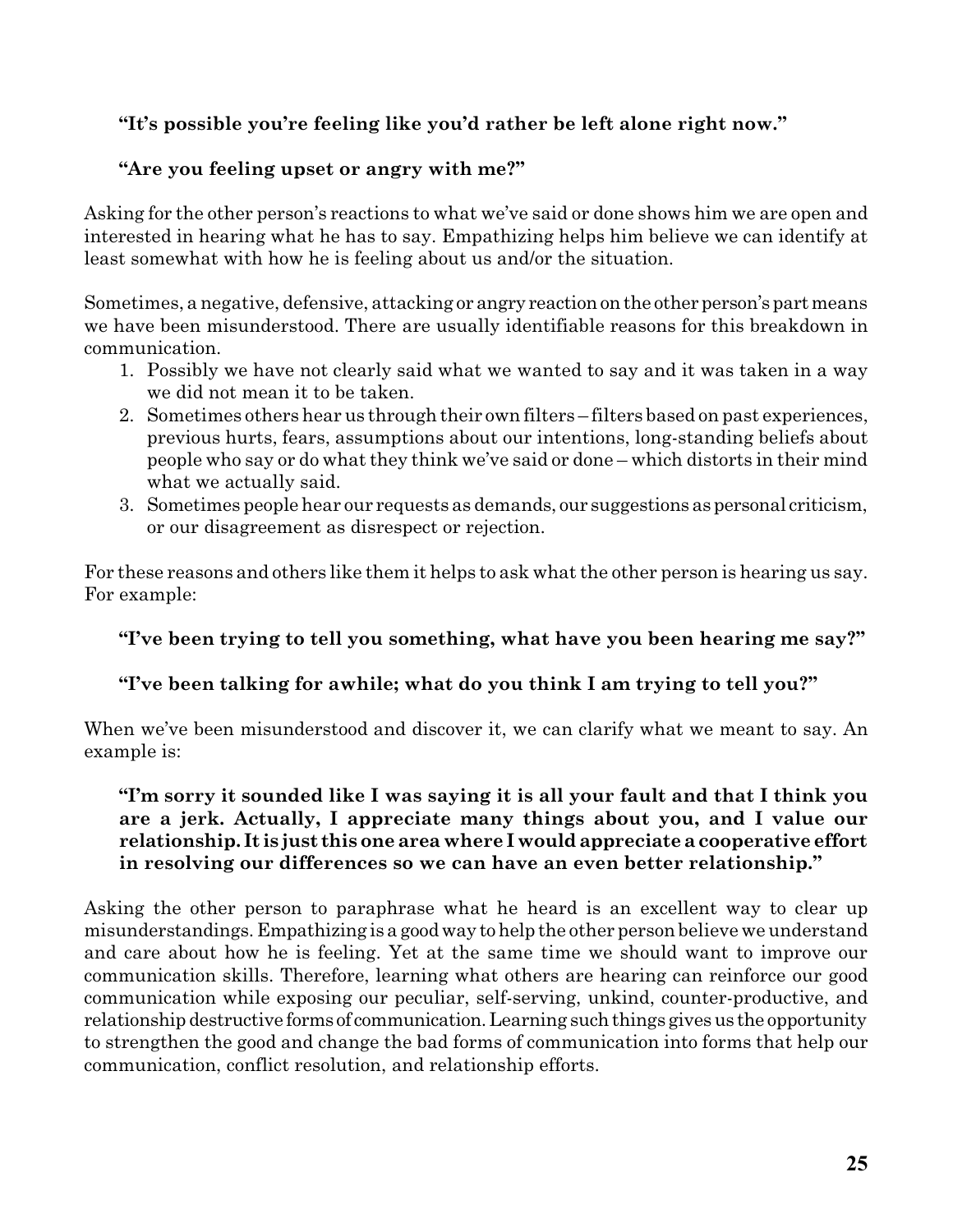# **IN YOUR OWN WORDS**

Read the following scripture verses and describe how they apply to speaking and listening.

| ,我们也不会有什么?""我们的人,我们也不会有什么?""我们的人,我们也不会有什么?""我们的人,我们也不会有什么?""我们的人,我们也不会有什么?""我们的人 |  |  |
|----------------------------------------------------------------------------------|--|--|
|                                                                                  |  |  |
| PROVERBS 15:1                                                                    |  |  |
|                                                                                  |  |  |
|                                                                                  |  |  |
|                                                                                  |  |  |
|                                                                                  |  |  |
|                                                                                  |  |  |
|                                                                                  |  |  |
|                                                                                  |  |  |
|                                                                                  |  |  |
|                                                                                  |  |  |
|                                                                                  |  |  |
|                                                                                  |  |  |
|                                                                                  |  |  |
|                                                                                  |  |  |
|                                                                                  |  |  |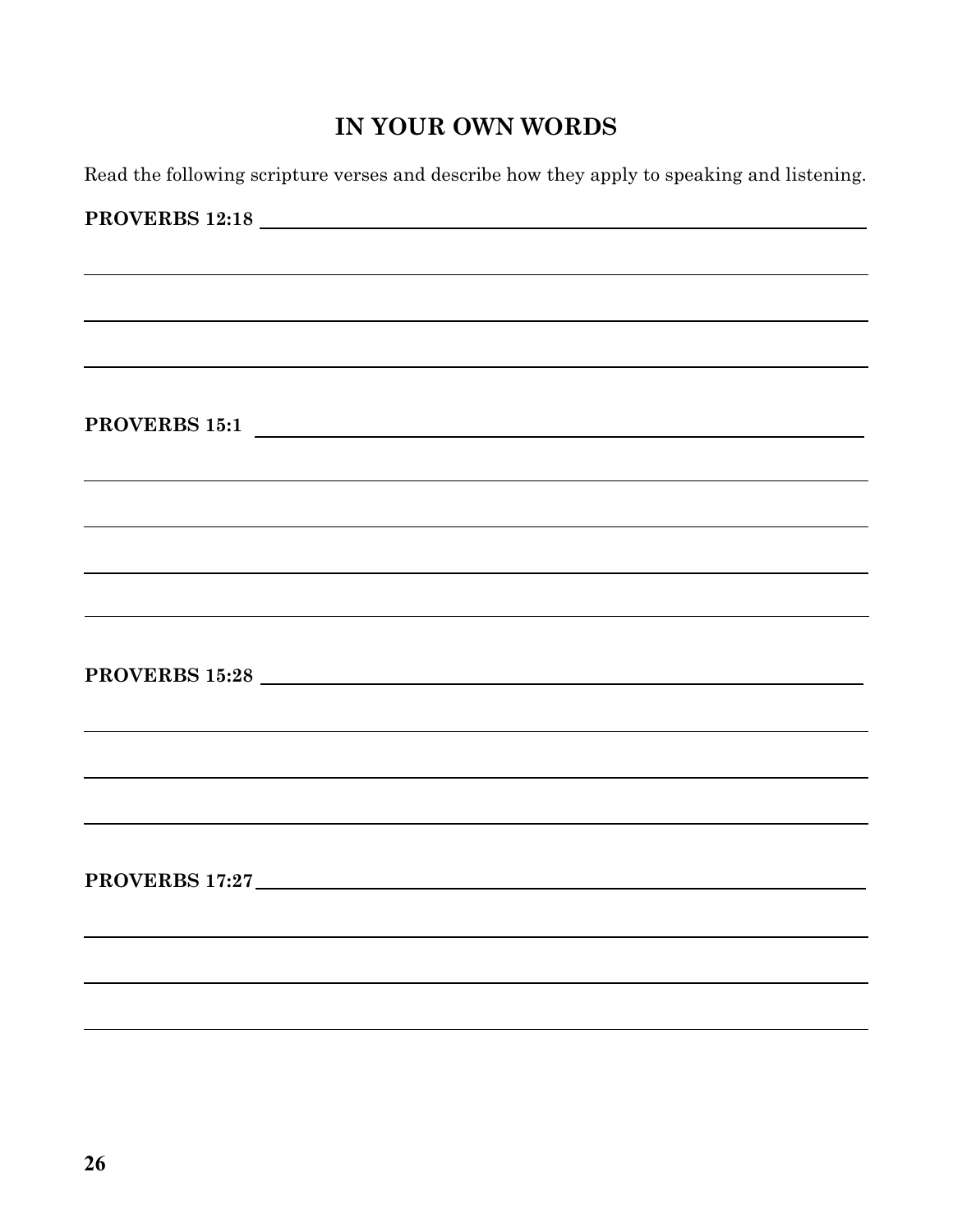| PROVERBS 18:2, 13, 17 |  |  |
|-----------------------|--|--|
|-----------------------|--|--|

**EPHESIANS 4:25, 29, 31-32**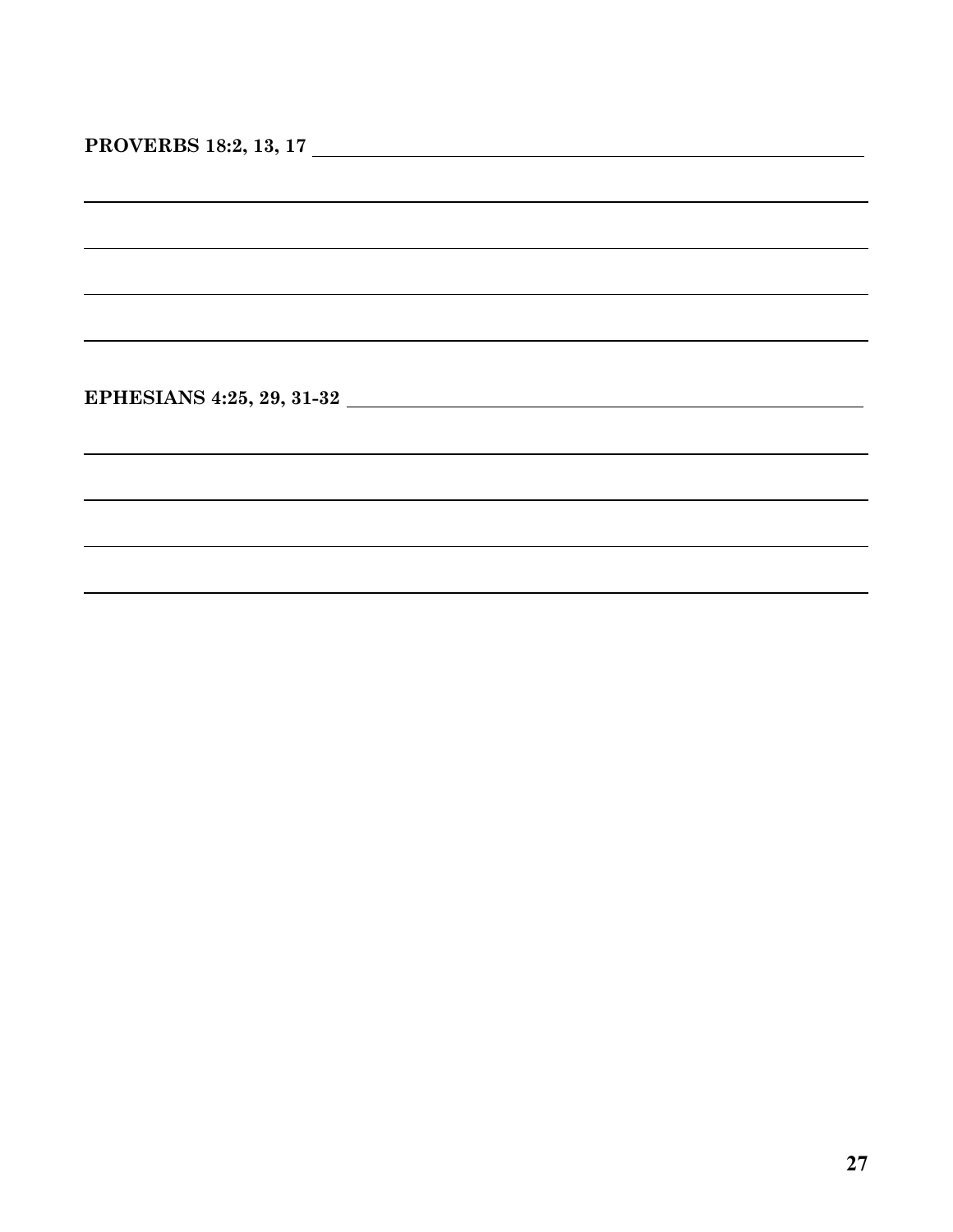# RIGHT ATTITUDES TOWARD DIFFERENCES

## **I DIFFER FROM YOU**

but that doesn't mean I am rejecting you, or that I don't value our relationship. So hear what I am saying without feeling disrespected or rejected or worthless or unloved.

# **YOU DIFFER FROM ME**

but that doesn't mean I am wrong and you're right, or that I am less and you are more, or that we cannot value each other and enjoy our relationship. So after saying what you want me to hear, listen to what I have to say. And after listening to each other, let's work out our differences in a way that preserves our respect and love for each other.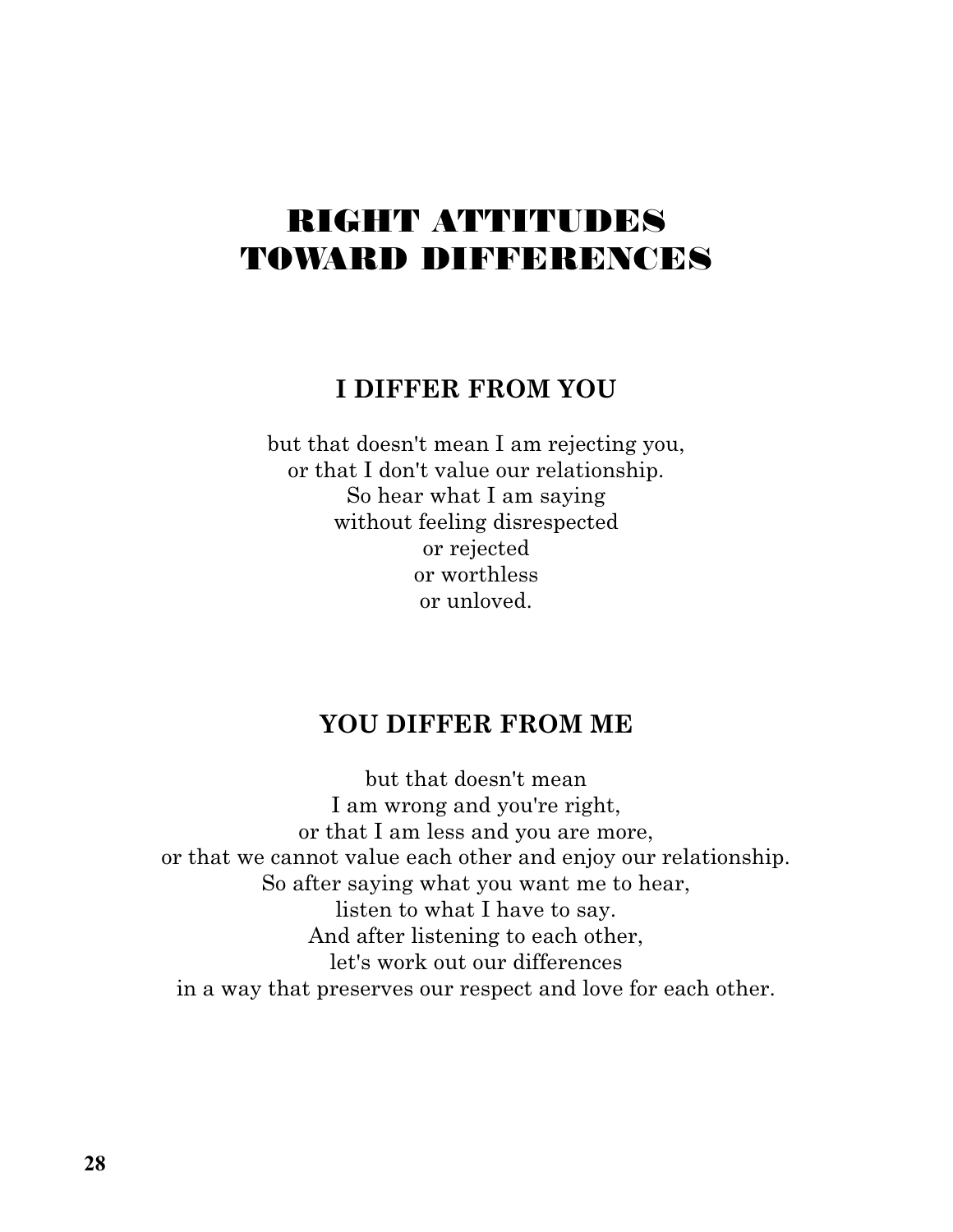# RIGHT ATTITUDES TOWARD DISAGREEMENT

# **I DISAGREE WITH YOU**

but that doesn't mean I am attacking you, or that I care about you any less than when I am agreeing with you. So hear what I am saying without feeling put down or condemned or that there is nothing I like about you.

# **YOU DISAGREE WITH ME**

but it is alright for people to disagree as long as they do not let their disagreement drive them apart. So I will listen to you without feeling attacked or offended knowing that you want to be understood as much as I do. Then you can listen to me, and we can work toward a resolution that will help our relationship grow rather than stagnate or die.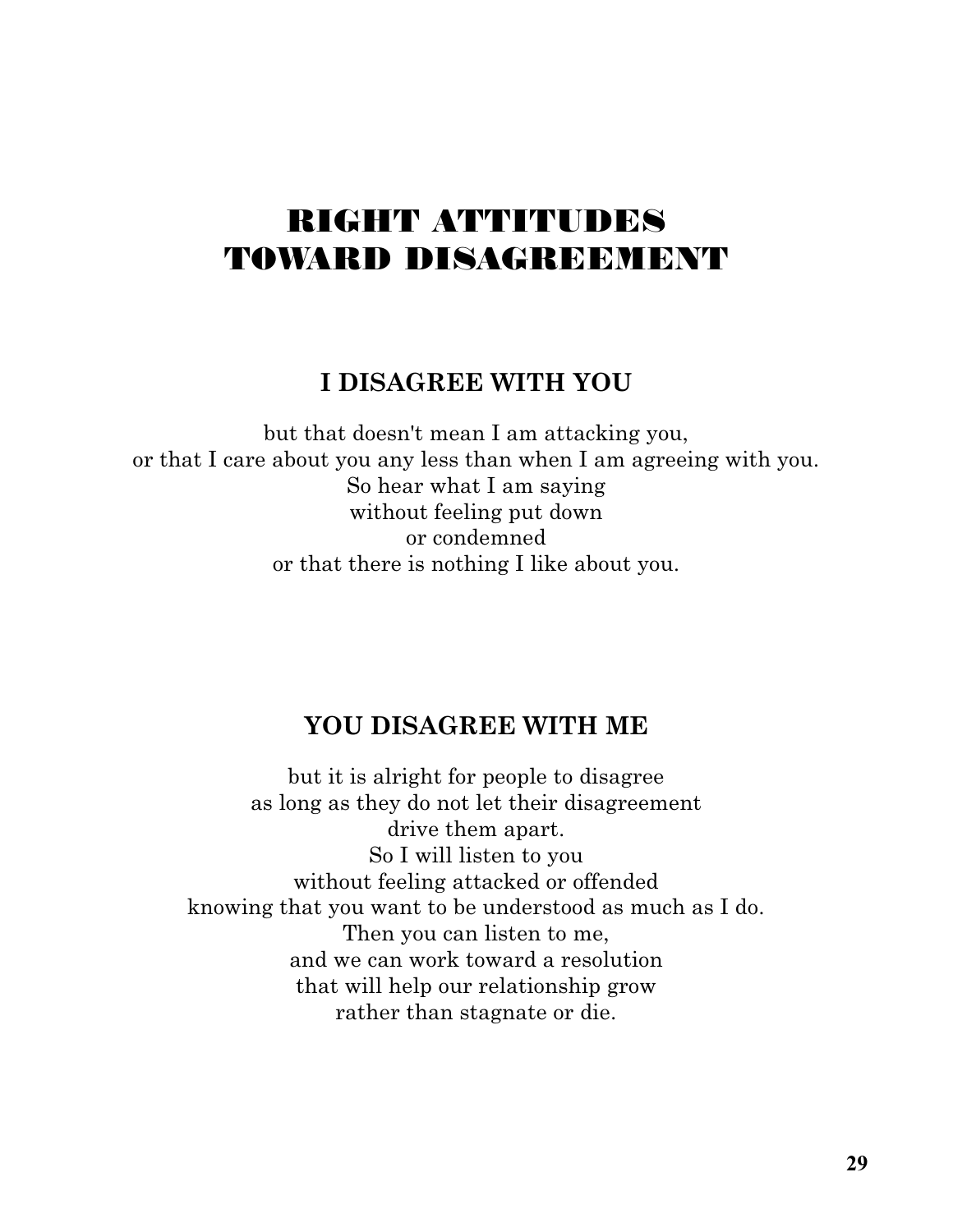# RIGHT ATTITUDES TOWARD CONFRONTING

## **I MUST CONFRONT YOU**

not because I am angry with you, though I may be, but because I love you and care about what happens to you and to our relationship. So hear what I am saying without getting defensive and hostile or growing silent and withdrawing or thinking I am just being critical. Hear me as one who cares about you and wants continued relationship with you.

## **YOU ARE CONFRONTING ME**

and it hurts to hear some of the things you are saying. But I want to know what I am doing to hurt you because you matter to me. So I will listen, resisting the temptation to defend and attack back or walk away and act as if you don't matter to me. I care about you, and I don't want to hurt you. Let's work this out together so we can grow closer together.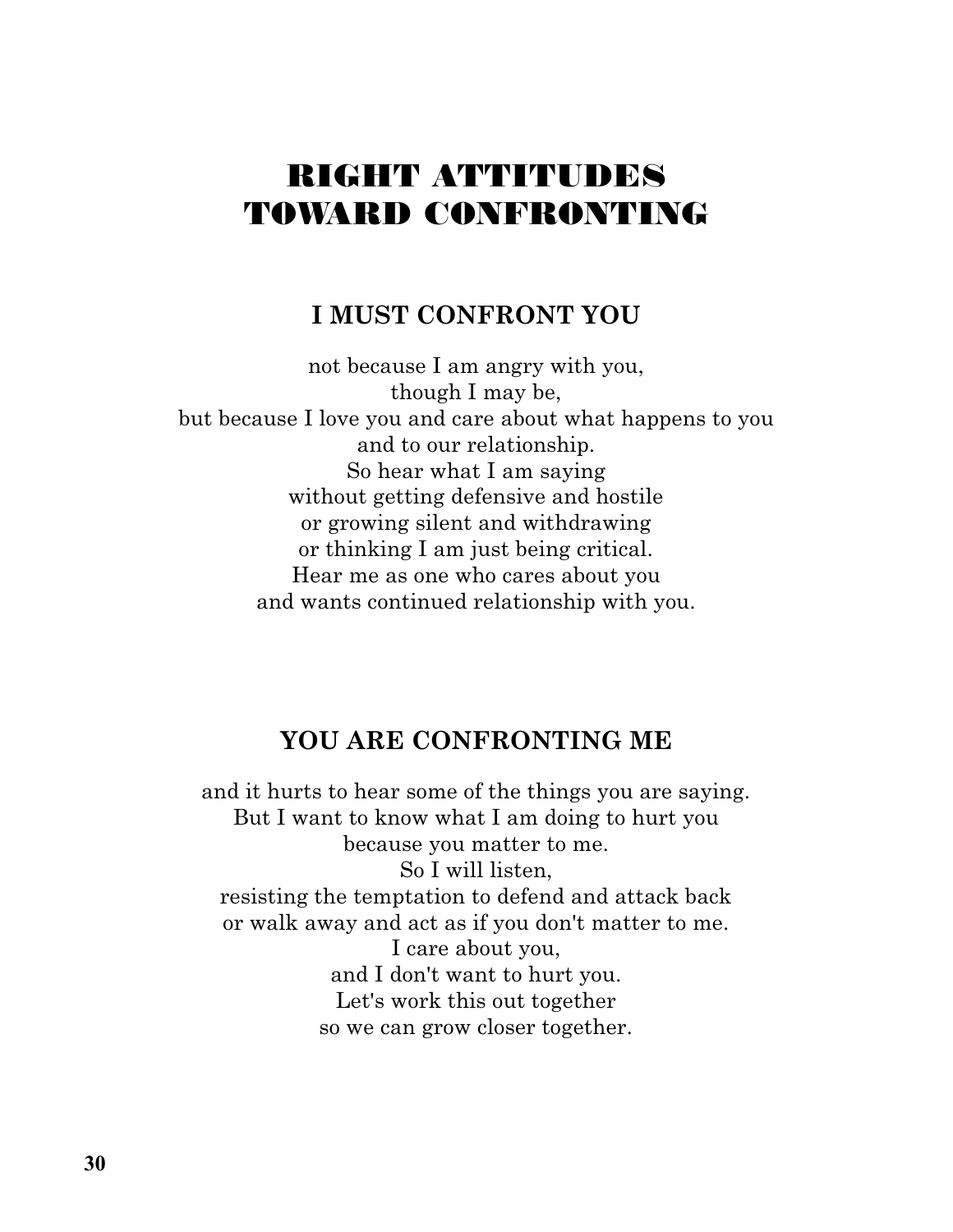# RIGHT ATTITUDES TOWARD CHANGE

# **I AM ASKING YOU TO CHANGE**

for the sake of our relationship. However, I realize it will take time and hard work before lasting change is achieved. Therefore, I am not asking you to be perfect immediately or to put in the hard work without my patient support and encouragement. Nor am I asking you to ignore changes I need to make.

# **YOU ARE ASKING ME TO CHANGE**

and I will do my best because I care about you and our relationship, too. But relationships are not one-sided. So join me in setting goals for changes we both need to make. Join me in tracking our progress so we can see how far we've come and how far we still need to go. Let's help each other when we are weak. After failure, let's renew trust rather than nurture suspicion. Let's work through this together for the sake of our relationship.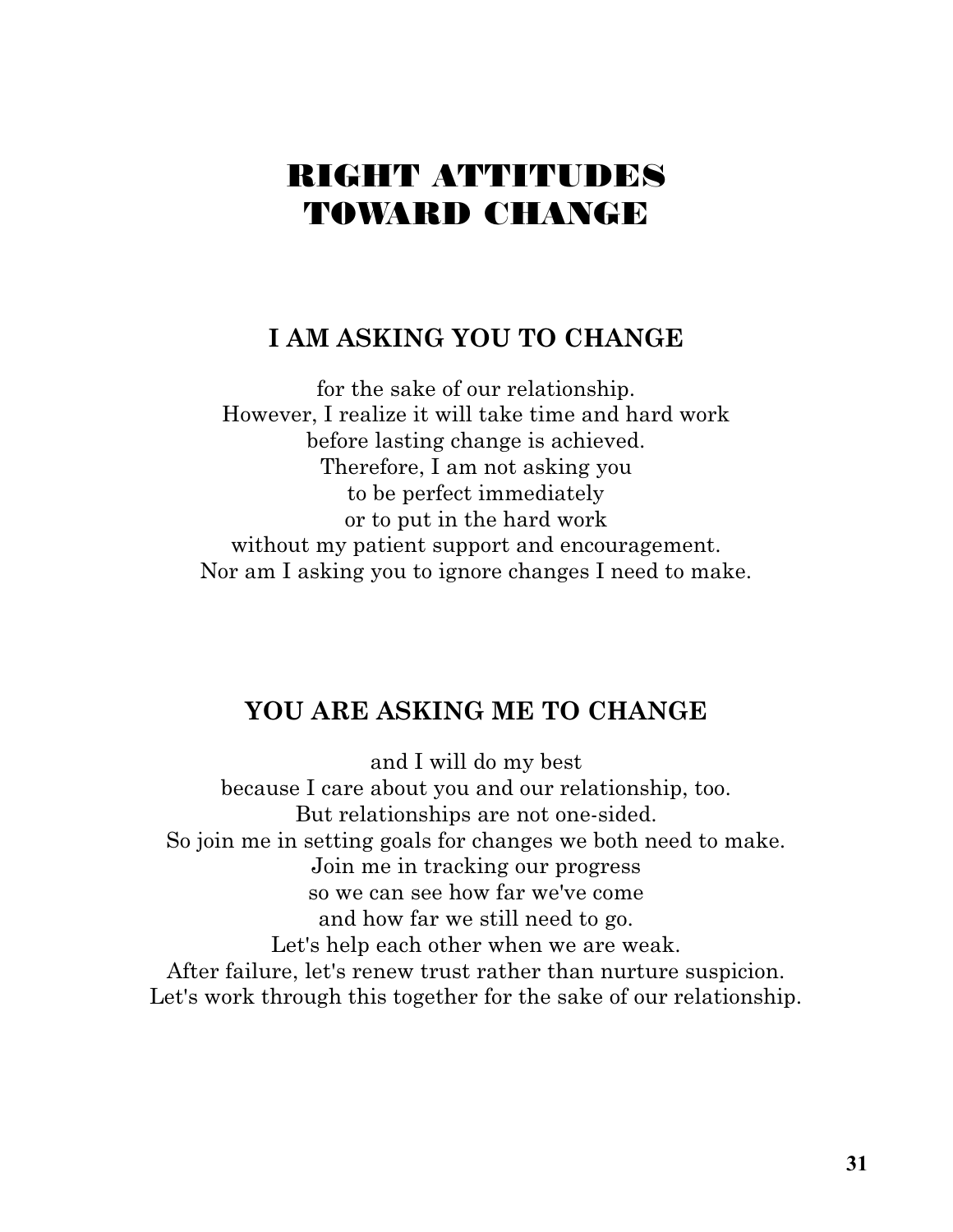# **IN YOUR OWN WORDS**

| Describe your present attitude toward conflict.                                                                 |  |  |  |  |
|-----------------------------------------------------------------------------------------------------------------|--|--|--|--|
|                                                                                                                 |  |  |  |  |
| ,我们也不会有什么。""我们的人,我们也不会有什么?""我们的人,我们也不会有什么?""我们的人,我们也不会有什么?""我们的人,我们也不会有什么?""我们的人                                |  |  |  |  |
| ,我们也不会有什么。""我们的人,我们也不会有什么?""我们的人,我们也不会有什么?""我们的人,我们也不会有什么?""我们的人,我们也不会有什么?""我们的人                                |  |  |  |  |
|                                                                                                                 |  |  |  |  |
| ,我们也不会有什么。""我们的人,我们也不会有什么?""我们的人,我们也不会有什么?""我们的人,我们也不会有什么?""我们的人,我们也不会有什么?""我们的人                                |  |  |  |  |
|                                                                                                                 |  |  |  |  |
| What part of your attitude toward conflict should you change? ___________________                               |  |  |  |  |
|                                                                                                                 |  |  |  |  |
| ,我们也不会有什么。""我们的人,我们也不会有什么?""我们的人,我们也不会有什么?""我们的人,我们也不会有什么?""我们的人,我们也不会有什么?""我们的人                                |  |  |  |  |
| ,我们也不会有什么。""我们的人,我们也不会有什么?""我们的人,我们也不会有什么?""我们的人,我们也不会有什么?""我们的人,我们也不会有什么?""我们的人                                |  |  |  |  |
| the contract of the contract of the contract of the contract of the contract of the contract of the contract of |  |  |  |  |
|                                                                                                                 |  |  |  |  |
|                                                                                                                 |  |  |  |  |
|                                                                                                                 |  |  |  |  |
|                                                                                                                 |  |  |  |  |
|                                                                                                                 |  |  |  |  |
| ,我们也不会有什么。""我们的人,我们也不会有什么?""我们的人,我们也不会有什么?""我们的人,我们也不会有什么?""我们的人,我们也不会有什么?""我们的人                                |  |  |  |  |
|                                                                                                                 |  |  |  |  |
| ,我们也不会有什么。""我们的人,我们也不会有什么?""我们的人,我们也不会有什么?""我们的人,我们也不会有什么?""我们的人,我们也不会有什么?""我们的人                                |  |  |  |  |
| Describe the right attitude toward confronting. ________________________________                                |  |  |  |  |
|                                                                                                                 |  |  |  |  |
|                                                                                                                 |  |  |  |  |
|                                                                                                                 |  |  |  |  |
| ,我们也不会有什么。""我们的人,我们也不会有什么?""我们的人,我们也不会有什么?""我们的人,我们也不会有什么?""我们的人,我们也不会有什么?""我们的人                                |  |  |  |  |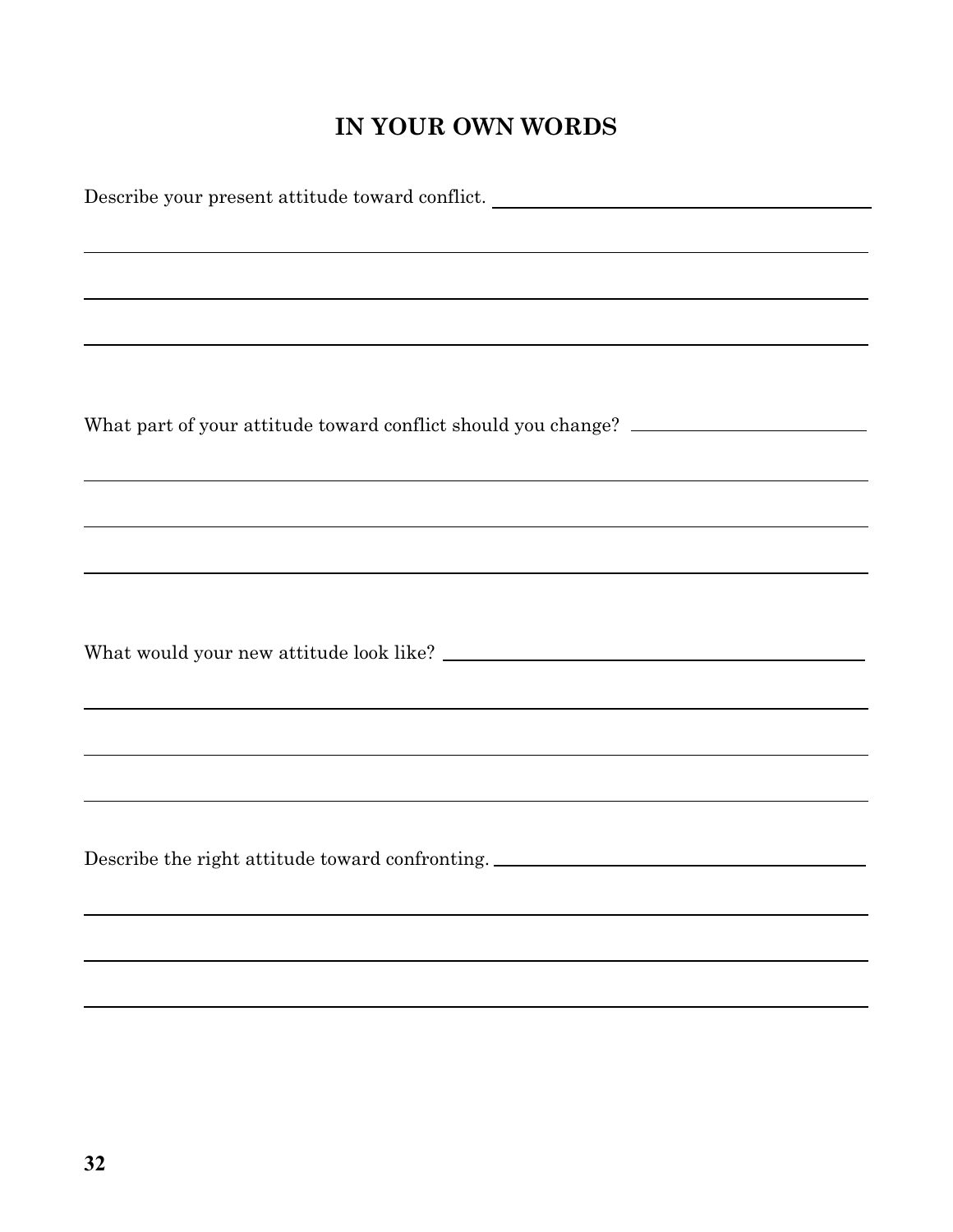| What part of your attitude toward confronting should you change? |  |  |  |
|------------------------------------------------------------------|--|--|--|
|                                                                  |  |  |  |
|                                                                  |  |  |  |
|                                                                  |  |  |  |
|                                                                  |  |  |  |
|                                                                  |  |  |  |
|                                                                  |  |  |  |
|                                                                  |  |  |  |
|                                                                  |  |  |  |
|                                                                  |  |  |  |
|                                                                  |  |  |  |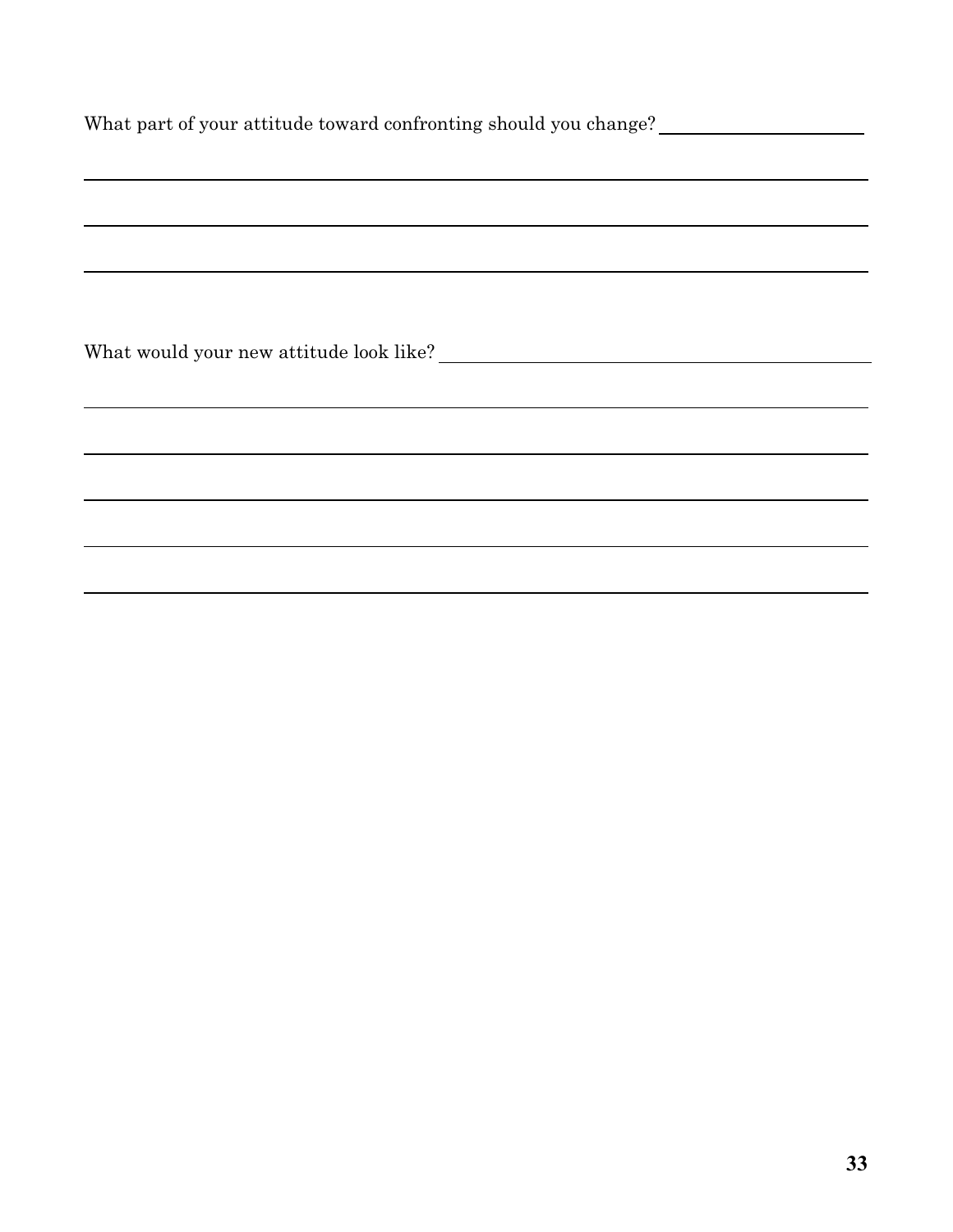# **FORGIVENESS – IT TAKES TWO**

Forgiveness is primarily defined as: "giving up any claim to repayment or punishment along with any feelings of resentment, bitterness, anger, the desire for revenge, or the desire for alienation."

**Resentment:** bitter brooding, smoldering ill-will, contempt, open or hidden hatred. **Bitterness:** an extreme form of resentment producing hatred, hostility, and separation. **Anger:** strong feelings, emotions, and/or thoughts of displeasure over a real or imagined injustice, mistreatment, neglect or other form of perceived wrong. Ungodly anger is unrighteous, unjust, unfair, and partial.

**Revenge**: to get even, hurt back, make them suffer for what they did to you*.* **Alienation:** withdrawal, emotional separation, physical separation (*such as divorce*)*.*

The **primary motivation for forgiveness** on our part is a mixture of love and gratitude – love for God and His ways along with love for others like the love we have for ourselves mixed with gratitude for God's graciously merciful dealings with us. When we love God and others as we ought, we are motivated by such love to place a high value on meaningful relationships built on mutual love and trust. And when we are grateful for God's gracious forgiveness (*forgivenesswhichenablesus to be ina relationshipwith Him*)we are motivatedto forgive others so that damaged relationships on the human level can be healed and broken relationships restored.

The **purpose of forgiveness** is to bring healing and restoration to a relationship that has been damaged or broken through unloving behavior by one or both parties. Therefore, forgiveness is one of the healing agents through which a sick, dying, or dead relationship must pass if it is to be restored to a state of health.

The **prerequisite for receiving forgiveness** is repentance, accompanied by an admission of wrongdoing, an apology, and a request to be forgiven. Repentance is a change of mind which results in a corresponding change of behavior. For example, where once you thought it right or justifiable to behave in selfish, uncaring, or unloving ways, you now believe it is wrong and so you set your mind on behaving in a caring and loving way.

Without repentance – as verified by a confession and an apology, and supported by a sustained change of behavior – there can be no relationship healing or relationship restoring forgiveness. We can give up our claim to repayment or punishment. We can give up our feelings of resentment and anger – and we ought. And we can reject any thought or desire for revenge. But we cannot restore the relationship until the offending party repents, and sustains a change of behavior. Otherwise, the relationship damaging behavior will continue – thus preventing healing and restoration.

However, when the offender repents, apologizes, and asks for forgiveness, it is time for the offended party to give forgiveness. Once forgiveness has been given, it is time for both parties to devote themselves to restoring the relationship. They do this by setting aside any unfriendliness that may have come between them and begin working at being friendly. They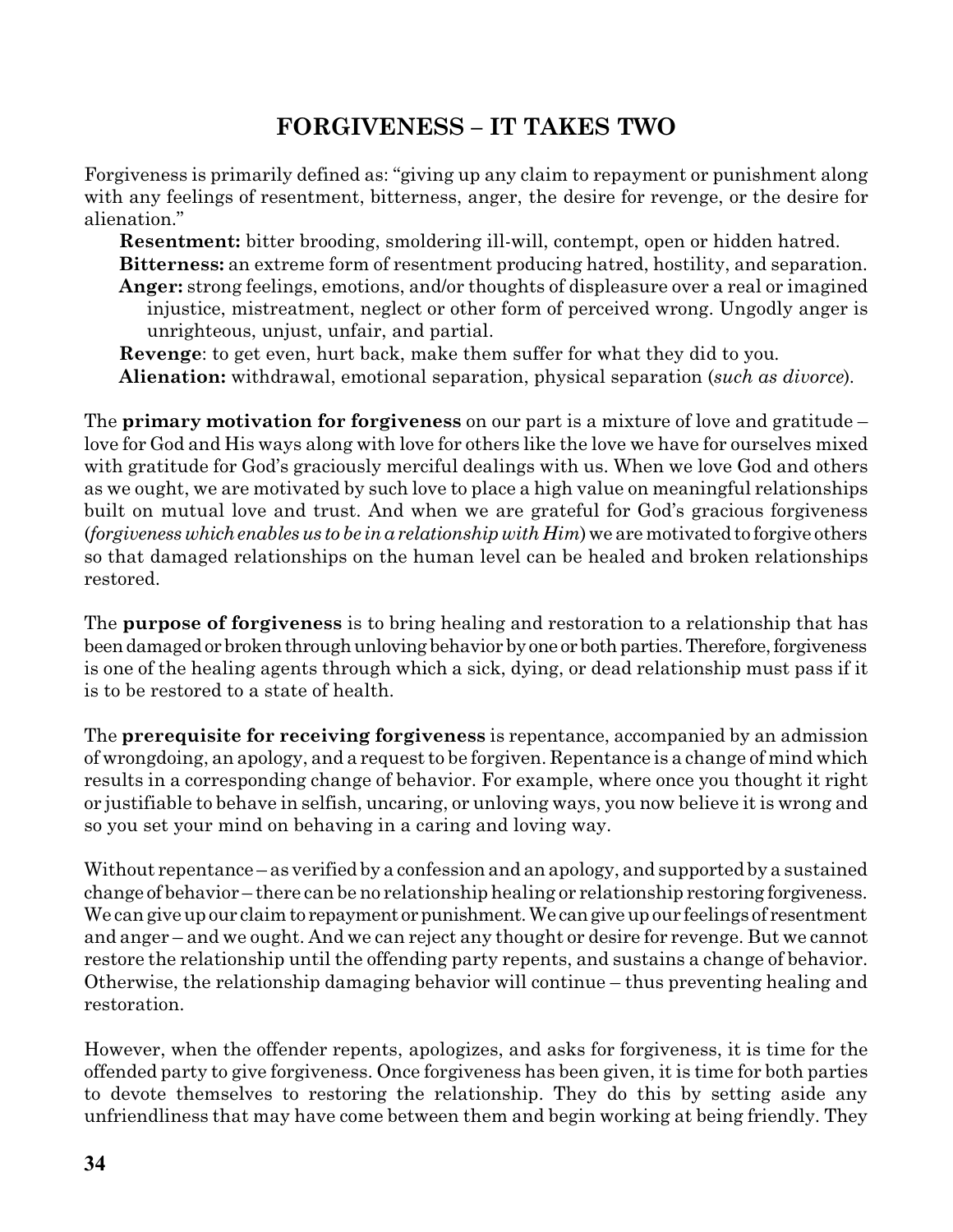do this by replacing whatever resentment, bitterness, animosity, ill-will, or hatred they had toward each other with sympathy, kindness, tenderness, patience, and love. Where they argued and fought or avoided each other, they now pursue an openness and honesty that feeds understanding and healing. Where there was distrust, they each open the door for trust to be restored. Instead of withdrawing from the relationship, they pursue it. Instead of separating, they build unity so love can bloom again. This is the "**restore the relationship**" part of forgiveness, and it takes both sides/parties to make it happen.

The point being made is that you cannot have a mutually meaningful, mutually loving, trustbased relationship with someone who has repeatedly pushed you away or hurt you or hurt those you love without remorse and repentance and a sustained change of behavior on their part.

However, when faced with someone who seems unwilling to change their relationship damaging ways, you can be honest and clear with them about their behavior without becoming ungodly, unloving, disrespectful, sarcastic, bitter, sinfully angry, hostile, or abusive.

But to remain loving and honest when forced to endure unwanted disappointment or pain, you must(**1**)makeGod your primary source of security,(**2**)makeGod's love your primary source of love, (**3**) and make love itself the deciding factor in how you will think, speak, and behave. Then you must (**1**) guard your thoughts to prevent thinking the wrong way, (**2**) guard your tongue so that you do not speak in unloving, unkind, exaggerated, hurtful, or abusive ways, (**3**) and practice/write out ahead of time saying things in an honest and clear way so that when you are with the person you will speak in ways that tell the truth while keeping the door open for healing and the restoration of the relationship.

Now according to the definition of love, you can seek the good of everyone, be they friend or foe. However, seeking a person's good is not equal to having a shared relationship of trust and love with that person. Seeking their good is simply the act of doing what is best for an individual or group in spite of their behavior toward you or others.

In this, God is our supreme example. Jesus states this truth this way.

*You have heard that it was said, 'You shall love your neighbor, and hate your enemy.' But I say to you, love your enemies, and pray for those who persecute you in order that you may be sons of your Father who is in heaven; for He causes His sun to rise on the evil and the good, and sends rain on the righteous and the unrighteous.* (Matthew 5:43-45)

One-sided love can promote and protect the good of others, including our enemies, butit cannot heal a damaged relationship or restore a broken one. Only repentance on the part of the offender and forgiveness on the part of the offended can create the environment necessary for reconciliation and the rebuilding of a meaningful, mutually loving, mutually trusting relationship. Therefore, the one forgiving must be **willing to risk** trusting again, and the one being forgiven must be **willing to change** so as to validate his worthiness to be trusted.

Forgiveness takes two – two sides working together in healing the damage done and restoring the relationship to one of mutual love and trust.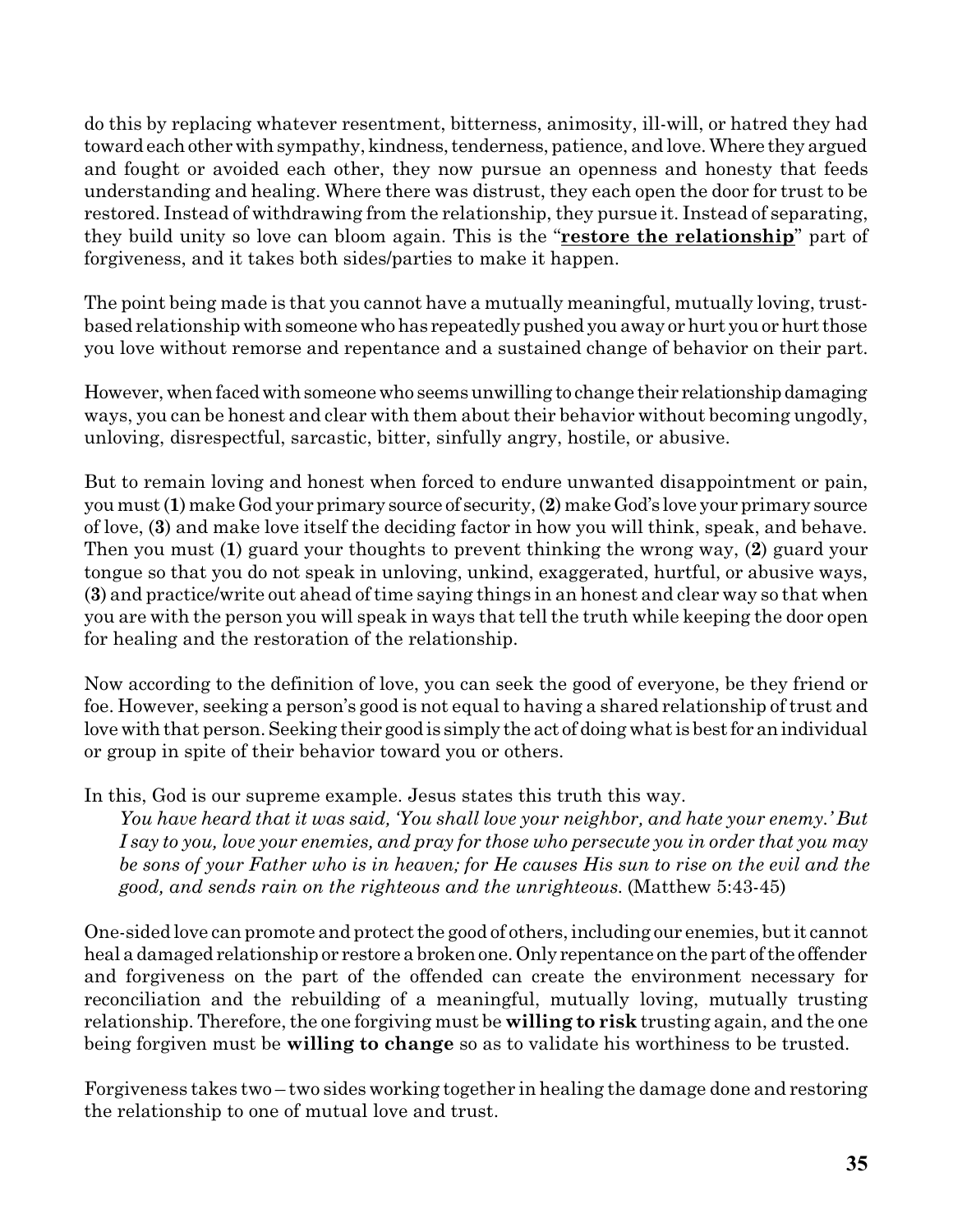# **STEPS OF FORGIVENESS**

| THE ONE FORGIVING  |                                                                                                                                                                                                                                                                                                                                                                                 | THE ONE BEING FORGIVEN |                                                                                                                                                                                                                                                                                                                                                                                                                                                                |  |
|--------------------|---------------------------------------------------------------------------------------------------------------------------------------------------------------------------------------------------------------------------------------------------------------------------------------------------------------------------------------------------------------------------------|------------------------|----------------------------------------------------------------------------------------------------------------------------------------------------------------------------------------------------------------------------------------------------------------------------------------------------------------------------------------------------------------------------------------------------------------------------------------------------------------|--|
| STEP 1.<br>STEP 2. | Choose to value the person and the<br>relationship.<br>Go to the other person. Ask for a<br>joint effort in resolving the conflict.                                                                                                                                                                                                                                             | STEP 1.<br>STEP 2.     | Humbly accept the fact you have<br>wronged another person.<br>Value the person and the relation-<br>ship enough to make restitution and                                                                                                                                                                                                                                                                                                                        |  |
| STEP 3.            | Explain how the wrong affected you.<br>Ask the offender to explain his side.<br>Restate what you hear until both<br>agree on what is said. Listen for<br>hidden fears and underlying con-<br>cerns. Affirm your concern for the<br>good of both and a restored relation-<br>ship. Ask what you have done to<br>contribute to the conflict.                                      | STEP 3.                | seek reconciliation.<br>Admit the wrong you have done.<br>Avoid defensiveness. Try to under-<br>stand the other person's view of the<br>conflict. Restate what you hear till<br>both agree on what is said. Look for<br>hidden fears and underlying con-<br>cerns. Be kind but honest about the<br>other person's part if he wronged<br>you.                                                                                                                   |  |
|                    | <b>STEP 4.</b> Deal with wrongs done: a) work<br>together for a resolution, b) agree<br>on what each is to do in working out<br>the resolution, c) establish a method<br>for verifying progress, d) settle on<br>a response to failure, e) lay the past<br>to rest.                                                                                                             | STEP 4.                | Deal with wrongs done: a) repent<br>and commit to change, b) seek<br>solutions in a spirit of cooperation,<br>c) pursue methods of verification<br>and responses to failure that will<br>build trust, d) accept forgiveness.                                                                                                                                                                                                                                   |  |
| STEP 5.            | Affirm your commitment to trust.<br>Affirm your commitment to a<br>shared relationship of love and<br>trust. Ask if the other person shares<br>these commitments.                                                                                                                                                                                                               | STEP 5.                | Affirm your commitment to re-<br>establish trust. Acknowledge that<br>trust must be earned. Affirm your<br>commitment to a relationship built<br>on mutual love and trust.                                                                                                                                                                                                                                                                                     |  |
| STEP6.             | Begin again to work on the relation-<br>ship. Show good faith by pursuing<br>the other person. Do not brood over<br>the incident. Do not remind the<br>other party of their past failure. Do<br>not tell others. Do not allow any-<br>thing related to this conflict to<br>hinder the growth of the relation-<br>ship in anyway. Ask for changes to<br>the agreement if needed. | STEP6.                 | Begin again to work on the relation-<br>ship. Prove you want to change by<br>making sincere efforts to change.<br>Accept the reality of reputation lost.<br>Give the other person time to grow<br>in trusting you. Cooperate with the<br>verification process. Do what you<br>agreed on when failure occurs. Work<br>at relating in healthy ways. Do not<br>let anything get in the way of recon-<br>ciliation. Ask for changes to the<br>agreement if needed. |  |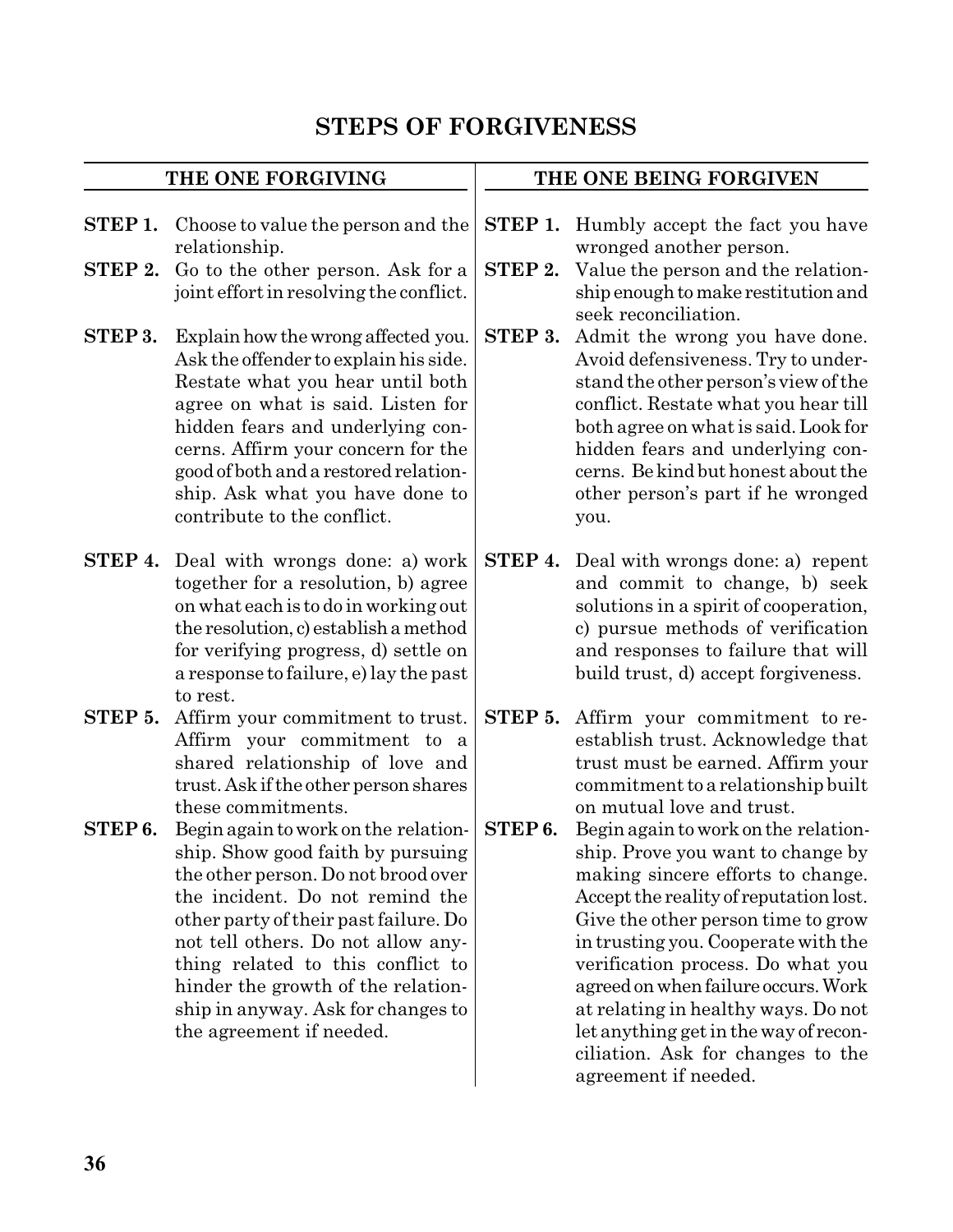## **AN APPEASEMENT**

**Degrades self** in an attempt to make selflook bad so offended partywill show

**Makesunclear appeal**to

**apology**, grovels.

pity or mercy.

pity and mercy.

### **AN ACCOUNT**

**Offers a self-demeaning Offers a full account of why**he didwhatwas done. This comes in the form of a justification or anexcuse.

> **Usesdisclaimers**.Asks to be recognized as generally being a good person.

**Spreads the blame** beyond self as if what was done would not have been done if the other party had not done what they did or circumstances were not what they were.

## **Is asking for:**

1) Escape from consequences or punishment for wrongs done.

2)Escape fromhumiliation for wrong choices made.

#### **Seeks acceptance**.

Does not wish to take responsibility for wrongs done, but does want offended party to accept them as if they had done no wrong.

### **Is asking for:**

1) The other party to see the extenuating circumstances or their own part in the wrong doing.

2) The other party to be reasonable and tolerant since the explanation given shows the accused is neither solely nor mostly to blame.

### **Seeks exoneration**.

Denies responsibility; sidesteps having to be accountable for what was done; excuses self due to extenuating circumstances.

**AN APOLOGY**

**Offers no defense or excuse**. Simply admits wrong done.

**Shows true sorrow** and pledges to work on keeping wrong from recurring in the future (*to change*).

**Adds nothing** to the apology.

### **Is asking for:**

1) Forgiveness for the wrong done. Acknowledges that what was done was wrong, unwarranted, and inexcusable.

2) Healing of the relationship to a restored state of mutual love and trust.

### **Seeks reconciliation.**

Takes authentic, obvious responsibility for thewrong done without any explanation or justification or personal defense. Accepts the consequences.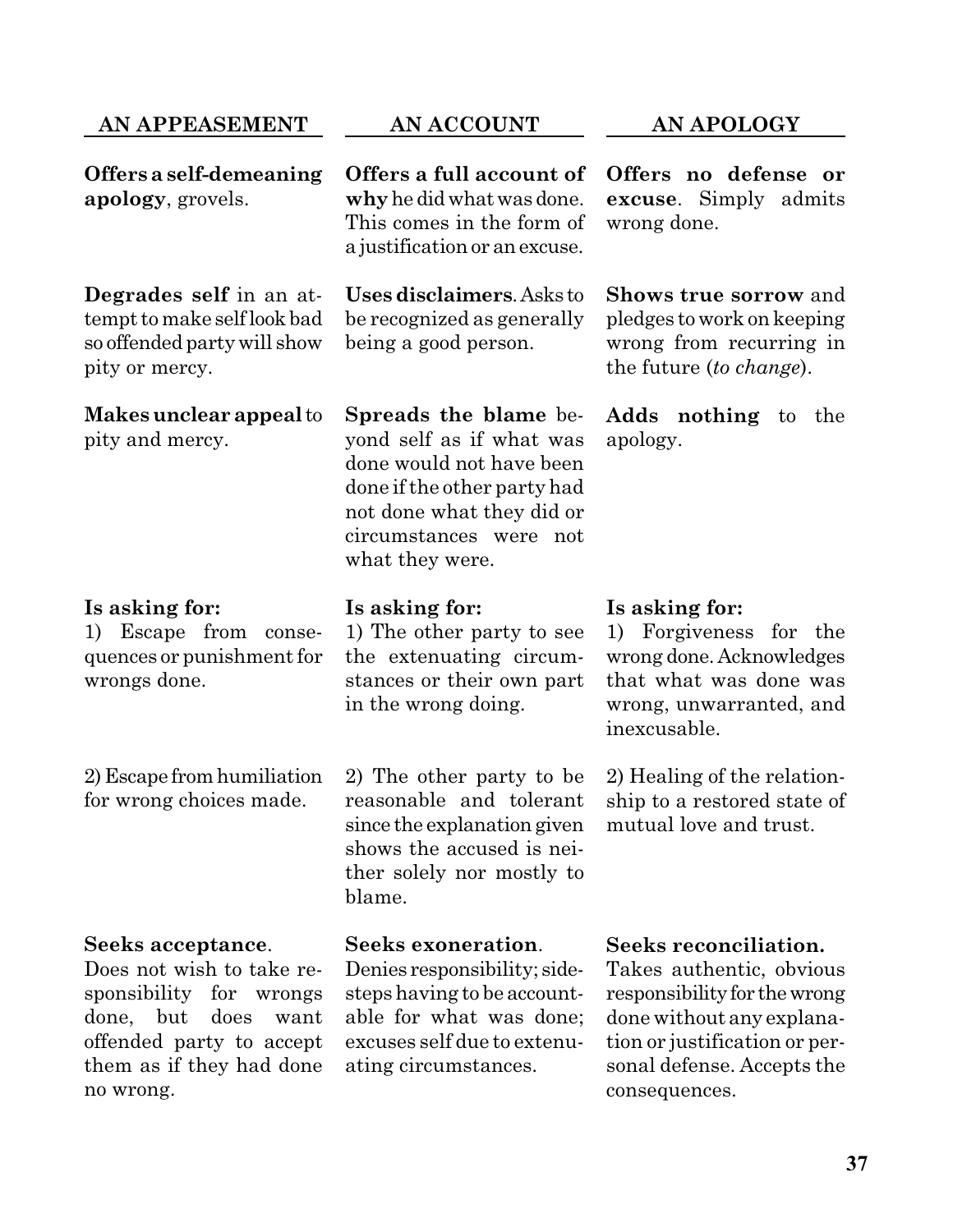## **THE SIX A's OF CONFESSION**

- 1. **ADDRESS EVERYONE INVOLVED**: Confess to each person who has been affected by your wrongdoing.
- 2. **AVOID IFS, BUTS, ANDMAYBES**:Consciously deletewords that dilute your confession, excuse your conduct, or shift the blame to others.
- 3. **ADMIT SPECIFICALLY WHAT YOU DID WRONG**: Don't hide behind vague generalities. Specifically identify your wrong **attitudes** (*pride, selfishness, greed, envy, bitterness, ingratitude, stubbornness, etc.*) and **actions**. Then admit that what youdidwas wrong and that you have no excuse for what you did.
- 4. **APOLOGIZE**: Acknowledge and express sorrow for the fact that your actions hurt the other person.
- 5. **ACCEPT THE CONSEQUENCES**: Accept full responsibility for what you have done. This may require fulfilling a promise, making restitution, or losing benefits or privileges.
- 6. **ASK FOR FORGIVENESS**: Finally, ask the person you wronged to forgive you, and if necessary, allow time for that person to work through his or her feelings.

# **A TWO EXAMPLES OF AN APOLOGY**

### **A BREACH OF PUBLIC TRUST**

Investigative reporters discovered that a state official had misused his authority to secure a job for awomanhewas dating. At first he denied any wrongdoing.The governor's office looked into the matter, however, and soon the evidence against him was overwhelming. In a last-ditch effort to save his job, the man made the following public statement:

"It is possible that I sent a wrong signal. If I did and I made a mistake, then I am sorry."

Neither the public nor the governor was impressed by this feeble admission. As a result, this man lost a position that he might have held for years to come.

### **COMING CLEAN** – Track star Marion Jones repents and retires.

Marion Jones issued a tearful statement after she pleaded guilty in federal court October  $5<sup>th</sup>$ , to lying to federal investigators when she denied using performance-enhancing drugs. By Monday, October  $8^{\rm th}$ , she had returned five medals won in the Sydney Olympic Games in 2000 and agreed to forfeit other awards and prize money dating back to the time when she now admits she was using "THE CLEAR," a performance-enhancing steroid. Besides two gold and three bronze medals, the forfeiture is likely to be in the millions of dollars.

"Making these false statements to federal agents was an incredibly stupid thing for me to do, and I am responsible fully for my actions," a tearful Jones, said outside U.S. District Court in White Plains, N.Y. "I have no one to blame but myself for what I've done."

She went on to say, "To fans, fellow athletes, friends, and family, I want you to know that I have been dishonest, and you have the right to be angry with me. . . . I have let you down. I have let my country down. And I have let myself down. I recognize that by saying that I'm deeply sorry, it might not be enough and sufficient to address the pain and the hurt that I have caused you. Therefore, I want to ask for your forgiveness for my actions, and I hope that you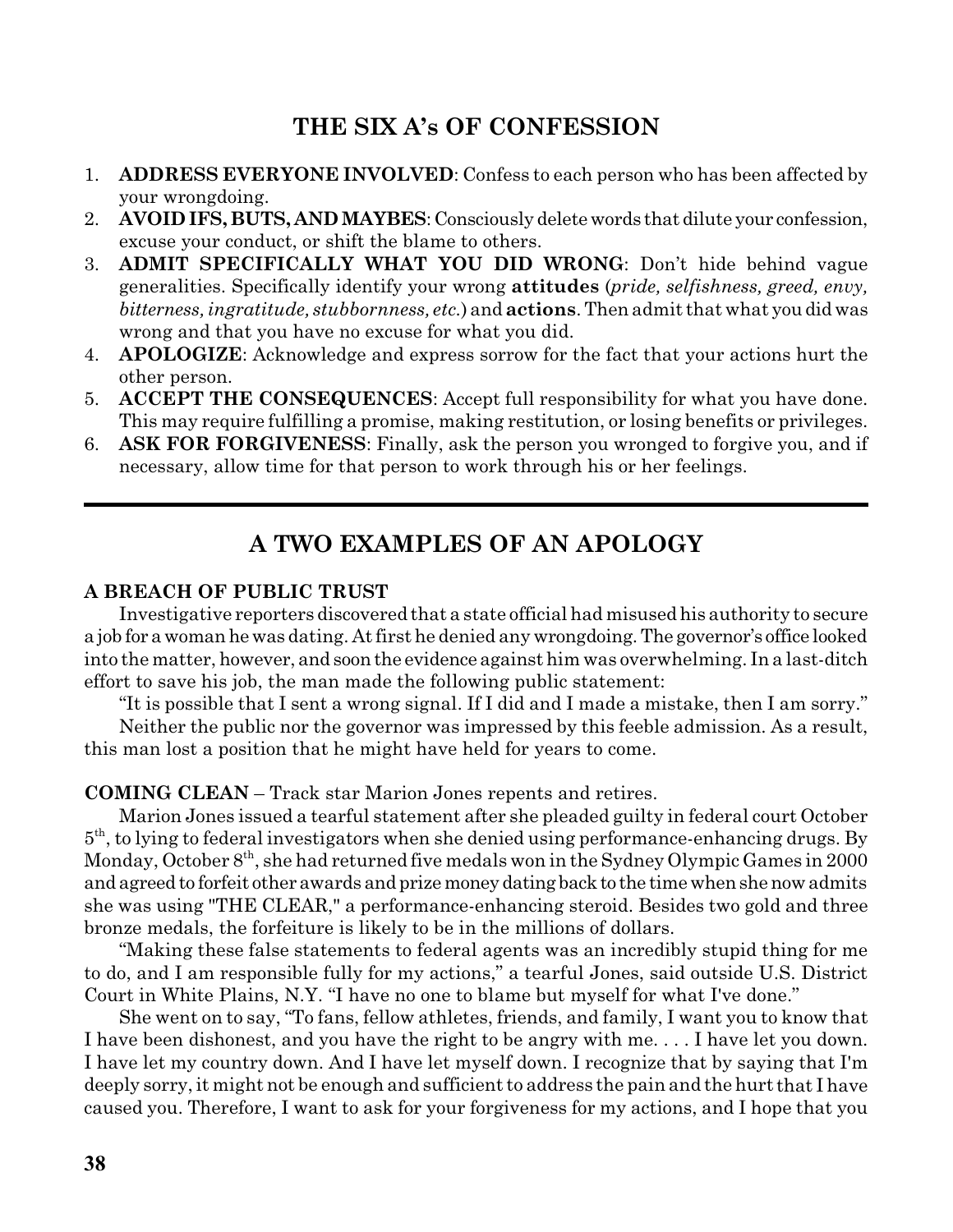can find it in your heart to forgive me." She concluded: "I have asked Almighty God for my forgiveness. Having said this and because of my actions, I am retiring from the sport of track and field, a sport that I deeply love."

## **FORGIVENESS AS SPOKEN OF IN THE SCRIPTURES**

### **PSALM 103:8-14**

The Lord is compassionate and gracious, slow to anger and abounding in lovingkindness. He will not always strive with us; nor will He keep His anger forever. He has not dealt with us according to our sins, nor rewarded us according to our iniquities. For as high as the heavens are above the earth, so great is His lovingkindness toward those who fear Him. As far as the east is from the west, so far has He removed our transgressions from us. Just as a father has compassion on his children, so the Lord has compassion on thosewho fear Him.For He Himself knows our frame; He is mindful that we are but dust.

According to these verses, what is God's attitude toward us when we sin?

What should our attitude be toward those who sin against us?

### **LUKE 17:3-4**

"Be on your guard! If your brother sins, rebuke (*confront*) him; and if he repents, forgive him. And if he sins against you seven times a day, and returns to you seven times, saying, 'I repent,' forgive him."

What does God Word say about talking to those near and/or dear to us when they sin against

us or someone we know?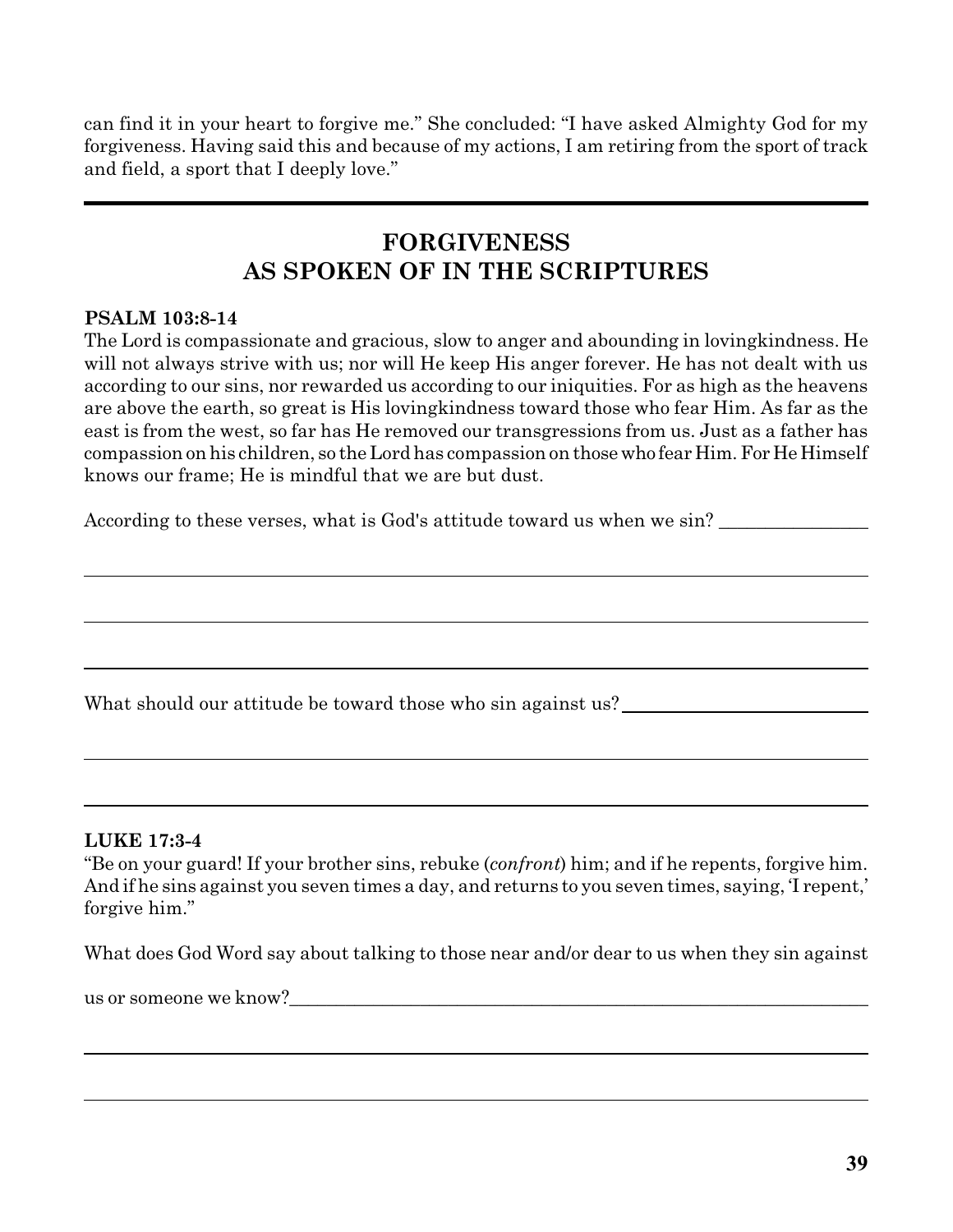### **Galatians 6:1**

Brethren, even if anyone is caught in any trespass, you who are spiritual, restore such a one in a spirit of gentleness; each one looking to yourself, so that you too will not be tempted.

What does God's Word say about our attitude and the way we confront

### **PROVERBS 24:17-18**

Do not rejoice when your enemy falls, and do not let your heart be glad when he stumbles; lest the Lord see it and be displeased and turn away His anger from that enemy for his offenses against you.

### **PROVERBS 24:29a**

Do not say, "Thus I shall do to him as he has done to me...."

### **ROMANS 12: 17-21**

Never pay back evilfor evilto anyone. Respect what is right in the sight of all men. If possible, so far as it depends on you, be at peace with all men. Never take your own revenge, beloved, but leave room for the wrath of God, for it is written, "Vengeance is Mine, I will repay," says the Lord. But if your enemy is hungry, feed him, and if he is thirsty, give him a drink; for in so doing you will heap burning coals upon his head." Do not be overcome by evil, but overcome evil with good.

### **EPHESIANS 4:31-32**

Let all bitterness and wrath and anger and clamor and slander be put away from you, along with all malice. And be kind to one another, tender-hearted, forgiving each other, just as God in Christ also has forgiven you.

### **COLOSSIANS 3:12-14**

And so, as those who have been chosen of God, holy and beloved, put on a heart of compassion, kindness, humility, gentleness and patience; bearing with one another, and forgiving each other, whoever has a complaint against anyone; just as the Lord forgave you, so also should you. And beyond all these things put on love, which is the perfect bond of unity.

These verses list attitudes, feelings, and actions that hinder forgiveness and damage

relationships. What are they?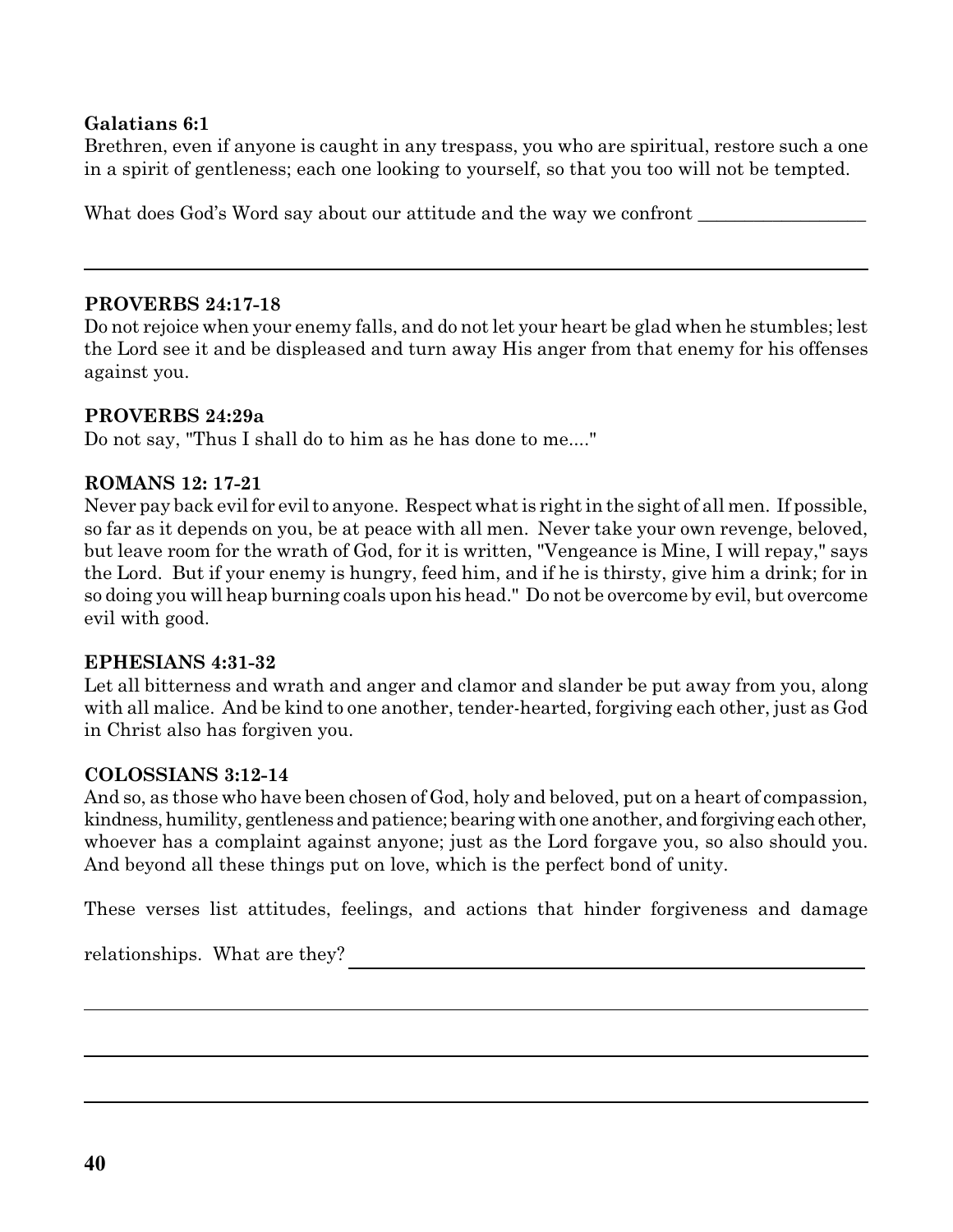These verses list attitudes, feelings, and actions that encourage us to forgive and restore

relationships. What are they?

### **MATTHEW 6:14-15**

For if you forgive men for their transgressions, your heavenly Father will also forgive you. But if you do not forgive men, then your Father will not forgive your transgressions.

### **MATTHEW 18:21-35**

Then Peter came and said to Him, "Lord, how often shall my brother sin against me and I forgive him? Up to seven times?" Jesus said to him, "I do not say to you, up to seven times, but up to seventy times seven. For this reason the kingdom of heaven may be compared to a certain king who wished to settle accounts with his slaves. And when he had begun to settle them, there was brought to him one who owed him ten thousand talents (*equivalent* to \$10,000,000.00). But since he did not have the means to repay, his lord commanded him to be sold, along with his wife and children and all that he had, and repayment to be made. The slave therefore falling down, prostrated himself before him, saying, 'Have patience with me, and I will repay you everything.' And the lord of that slave felt compassion and released him and forgave him the debt. But that slave went out and found one of his fellow slaves who owed him a hundred denarii (*\$18*); andhe seizedhim and began to choke him, saying, 'Pay back what you owe.' So his fellow slave fell down and began to entreat him, saying, 'Have patience with me and I will repay you.' He was unwilling however, but went and threw him in prison until he should pay back what was owed. So when his fellow slaves saw what had happened, they were deeply grieved and came and reported to their lord all that had happened. Then summoning him, his lord said to him, 'You wicked slave, I forgave you all that debt because you entreated me. Should you not also have had mercy on your fellow slave, even as I had mercy on you?' And his lord, moved with anger, handed him over to the torturers until he should repay all that was owed him. So shall my heavenly Father also do to you, if each of you does not forgive his brother from your heart."

### **MARK 11:25-26**

"And whenever you stand praying, forgive, if you have anything against anyone; so that your Father also who is in heaven may forgive you your transgressions. But if you do not forgive, neither will your Father who is in heaven forgive your transgressions."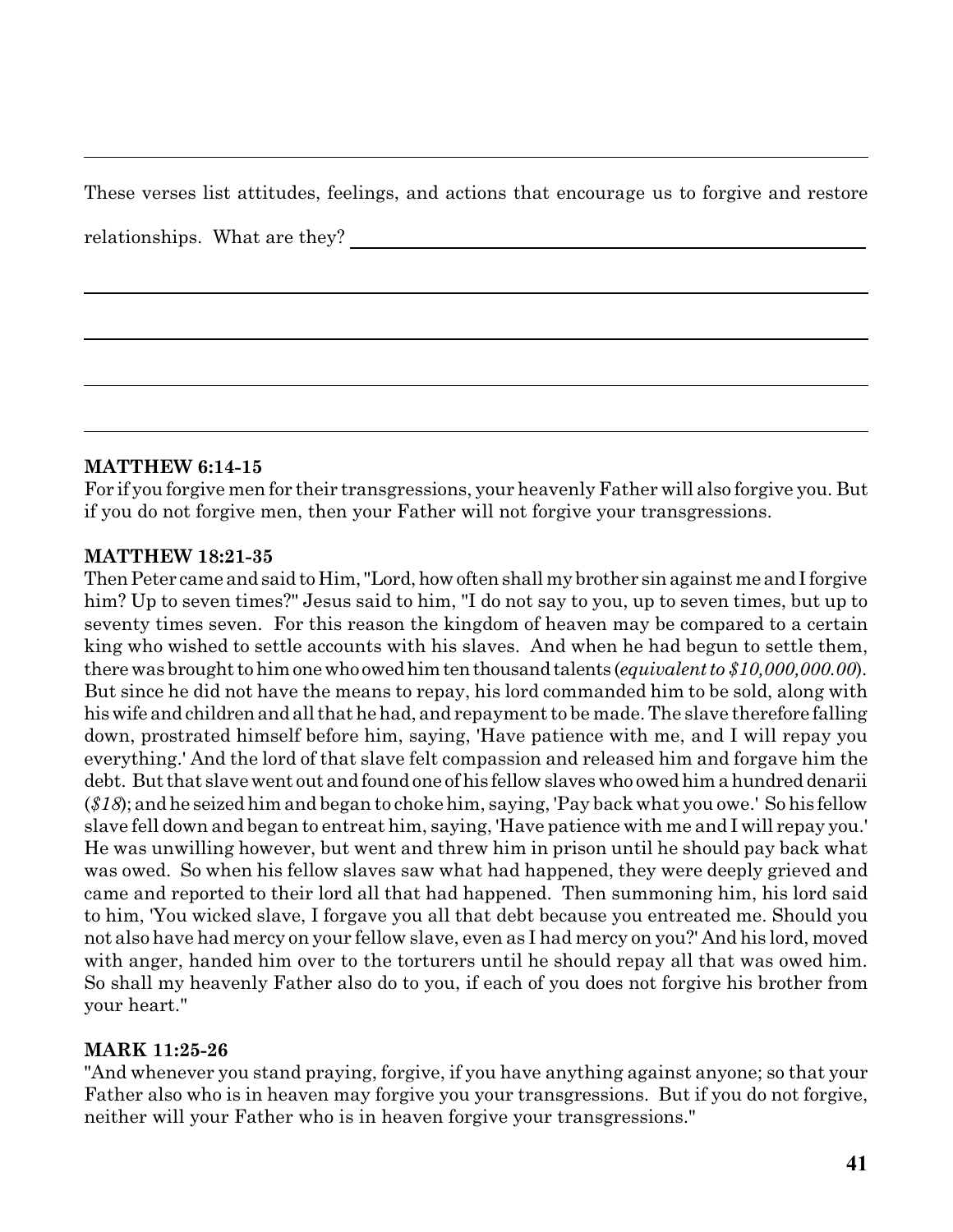# **FOOLISH SOLUTIONS TO CONFLICT**

Foolish solutions to conflict often bring immediate relief from what we do not like or want to experience in relation to the conflict itself or the person with whom we are in conflict. But they also cause relationships to become shallow, damaged, andultimatelybroken.Examples of sinful, foolish, and even irrational solutions to conflict are:

### **CHOOSING TO AGGRESSIVELY CONTROL/MANIPULATE OTHERS** by becoming hostile and abusive or critical and demanding

This kind of response is equal to grabbing the biggest stick possible and beating the other person into submission. When we are this intent on making the other person do what we want, or stop doing what we don't want, our goal is selfish control, not meaningful relationship. Selfish control is based on the belief that personal happiness or a personal sense of well-being are needs we must satisfy to feel good about life, and that controlling others is the most reliable way to satisfy our sense of need. If and when we use these kinds of methods, it is because we believe unresolved conflict or conflict resolved contrary to our wishes is a threat to our sense of wellbeing. Therefore, we keep conflict at a minimum and feelings of personal happiness at a maximum by controlling others.

This method may make people do what we want, but it also makes them feel disrespected, disregarded, used, and unloved – which results in them pulling away so that we lose out on a relationship built on **mutual** love and trust.

## **CHOOSING TO PASSIVELY SUBMIT TO OTHERS**

for the sake of a peace which frees us from conflict

True love and true peace only exist where both sides work together for the common good. Therefore, neither love nor peace can be gained by using appeasement or peace-keeping compliance.Whenweuse appeasement and/or peace-keeping compliance (*passive submission*) to avoid conflict and maintain a peaceful environment, we do so for our own sake and not for the sake of the other person or the relationship or love or true peace.

In other words, the appeaser is acting just as selfishly as the aggressive controller and manipulator. The passive person's methods of dealing with conflict are chosen on the basis of maintaining a personal sense of well-being and a peaceful environment – with little or no regard for the good of the other person or having a relationship built on mutual love and trust.

For example, there isno peace in appeasement. Appeasement is the act of giving the aggressor what he wants in the hope of preventing turmoil, ill-will, or anger – or in other words, conflict between the aggressor and appeaser. This method can keep the one who fears conflict and the strong words and emotions often associated with conflict from experiencing such discomforts. Yet the best a relationship can be under these conditions is shallow, because the appeaser will feel used and the aggressor will feel defrauded – leaving both feeling unloved and distrusted.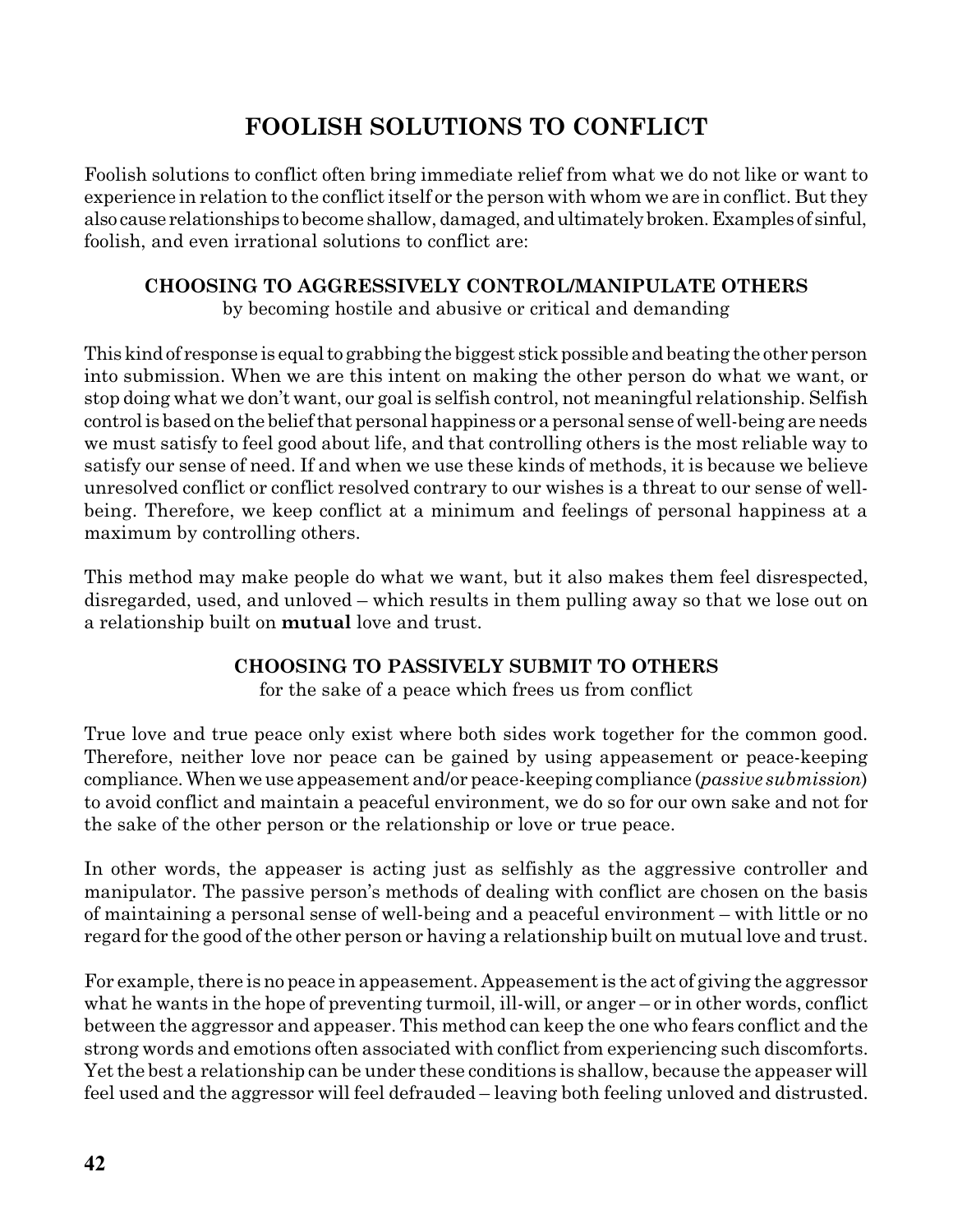## **CHOOSING TO DISTANCE OURSELVES FROM OTHERS**

for the sake of self-protection

It is natural and right to protect ourselves from people who are mistreating us in some way. However, it is selfish to protect ourselves in a way that elevates our own sense of well-being over (**1**) the health of the relationship, (**2**) the good of the person mistreating us, (**3**) and the good of anyone else the offending party may adversely affect with his offensive behavior (*currently or in the future*).

We often think that those who hurt us are intrinsically bad (*an inherent evil flaw in one's nature*). Therefore, keeping our distance is our way of keeping the relationship shallow and casual. It is our way of putting a buffer between ourselves and those who will certainly hurt us again because of their character flaw. Though distance shields us from the recurring threat of pain, it also prevents us from growing in mental, emotional, and spiritual maturity, and from resolving our differences and restoring the relationship to a healthy condition.

## **CHOOSING TO LIVE WITHOUT PEOPLE WHO OFFEND US**

by pushing them away or ignoring them or avoiding them

When we have been hurt by someone and we do not want to risk being hurt again, the quickest and easiest solution is to put ourselves out of reach of the person causing our pain. The best way to put ourselves out of reach is to drive them away, or stay away from them. Alienation dramatically reduces the risk of being hurt again, but it also drastically reduces the possibility of regaining meaningful relationship with them. While thismethod protectsus from those who hurt us, it shows we are more concerned about our happiness and well-being than keeping the door open to restoring a relationship with them.

## **CHOOSING TO TAKE RESPONSIBILITY FOR OTHERS BEHAVIOR**

for the sake of supposed peace, approval and acceptance, and an easier life

Some of us, and especially those who are passive, try to shield others from the consequences oftheir behavior.To accomplish this, we try to make them think everything is all right between us, or between them and others, when it isn't. Or we try to play their part by saying and doing things they ought to say or do in an effort to make them look better than they are.

Taking responsibility for others in this way is our attempt to keep control of a situation or a person in order to minimize the harm they do to us and others. And this is especially true in relation to approval and acceptance for both of us. In other words, from fear of having to live with the natural consequences of their behavior, we scurry around explaining or defending their behavior and attempting to patch up the damaged relationships they leave intheirwake.

This method makes us look and feel like we are noble and loving. What a lie. When taking responsibility for others, we are just as selfish as the person for whom we're taking responsibility. In other words, we do this because we care more about ourselves than we care about the good ofthe other person. And though this method can help us limit the destructive effects of another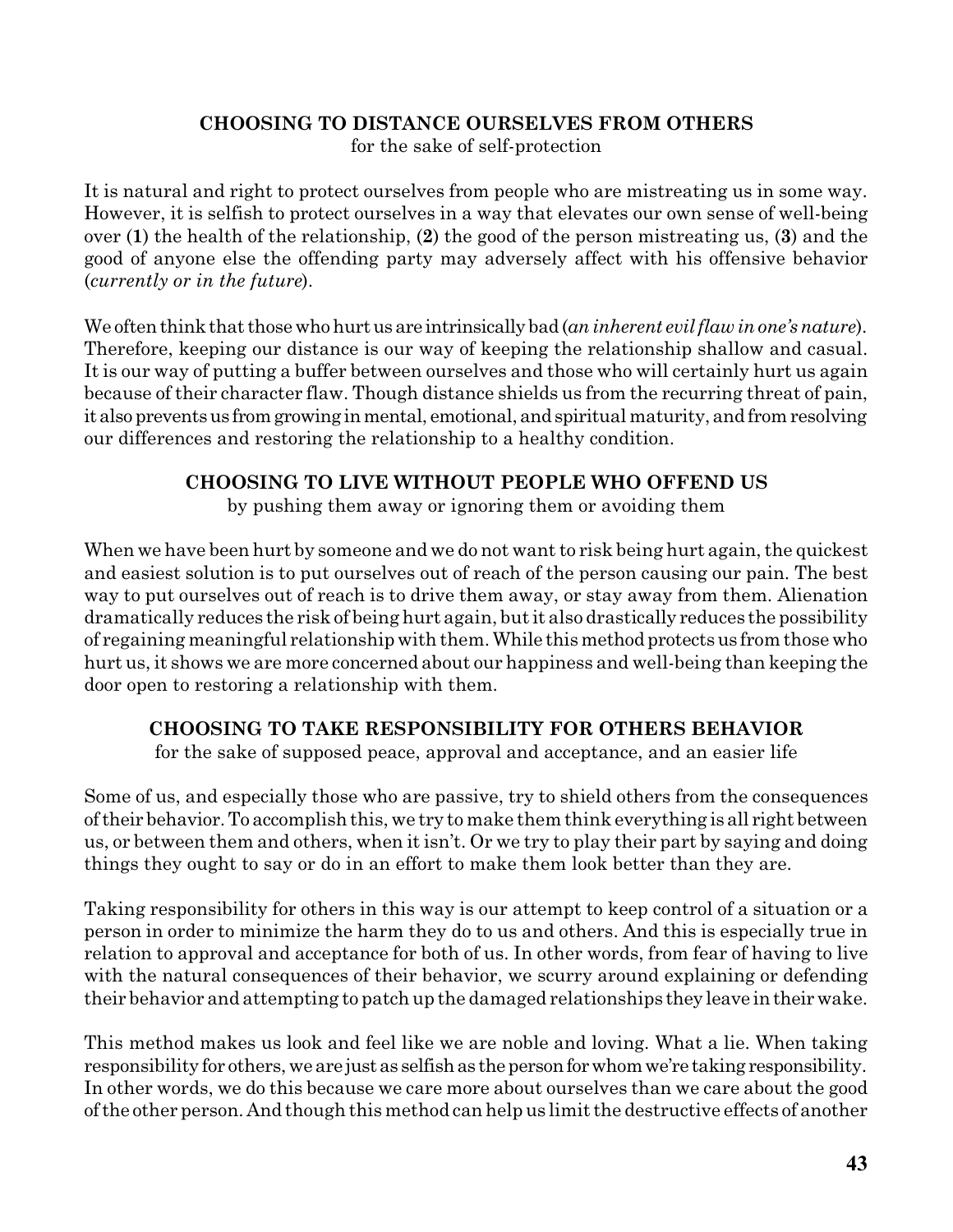person's selfish choices and behavior, it makes it easier for them to continue their bad behavior, it blunts the convicting work of the Holy Spirit in their life, it works against looking to God as our supreme source of security, and it prevents us from gaining a relationship of mutual love and trust with them.

# **IMPORTANT ASPECTS OF A RESOLUTION**

**It is important** that both parties feel satisfied with the process used to achieve resolution. To feel satisfied, they must believe the process was fair. They must believe they had sufficient opportunity to tell their side of the story and express their concerns. They must believe they were heard and that their basic rights were protected. A resolution is only lasting when both parties are satisfied with it. Work to make the process satisfactory to everyone involved, for this is vital to promoting a lasting resolution.

**It is important** that both parties feel satisfied with the terms of the resolution. To feel satisfied, they must believe the terms are reasonable. If the terms seem excessive or too hard to fulfill, or are agreed to under pressure, they will be abandoned when supporting them is no longer convenient or beneficial. A resolution will last when both parties are satisfied with it. Make sure the terms are satisfactory to each party involved to help promote a lasting resolution.

It is **important** that both parties agree on a system for verifying the progress toward fulfillment ofthe resolution.Whenthere isno systemof verification,the commitmentto change ordo certain agreed on things can be forgotten or neglected. This sets the stage for cycling through the conflict again and again. Progress toward the fulfillment of a resolution ought to be verified on a regular basis. When progress is steady and verifiable, both parties will be satisfied, and the resolution will last.

**It is important** that both parties agree on what will be done if and when failure to fulfill the resolution occurs. If a process for handling failure is agreed on in advance, its implementation will ensure a satisfactory response to failure when it occurs. When failure occurs, people often say, "**See, nothing has changed!**" What they mean to say is, "Resolving this conflict and restoring our relationship is hopeless because you won't do your part!" When one party feels the other is not taking his part of the resolution seriously, the resolution will fall apart. To make a resolution last, failure must be dealt with openly and honestly. The best way to help that happen is to agree on the process before failure occurs.

**It is important** that both parties feel emotionally satisfied with the resolution. This means feeling forgiven over past failures or wrongs done. It means feeling confident the wrongdoers are committed to change. It means feeling accepted and respected, feeling free to be spontaneous and open instead of guarded and closed, and feeling that the value of the relationship is what brought the conflicting parties back together. When both parties are emotionally satisfied, the resolution will last.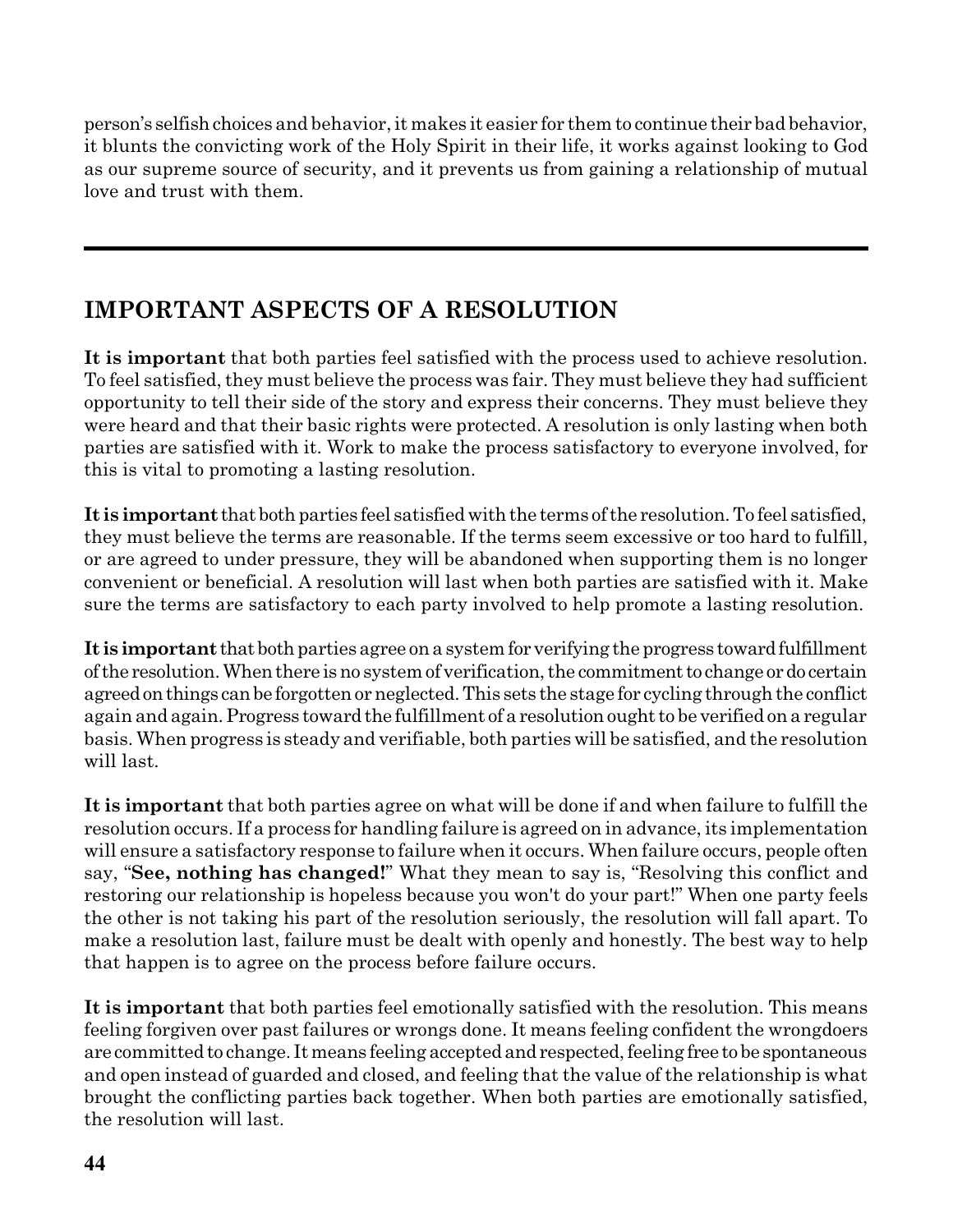# **FIVE WAYS TO HELP INCREASE COOPERATION**

- 1. **MAKE IT CLEAR YOU CARE ABOUT THE GOOD OF THE OTHER PERSON:** If one or both parties do not value the well-being of the other, cooperation is diminished – and that affects the outcome. If concern for the good of the other is not clearly expressed and even repeated, the other person will likely assume their good is not one of your priorities. As each party shows concern for the well-being of the other, cooperation is increased, the probability of a mutually satisfying outcome is increased, and the restoration of the relationship to a healthy condition is increased.
- 2. **DISCUSS THE LONG-TERM CONSEQUENCES.** Consider what will happen, long-term, if things stay the same and if they change. Consider carefully how the agreed on change will affect both parties in the immediate future and in years to come.
- 3. **GO THE EXTRA MILE IN SEEKING TO UNDERSTAND THE OTHER PERSON'S SIDE OF THE STORY:** Listen, listen, listen. Ask non-condemning investigative questions, and listen some more. Show that you want to understand the other person, that you want to see the conflict from their point of view, that you want to acknowledge the truth in their complaints against you, that you want to be corrected, that you wantto reworka resolution that is not producing the desired results, and that you want to see the good in the other person along with their wrong and/or hurtful behavior. This builds trust, which in turn builds cooperation, which in turn brings a better outcome for both of you.
- 4. **CHANGE THE BENEFITS GAINED:** Be creative in looking for benefits that promote the best outcome for both parties, and therefore the strongest commitment possible to the resolution of the conflict, the fulfillment of the agreed on resolution, and the restoration of the relationship.
- 5. **BECOME MORE AWARE OF WHO YOU ARE AND HOW YOU ARE AFFECTING OTHERS:** Make an honest effort to see your selfish, hurtful, relationship damaging ways for the purpose of better loving and caring for those around you. Ask God, other family members, friends, co-workers, and those in conflict with you to tell you what you ought to change in order to be a more loving, caring co-worker, friend, parent, or spouse. Often times, changing ourselves gives those around us more reason to trust us and want to work out their differences with us.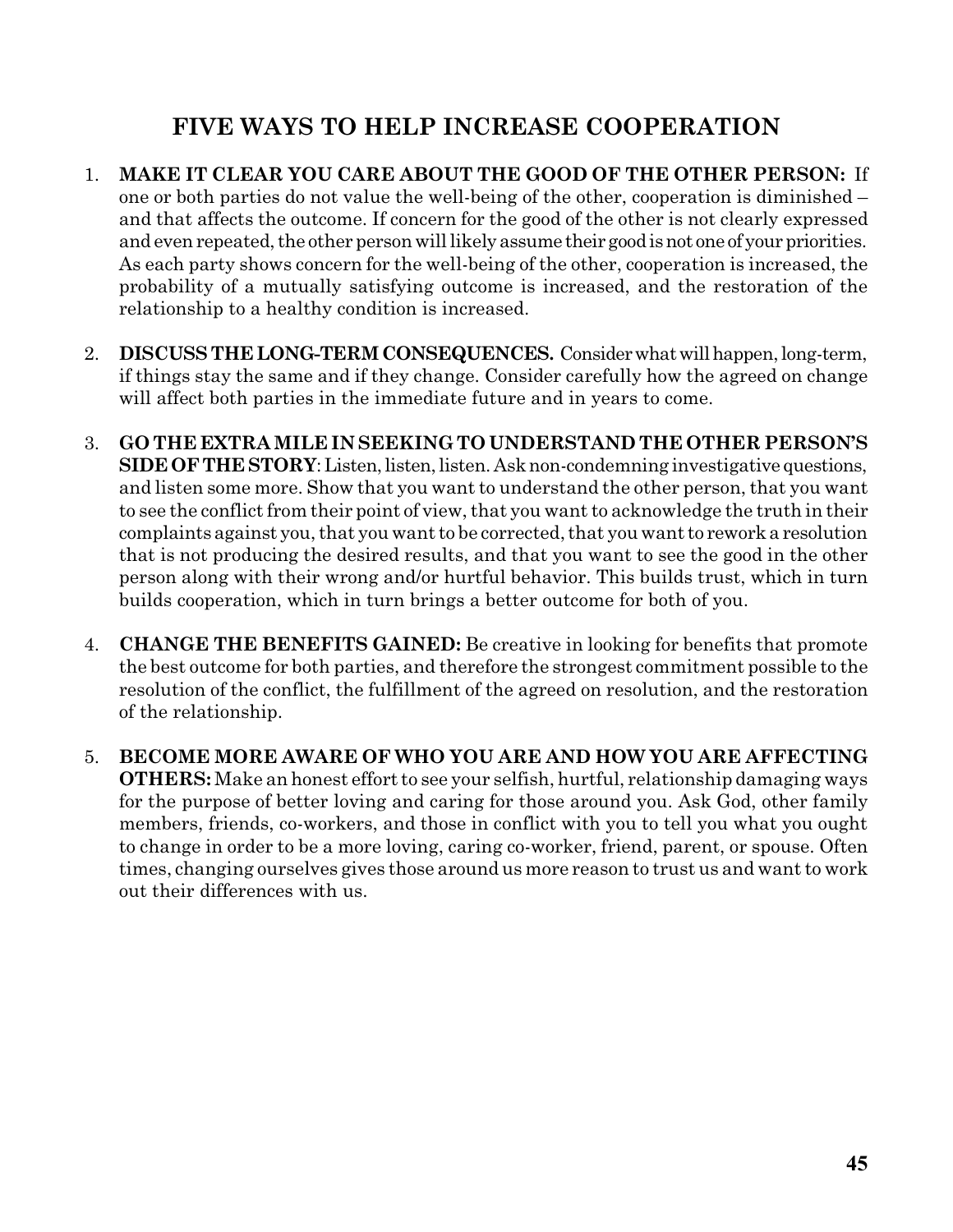# **IMPORTANT THINGS TO DO WHEN RESOLVING CONFLICT**

- **1. GO TO THE OTHER PARTY:** Resolving conflict requires dealing with the person you are in conflict with. Go to that person and ask him to join you in identifying your differences, resolving the conflict, and restoring the relationship. If you do not go to the other party, you cannot resolve the conflict or restore the relationship. (*Matthew 5:23-24; 18:15-18*)
- 2. **COOL DOWN THE EMOTIONS:** Separate the problem from the people so that you attack the problem, not the person. It is common to fear the resolution process or feel unloved when confronted or criticized. However, these feelings come from being more concerned about one's sense of well-being, acceptance, approval, security, or happiness than about the good of all involved and the relationship. This kind of self-focus promotes defensive arguing in response to confrontation, justification or a denial of wrongdoing in response to being accused, counter-criticism when criticized, hostility, withdrawal, and alienation. Humility, a commitment to love, and valuing meaningful relationships are necessary ingredients when it comes to handling conflict in a way that seeks the good of all involved. (*Ephesians 4:26-27; Colossians 3:12-14*)
- **3. GUARD AGAINST ALL-OR-NOTHING THINKING:** Reject thoughts like, "I must win or else," "If he gets his way on this, I've lost everything," "If she thinks I am this bad, she must not love me," "Real friends accept friends the way they are," "We're never going to resolve this issue, so why try," "Before I do \_\_\_\_\_\_, she must \_\_\_\_\_\_\_."
- **4. DO NOT FIGHT OVER NUMBERS:** Fighting over numbers turns a discussion into an argument. Rather than focusing on how many times it was or wasn't done, focus on whether it was or wasn't done enough times to cause a problem (*done too often or not enough*). To accomplish this focus say, "It happened too often," or "You haven't done it enough."
- **5. SEE THE CONFLICT AS A JOINT PROBLEM:** It is rare that conflict is one sided, yet even if it is, work together to resolve the issue and restore the relationship.
- **6. IDENTIFY THE REAL ISSUE:** There is the stated issue, then there is the underlying interests. The underlying interests are made up of concerns, fears, expectations, needs, desires, and hopes. If we are to identify and understand the real issue, we must try to identify and understand what is not being said yet is deeply felt by each person involved in the dispute. If the underlying interests are not met, the issue will not be resolved in a way that rebuilds trust and restores the relationship.
- **7. INVESTIGATE:** Avoid the trap of thinking you know everything about the conflict. Ask questions, verify or clarify all assumptions, get the other person's side of the story, find out how your behavior has affected them. Do your best to make sure no one is being misquoted, misinterpreted, or misunderstood.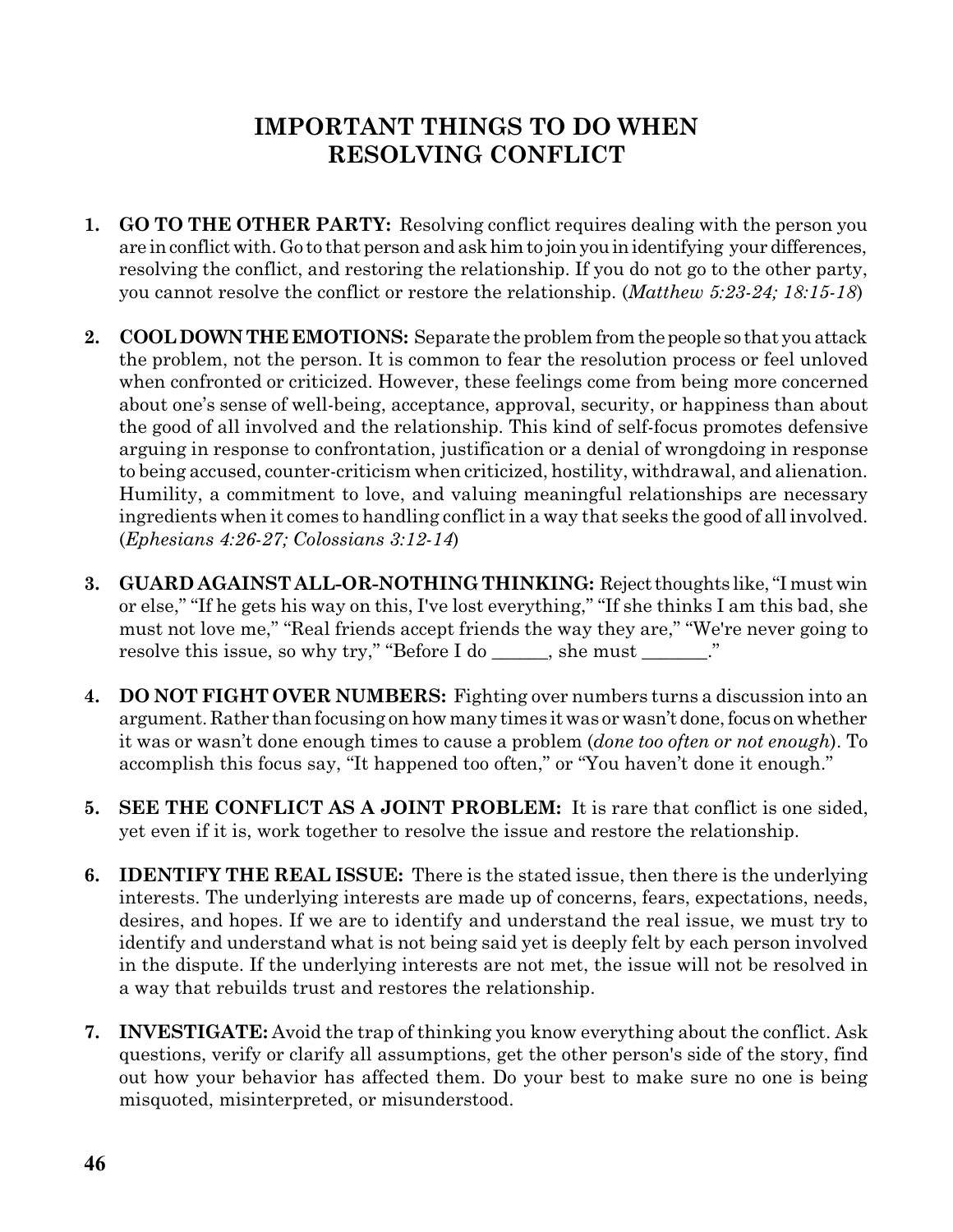- **8. STICK TO THE ISSUE:** Avoid getting sidetracked from the issue by arguments over numbers (*You've done it a hundred times!*), attacks on the person (*You're really dumb if you think that!*), dredging up the past (*Remember when you did...?*), and bringing up additional unresolved issues (*Well, you also...!*). Be sensitive to when the focus is changing and steer the discussion back to the issue. USE PENCIL AND PAPER! If other issues are mentioned that need to be resolved, write them down and return to them another time.
- **9. WORK THROUGH FORGIVENESS:** Forgiveness is essential to conflict resolution and relationship restoration. Do not short-change this part of the process. Freely offer it and graciously receive it. (*NOTE: Ephesians 4:32*)
- **10. SHOW CONCERN FOR THE COMMON GOOD:** Show that you care about the good of everyone involved in the conflict – the other party and yourself. If you show by your attitude and words that you care about the good of the other party, you earn the right to ask them to do the same for you. (*NOTE: Romans 13:10*)
- **11. POINT TO THEAREAS OF AGREEMENT:** Establishing the factthat bothpartiesagree on something is crucial to working together to find solutions that will resolve the conflict. These areas of agreement provide a basis for working on areas of disagreement.
- **12. BE IMAGINATIVEIN LOOKING FOR SOLUTIONS:**Brainstorm ideas.Listthe ideas. After listing the ideas, evaluate them. Pick the ones that are realistic, protect and promote the good of both, and have the best chance of being implemented by both parties. Select a solution that both parties can agree to, own as their own, and live up to.
- **13. AGREE ON AMETHOD OFVERIFYING PROGRESS:**Donotleave the implementation of your resolution to chance. Establish a method for meeting on a regular basis – for two or more months – to review progress and adjust the agreement if necessary. This will help the resolution accomplish its intended purpose of restoring mutual love and trust.
- **14. AGREE ON AMETHOD FOR DEALINGWITH FAILURE:**Getting backontrack after falling off is important to the restoration of trust and the relationship. Agree in advance how you will handle failure if and when it occurs.
- **15. FOCUS ON THE FUTURE AND RESTORING TRUST:** It is too easy to focus on the past, the pain, and the evil of the other person.Thiswill donothing to restore or strengthen a relationship. If the goal of conflict resolution is to protect and promote relationships, then focus on what will do that instead of what has happened. Put the past behind you and find joy and peace in living and loving.
- **16. SEEK THE HELP OF A NEUTRAL PARTY WHEN NECESSARY:** Conflict has the ability to increase our emotions and decrease our sensibleness. A neutral party canprovide the atmosphere and help the parties courteously and sensibly resolving the conflict. Therefore, seek good help when needed.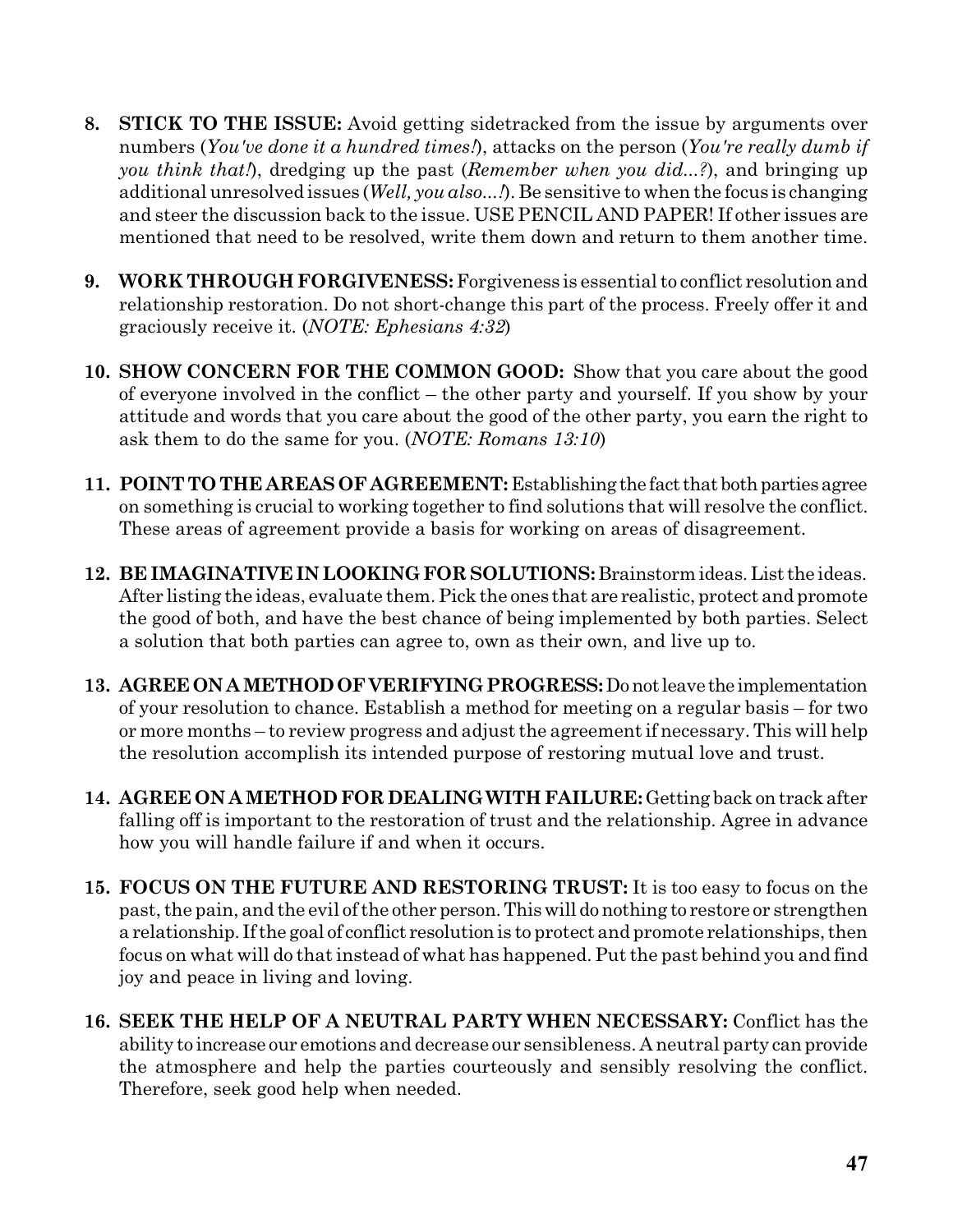## **DEALING WITH SOMEONE**

### who believes you have hurt or wronged them in some way when you are innocent

The first and foremost point to make here is that it is exceedingly rare for a conflict or a perceived wrong to be truly one sided. In other words, when a wrong or hurt has been perceived by one party, it is rare that the supposed offending party is completely innocent. However, since that can, on rare occasions, be the case, consider the following.

Such qualities as humility, gentleness, patience, compassion, the absence of defensiveness, the willingness to hear the other person's side of the story, and everything else learned so far in this study are required when dealing with someone who believes you have wronged them in some way, when in fact, you are innocent.

The strongest possible reasonto behave in a humble, gentle, patient, compassionate way when dealing with someone who thinks you have wronged them when you haven't is because this is the way God deals with us.

You see, we have put God in this position more than once, and it is possible we will put Him in it again – to our shame. But, you say, how have we put God in this position? We have put God in this position by being distrustful of Him, critical of what He is doing, complaining about what He isn't doing, and on occasion, being angry with Him, while He – whom we are criticizing for treating us poorly or for doing us wrong – is the innocent party.

And yet, though falsely accused of evils that have never even entered His mind, God does not pull away from us, or abandon us - so as to leave us totally on our own, and He does not withhold the necessities of life from us – such as sunshine and rain, a season for planting and a season for harvest. And beyond that, because God is compassionate and merciful in spite our mistreatment of Him, He does not destroy us for criticizing Him or being angry with Him when He has done nothing wrong.

Now, if you are grateful that God does not respond in anger or vindictiveness or by pulling away and leaving you totally on your own when you think and speak as if He is a bad god, then it is hypocritical and unloving to treat those who falsely accuse you in a way other than the way God treats you. Therefore, God's dealings with you provide the strongest possible reason to behave in a humble, gentle, patient, and compassionate way when dealing with someone who thinks you have wronged them – when you haven't.

There are three primary reasons someone may be offended or hurt or angered by something you have done or didn't do when they have no justifiable reason to be offended or hurt or angry. The **first primary reason** for someone being offended or hurt or angered without just cause is that they have encountered resistance from you to their unloving, uncaring, unkind, or otherwise wrong behavior, or they are being asked to do what they ought to do or have agreed to do, but don't want to do and haven't yet done.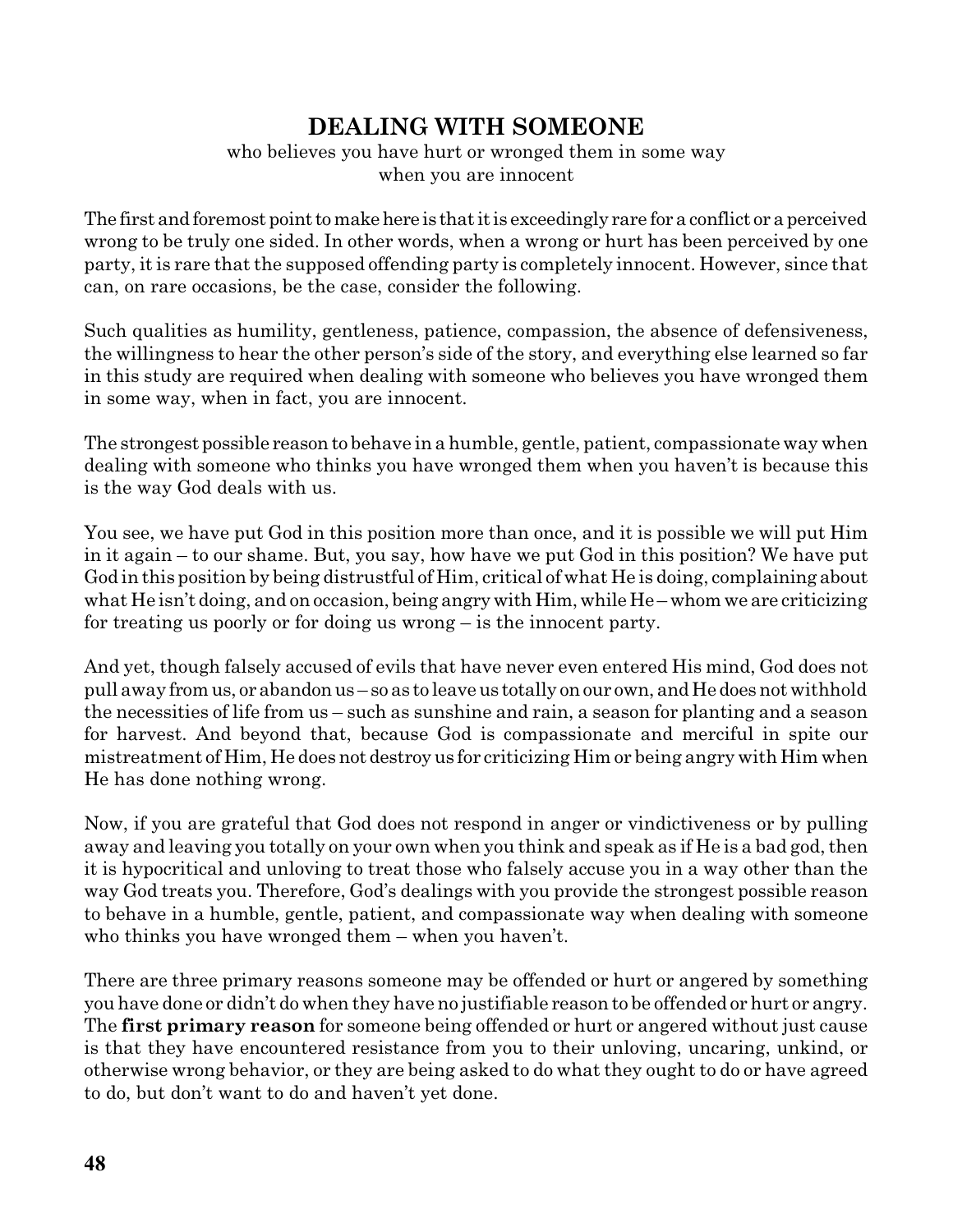For example, a child may take offense at being corrected or told he cannot do something he wants to do. In the same way, adults are known to take offense or think they are being treated unjustly, or get defensive and angry when corrected, or told they cannot do what they want to do, or asked to do what they ought to do but don't want to do.

Does that meanthe person doing the correcting or telling or asking has done somethingwrong? NO! And yet, an offense has been taken.

The **secondprimary reason**for someone being offendedorhurt or angeredwithoutjust cause is that they have a fear that is so strong it compels them to be excessively sensitive to anything – be it words, looks, inferences, or behavior – that raises their fear to a level that makes them feel unsafe.

For example, if someone's sense of security is based on having approval and acceptance from those around them, then in their neediness for approval and acceptance they become excessively sensitive so as to notice even a look or tone of voice that implies unhappiness with them, or disapproval, or criticism, or outright rejection. And when they believe they have discerned such an inference, even though wrongly interpreted, they go away hurt or feeling unloved even though there is no justifiable reason to feel that way.

A **third primary reason** for someone being offended or hurt or angered without just cause is the belief that their views and opinions are right, and anyone who disagrees with them must be inherently bad – and therefore worthy of being vilified.Sonaturally, they take offense when a conversation or debate is ended and the other party still disagrees with them and is still willing to oppose their view or position. Two well-known topics that commonly expose this third reason are politics and religion.

So what are we supposed to do in such cases? The first and foremost thing we are to do is to follow God's model of dealing with us when we accuse Him of failing us when He hasn't.

The next thing we ought to do is make sure our attitude and mindset are operating within the boundaries of godliness. To do this, we must guard our thoughts – and especially our swirling, repetitive thoughts of how unfair it is to be falsely accused or misunderstood, and how bad the other person is for assuming the worst of us when we are innocent.

If you are new at dealing with these kinds of situations, then you ought to carefully think out how you will approach the person who is unjustly offended, what you will say to begin the conversation, and how you hope to behave from start to finish. And if you are to do this within the boundaries of godliness, then you must take whatever steps are needed to remain humble and calm – before, during, and after dealing with the person.

Again, if you are new at dealing with these kinds of situations, it is wise, and even necessary to write out your explanation or your side of the story so that you can say it without attacking, criticizing, putting down–even in a joking way, or otherwise giving the other person a legitimate reason to discount your efforts and continue feeling justified in having taken an offense.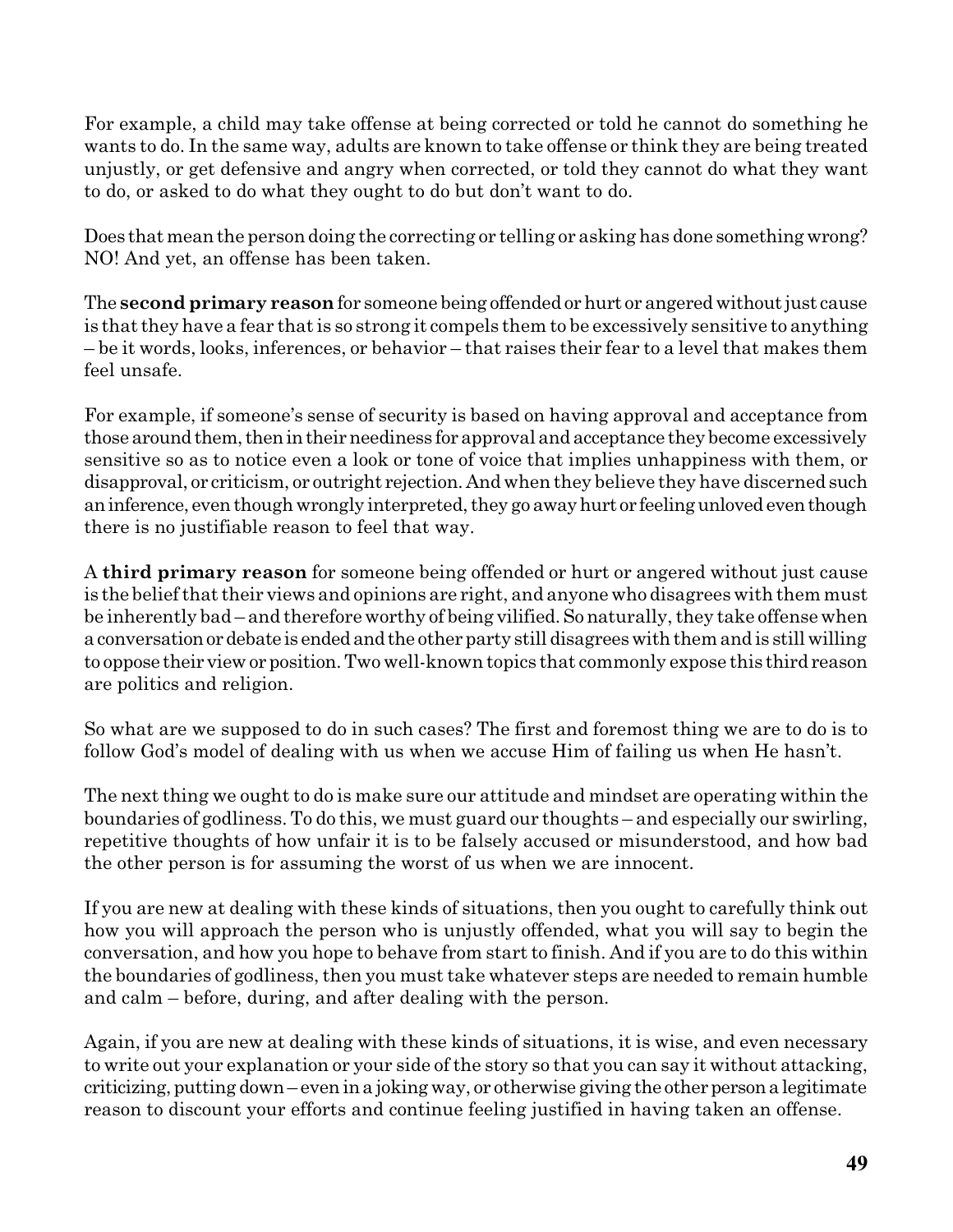Be on guard because any conversation of this sort can easily be derailed through an unwise choice of words or a tone of voice that implies they are bad, foolish, or stupid for having come to their wrong conclusion – especially when addressing those parts of their misunderstanding where you feel they have no excuse for concluding you wronged them.

Beyond your words and tone of voice, facial expressions can reinforce your disapproval, or dismay, or a "how could you conclude such a thing" message. Therefore, it is important to go into such a conversation thoughtful of what you are saying with your face and the tone of your voice, because a few wrong looks and an occasional defensive or condemning tone can make it harder for the other person to believe you.

It is important to treat the person with respect, with humility, and with compassion, regardless of their attitude, choice of words, tone of voice, accusations, or distrust of you and your side of the story.

Upon meeting with the person, there is wisdom in beginning with a few pleasantries before jumping into the subject at hand. Once you move to dealing with the issue between you, ask them to tell you their side of the story so that you can hear from them how hurt they are and how they came to believe you offended or hurt them in some way.

Listening in this setting means listening until they are done telling their side of the story. Do not interrupt! And especially do not interrupt to correct a detail or give an explanation.

If you want to correct a particular part of their perception of what happened or deal with a specific detail in their story, write it down so you can remember what it was and come back to it after they finish telling their story. But again, don't interrupt. Listen to the end.

Also, listening means listening to understand their side of the story and their reasons for concluding what they did. Do not listen to prepare your defense or to argue back or to prove how wrong they are. **Listen to understand**. Then when you believe you understand **thehow and why** of their conclusion that you offended or hurt them, you can begin deciding what to say in response.

Finally, if in listening you hear **anything** that implicates you, take full responsibility for it – by admitting what you did was wrong, and by admitting you have no excuse, and by acknowledging you understand how it hurt or offended them, and by asking for forgiveness.

After they tell you their side of the story, ask if they want to hear your side. In asking, you are giving them the freedom to choose what they want, that is, to choose whether they want to hold on to the offense or open the door to resolving the issue and bring about healing to the relationship.

When a person is forced to hear your side of the story, they may acknowledge wrongdoing, but they won't own their part, and they won't allow your side of the story to change their mind about the issue or about you. It is only when we freely choose to deal with a conflict in a manner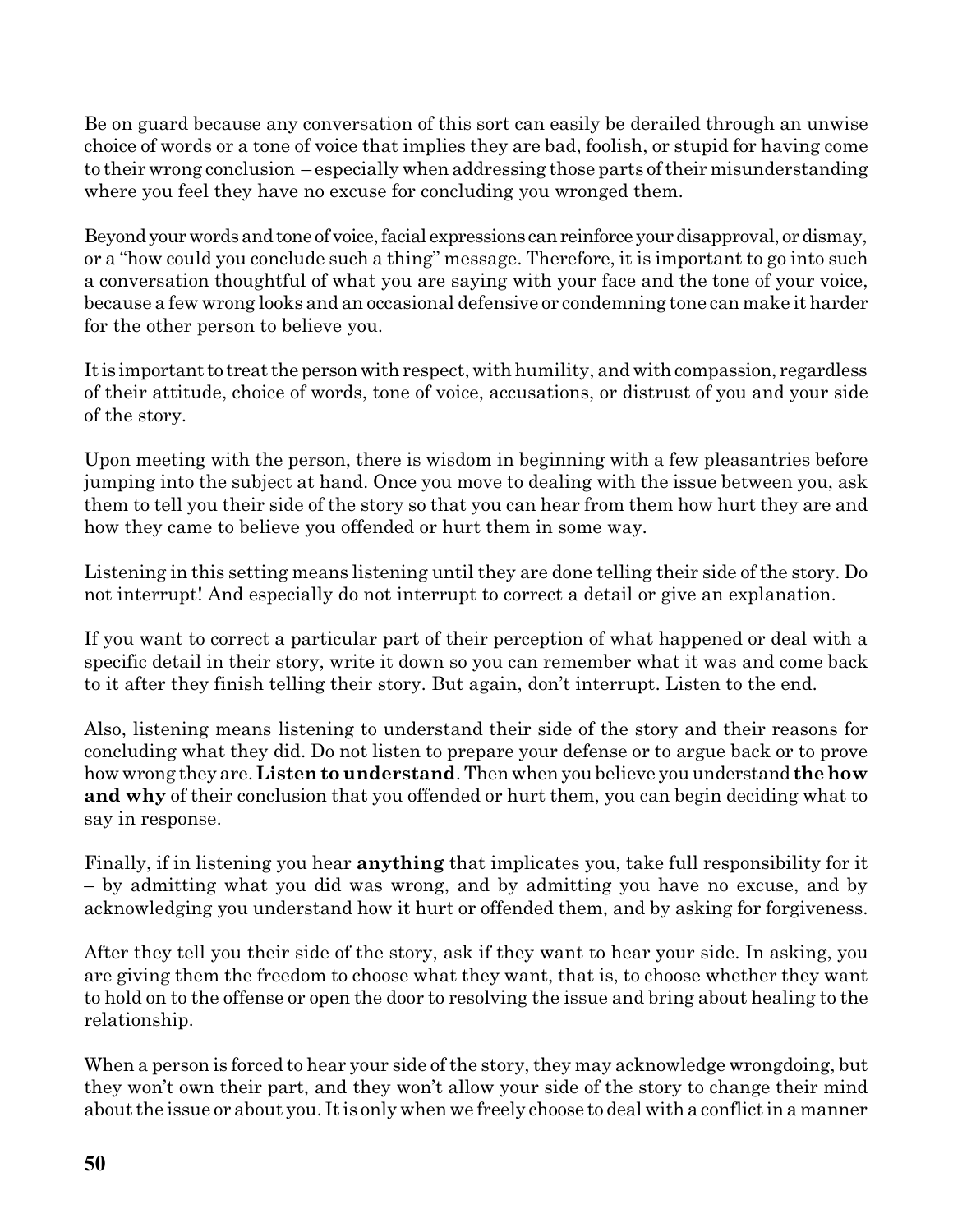that seeks to right the wrongs, promote reconciliation, and restore the relationship that we actually and sincerely move in that direction.

When telling your side of the story, try to do it in a way that helps the other person hear what you are saying. Therefore, avoid using words or labels that offend them or give them a reason to discredit you as a person and therefore discredit your explanation.

Finally, if you cannot resolve the difference, don't give up. Seek outside counsel for yourself, and ifthe other side will agree, look for a third partywho canhelp both of you work the problem out in a way that seeks the good of both. But when selecting a third party, select someone both sides trust. To do otherwise is to unnecessarily bring suspicion over the fairness of the process into the process, which in turn will decrease the probability of resolving the difference in a mutually agreeable way.

1 Corinthians 10:31b, "Whatever you do, do all to the glory of God."

## **THE CARING COMMUNITY AND CONFLICT**

Conflict resolution within a community is the glue that holds caring communities together.

Every community is only days away from damaged or broken relationships. First, differences arise. Second, those involved pick selfish solutions so that the resolution of those differences is mishandled. Third, trust is eroded. Fourth, forgiveness is denied. Fifth, acceptance is withdrawn. Sixth, damaged or broken relationships result and the group splinters.

Seldom are damaged and broken relationships the fault of one person alone. When both parties are part of a community, it means the community did too little to promote or improve the process of conflict resolution and reconciliation. It also means the community is doing nothing about the resulting alienation. This puts the community at equal fault with the conflicting parties for the damaged or broken relationship.

Yet a healthy, caring community is one of the best places for resolving conflict and healing broken relationships. A caring community can provide the necessary support for the hard task of working through conflict, coming to forgiveness, and rebuilding trust. It can ensure that the greatest need – **acceptance and love** – is met for all involved. Indeed, in the caring community, relationships of mutual love and trust are not only nurtured, they are the standard.

Caring communities don't just happen, they are developed through planned, careful, and perpetual work. The following six things are common attitudes and actions of a caring community.

**1. TIMEFOR EACH OTHER:** being availablewhenneededandmaking time to come together to nurture the relationships that exist.